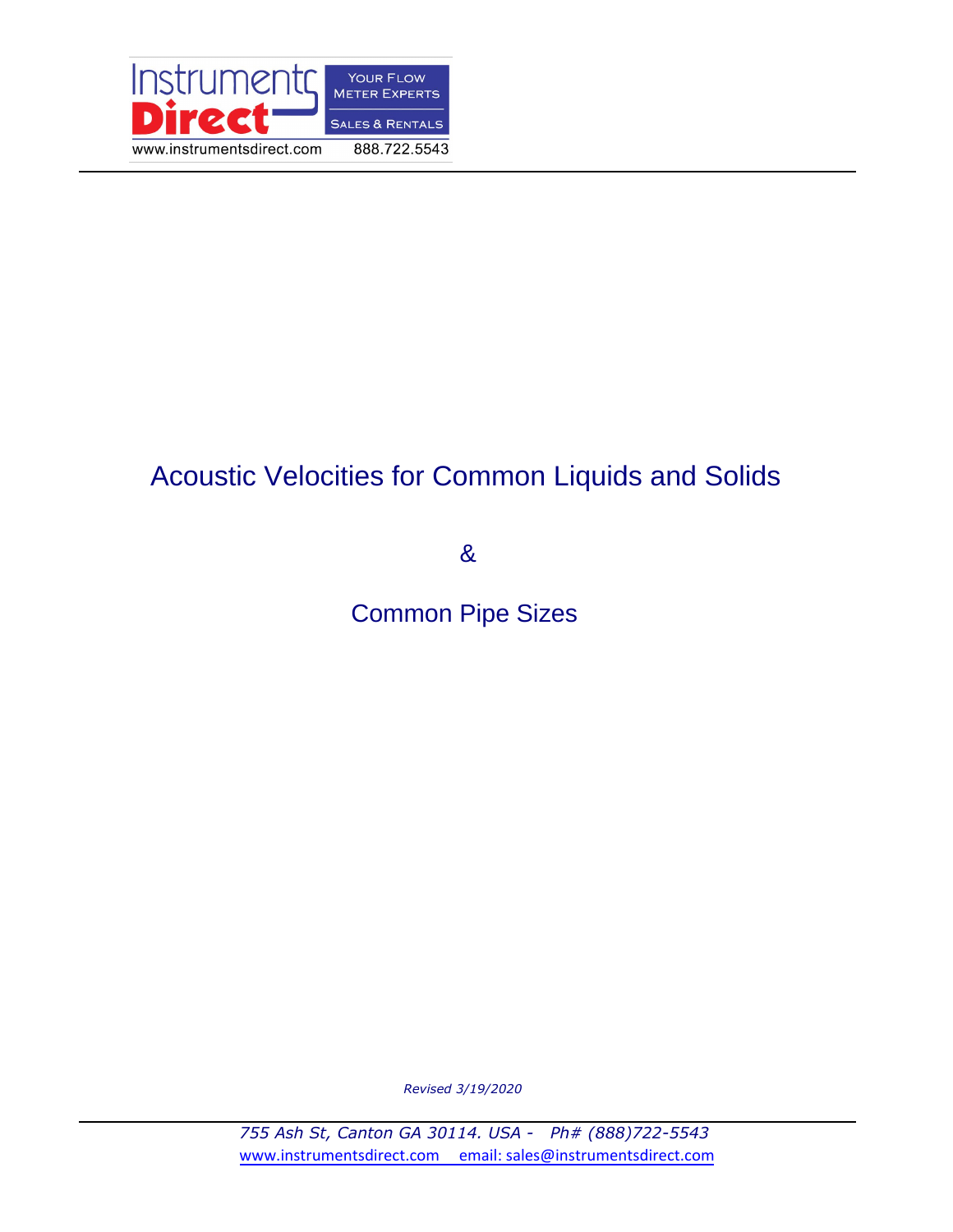| <u>Material</u>              | ft/sec | m/sec |
|------------------------------|--------|-------|
| Acrylic*                     | 8954   | 2730  |
| Aluminum                     | 10102  | 3080  |
| Aluminum (rolled)            | 9971   | 3040  |
| Aluminum (2024)              | 10365  | 3160  |
| <b>Asbestos Cement</b>       | 7216   | 2200  |
| Brass (Naval)                | 6724   | 2050  |
| <b>Carbon Steel</b>          | 10516  | 3206  |
| Cast Iron                    | 10594  | 3230  |
| Copper                       | 7413   | 2260  |
| Copper (annealed)            | 7626   | 2325  |
| Copper (rolled)              | 7446   | 2270  |
| Copper-Nickel (70-30)        | 8331   | 2540  |
| Copper-Nickel (90-10)        | 6757   | 2060  |
| Ductile Iron                 | 9840   | 3000  |
| <b>FRP</b>                   | 8216   | 2505  |
| Glass, Crown                 | 9315   | 2840  |
| Glass, Pyrex                 | 10758  | 3280  |
| Glass, Quartz                | 11546  | 3520  |
| Gold                         | 3936   | 1200  |
| Inconel                      | 9906   | 3020  |
| Iron                         | 10611  | 3235  |
| Iron, Ductile                | 9840   | 3000  |
| Lead                         | 7118   | 2170  |
| Lucite                       | 4133   | 1260  |
| <b>Mild Steel</b>            | 10611  | 3235  |
| Monel                        | 8922   | 2720  |
| <b>Mortar</b>                | 8200   | 2500  |
| Nickel                       | 9709   | 2960  |
| <b>Nylon</b>                 | 7872   | 2400  |
| Nylon, 6-6                   | 3510   | 1070  |
| Polyethylene (LD)*           | 6363   | 1940  |
| Polyethylene (HD)*           | 7577   | 2310  |
| PVC, CPVC*                   | 7872   | 2400  |
| Steel, 1% carbon             | 10562  | 3220  |
| Steel, galvanized - standard | 10590  | 3223  |
| Steel, hardened 1% carbon    | 10332  | 3150  |
| <b>Stainless Steel - 302</b> | 10234  | 3120  |
| Stainless Steel - 303        | 10234  | 3120  |
| <b>Stainless Steel - 304</b> | 10516  | 3206  |
| Stainless Steel - 316        | 10414  | 3175  |
| Stainless Steel - 347        | 10168  | 3100  |
| Stainless Steel - 410        | 9807   | 2990  |
| Stainless Steel - 430        | 11021  | 3360  |
| Tar epoxy                    | 6560   | 2000  |
| Tin, rolled                  | 5478   | 1670  |
| Titanium                     | 10250  | 3125  |
| Tungsten, annealed           | 9479   | 2890  |
| Tungsten, drawn              | 8659   | 2640  |
| Tungsten, carbide            | 13054  | 3980  |
| Zinc, rolled                 | 8003   | 2440  |

**Acoustic Velocities for Pipe Solids at 25 deg. C (Shear velocity)**

\*Longitudinal velocity used when friction coefficients is low

revised 10/20/2010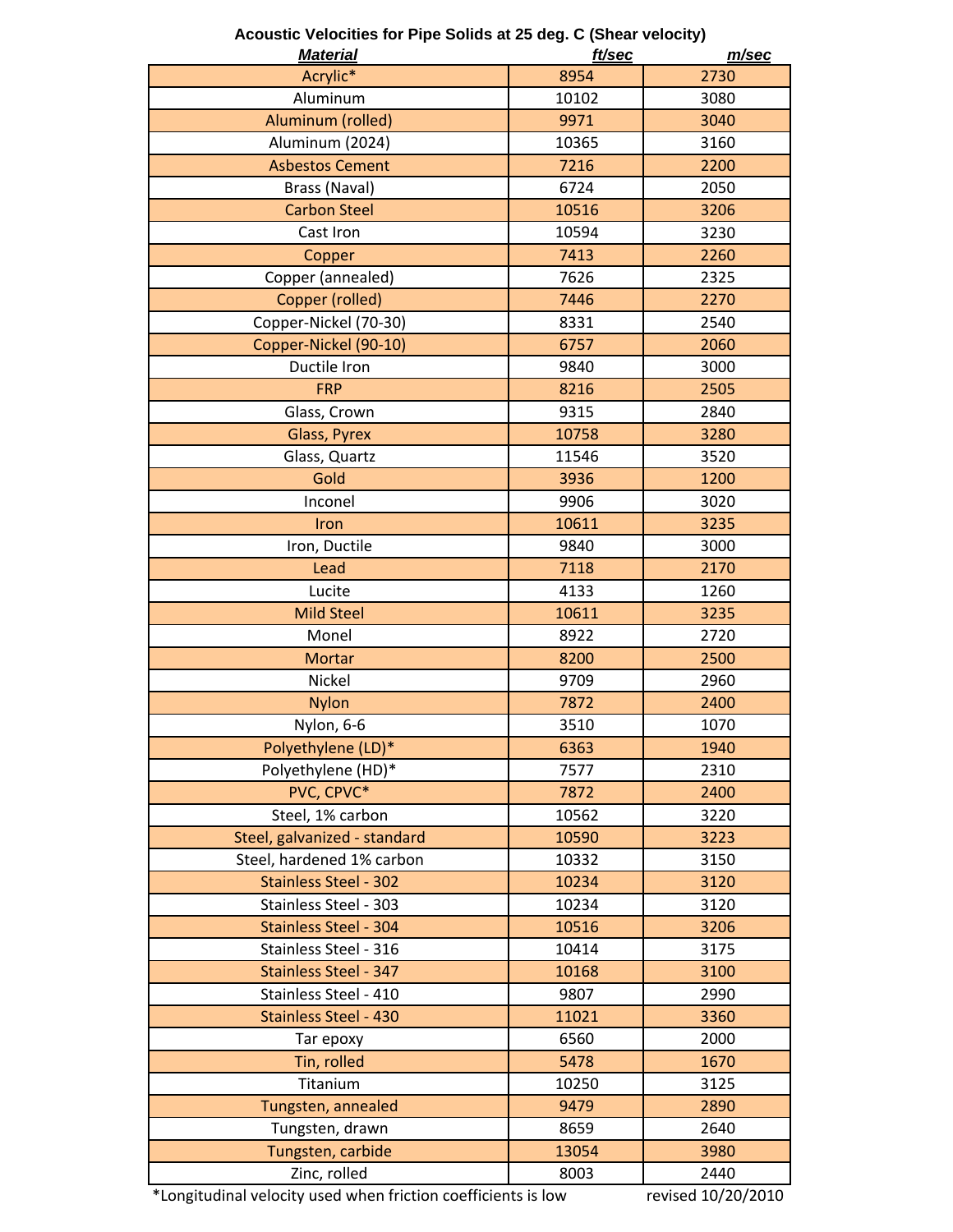| Substance                     | <b>Specific Gravity</b> | Ft/ Sec. | M./Sec. |
|-------------------------------|-------------------------|----------|---------|
| Acetate, Ethyl                | 0.901                   | 3560     | 1085    |
| Acetate, Methyl               | 0.934                   | 3973     | 1211    |
| <b>Acetic Anhydride (22)</b>  | 1.082                   | 3871     | 1180    |
| Acetic Acid, Nitrile          | 0.783                   | 4232     | 1290    |
| Acetic Acid, Ethyl Ester (33) | 0.901                   | 3560     | 1085    |
| Acetic Acid, Methyl Ester     | 0.934                   | 3973     | 1211    |
| Acetone                       | 0.791                   | 3852     | 1174    |
| Acetonitrile                  | 0.783                   | 4232     | 1290    |
| Acetonylacetone               | 0.729                   | 4590     | 1399    |
| Acetylen Dichloride           | 1.26                    | 3330     | 1015    |
| Acetylene Tetrabromide (47)   | 2.966                   | 3369     | 1027    |
| Acetylene Tetrachloride (47)  | 1.595                   | 3763     | 1147    |
| Alcohol                       | 0.789                   | 3960     | 1207    |
| Alochol - Ethyl               | 0.83                    | 3960     | 1207    |
| Alcohol - Isopropyl           |                         | 3839     | 1170    |
| Alkazene-13                   | 0.86                    | 4321     | 1317    |
| Alkazene-25                   | 1.2                     | 4288     | 1307    |
| 2-Amino-Ethanol               | 1.018                   | 5656     | 1724    |
| Aminobenzene                  | 1.022                   | 5376     | 1639    |
| 2-Aminotolidine (46)          | 0.999                   | 5308     | 1618    |
| 4-Aminotolidine (46)          | 0.966                   | 4856     | 1480    |
| Ammonia (35)                  | 0.771                   | 5672     | 1729    |
| Amorphous Polyolefin          | 0.98                    | 3158     | 963     |
| n-Amyl Alcohol                |                         | 4015     | 1224    |
| t-Amyl Alcohol                | 0.81                    | 3950     | 1204    |
| Aniline                       | 10.2                    | 5377     | 1639    |
| Argon (45)                    | 1.4                     | 2799     | 853     |
| Azine                         | 0.982                   | 4642     | 1415    |
| <b>Benzene</b>                | 0.879                   | 4285     | 1306    |
| Benzol (29,40,41)             | 0.879                   | 4285     | 1306    |
| Bromine (21)                  | 2.928                   | 2917     | 889     |
| Bromo-Benzene (46)            | 1.522                   | 3839     | 1170    |
| 1-Bromo Butane (46)           | 1.276                   | 3343     | 1.019   |
| Bromo-Ethane (46)             | 1.46                    | 2953     | 900     |
| Bromoform (46,47)             | 2.89                    | 3012     | 918     |
| n-Butane (-5)                 | 0.601                   | 3560     | 1085    |
| Sec-Butylalcohol              | 0.81                    | 4068     | 1240    |
| n-Butyl Bromide (46)          | 1.276                   | 3343     | 1019    |
| n-Butyl Chloride (22,46)      | 0.887                   | 3740     | 1140    |
| tert Butyl Chloride           | 0.84                    | 3228     | 984     |
| <b>Butyl oleate</b>           | 1.019                   | 4869     | 1484    |
| 2,3, Butylene glycol          | 1.019                   | 4869     | 1484    |
|                               |                         |          |         |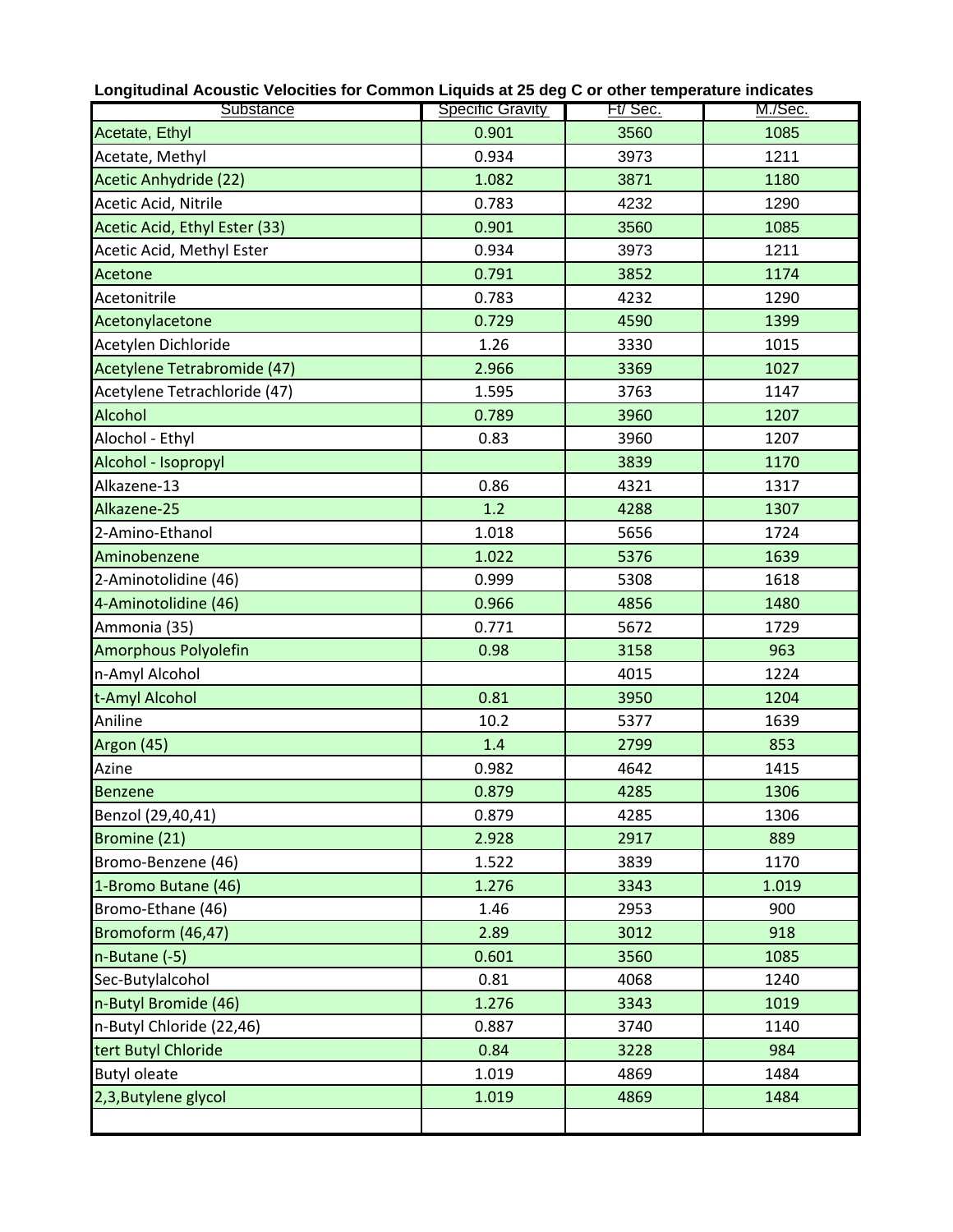| Substance                                | <b>Specific Gravity</b> | Ft/Sec. | <u>M./Sec.</u> |
|------------------------------------------|-------------------------|---------|----------------|
| Cadmium (7)                              |                         | 7342    | 2238           |
| Carbinol (40,41)                         | 0.791                   | 3530    | 1076           |
| Carbitol                                 | 0.988                   | 4784    | 1458           |
| Carbon Dioxide                           | 1.101                   | 2757    | 839            |
| <b>Carbon Disulphide</b>                 | 1.261                   | 3770    | 1149           |
| Carbon Tetrachloride                     | 1.595                   | 3038    | 926            |
| Carbon Tetraflouride (-150)              | 1.75                    | 2872    | 875            |
| Cetane (23)                              | 0.773                   | 4390    | 1338           |
| Chloro-benezene                          | 0.887                   | 3740    | 1140           |
| Chloroform (20)                          |                         | 3054    | 931            |
| 1-Chloro-propane (47)                    | 0.892                   | 3471    | 1058           |
| Chloro-diFluoromethane (3)               | 1.491                   | 2933    | 894            |
| Cinnamaldehyde                           | 1.112                   | 5098    | 1554           |
| Colamine                                 | 1.018                   | 5656    | 1724           |
| o-Cresol (46)                            | 1.047                   | 5056    | 1541           |
| m-Cresol (46)                            | 1.034                   | 4921    | 1500           |
| Cyanomethane                             | 0.783                   | 4232    | 1290           |
| Cyclohexane (15)                         | 0.779                   | 4095    | 1284           |
| Cyclohexanol                             | 0.962                   | 4770    | 1454           |
| Cyclohexanone                            | 0.948                   | 4669    | 1423           |
| Decane (46)                              | 0.73                    | 4108    | 1252           |
| 1-Decene (27)                            | 0.746                   | 4052    | 1235           |
| Diacetyl                                 | 0.99                    | 4055    | 1236           |
| Diamylamine                              |                         | 4121    | 1256           |
| 1,2 Dibromo-ethane (47)                  | 2.18                    | 3264    | 995            |
| trans-1,2-Dibromoethene (47)             | 2.231                   | 3068    | 935            |
| Dibutyl phthalate                        |                         | 4619    | 1408           |
| Dichloro-t-butyl alcohol                 |                         | 4278    | 1304           |
| 2,3, Dichlorodioxane                     |                         | 4564    | 1391           |
| Dichlorodifluoromethane(3)Freon(12)      | 1.516                   | 2540    | 774            |
| 1,2 Dichloro ethane (47)                 | 1.253                   | 3914    | 1193           |
| cis 1,2-Dichloro-ethene (3, 47)          | 1.284                   | 3481    | 1061           |
| trans1,2-Dichloro-ethene (3,47)          | 1.257                   | 3314    | 1010           |
| 1-2-Dichlorohexafluorocyclobutane (47)   | 1.65                    | 2195    | 669            |
| 1-3-Dichloro-isobutane                   | 1.14                    | 4003    | 1220           |
| Dichloro methane (3)                     | 1.327                   | 3511    | 1070           |
| 1,1-Dichloro-1,2,2,2,2,tetra fluroethane | 1.455                   | 21853   | 665            |
| Diesel fuel                              |                         | 4100    | 1250           |
| Diethyl ether                            | 0.713                   | 3232    | 985            |
| Diethylene glycol                        | 1.116                   | 5203    | 1586           |
| Diethylene glycol, monoethyl ether       | 0.988                   | 4784    | 1458           |
| Diethylenimide oxide                     | $\mathbf{1}$            | 4731    | 1442           |
| 1,2-bis (DiFluoramino) butane (43)       | 1.216                   | 3281    | 1000           |
| 1,2-bis(diFluoramino) 2-methylpropane    | 1.213                   | 2953    | 900            |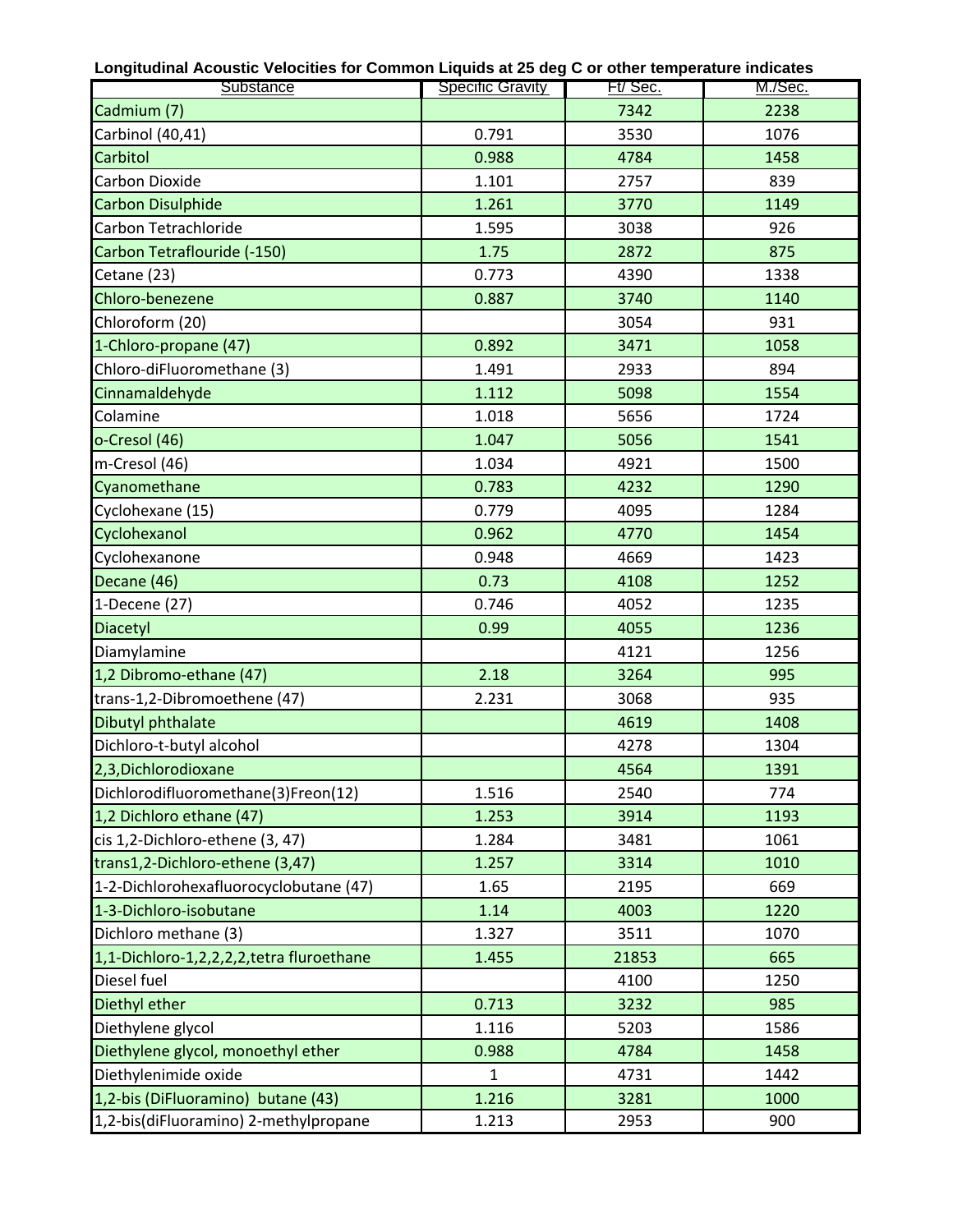| Longitudinal Acoustic Velocities for Common Liquids at 25 deg C or other temperature indicates |                         |         |         |  |  |  |  |  |  |  |  |  |
|------------------------------------------------------------------------------------------------|-------------------------|---------|---------|--|--|--|--|--|--|--|--|--|
| Substance                                                                                      | <b>Specific Gravity</b> | Ft/Sec. | M./Sec. |  |  |  |  |  |  |  |  |  |
| 1,2-bis(diFlouramino) propane (43)                                                             | 1.265                   | 3150    | 960     |  |  |  |  |  |  |  |  |  |
| 2,2-Dihydroxydiethyl ether                                                                     | 1.116                   | 5203    | 1586    |  |  |  |  |  |  |  |  |  |
| Dihydroxyethane                                                                                | 1.113                   | 5440    | 1658    |  |  |  |  |  |  |  |  |  |
| 1,3-Dimethyl-benzene (46)                                                                      | 0.868                   | 4406    | 1343    |  |  |  |  |  |  |  |  |  |
| 1,4-Dimehyl-benzene (46)                                                                       |                         | 4377    | 1334    |  |  |  |  |  |  |  |  |  |
| 2,2-Dimethyl-butane (29,33)                                                                    | 0.649                   | 3540    | 1079    |  |  |  |  |  |  |  |  |  |
| <b>Dimethyl Ketone</b>                                                                         | 0.0791                  | 3852    | 1174    |  |  |  |  |  |  |  |  |  |
| Dimethyl pentane (47)                                                                          | 0.674                   | 3488    | 1063    |  |  |  |  |  |  |  |  |  |
| Dimethyl phthalate                                                                             | 1.2                     | 4800    | 1463    |  |  |  |  |  |  |  |  |  |
| Diiodo-methane                                                                                 | 3.24                    | 3215    | 980     |  |  |  |  |  |  |  |  |  |
| Dimethyl Silocan (Dow Corning 200)                                                             |                         | 2991    | 912     |  |  |  |  |  |  |  |  |  |
| Dioxane                                                                                        | 1.033                   | 4514    | 1376    |  |  |  |  |  |  |  |  |  |
| Dodecane (23)                                                                                  | 0.749                   | 4196    | 1279    |  |  |  |  |  |  |  |  |  |
| 1,2-Ethanediol                                                                                 | 1.113                   | 5440    | 1658    |  |  |  |  |  |  |  |  |  |
| Ethanenitrile                                                                                  | 0.783                   | 4232    | 1290    |  |  |  |  |  |  |  |  |  |
| Ethanoic anhydride (22)                                                                        | 1.082                   | 3871    | 1180    |  |  |  |  |  |  |  |  |  |
| Ethanol                                                                                        | 0.789                   | 3960    | 1207    |  |  |  |  |  |  |  |  |  |
| Ethanol amide                                                                                  | 1.018                   | 5656    | 1724    |  |  |  |  |  |  |  |  |  |
| Ethoxyethane                                                                                   | 0.713                   | 3232    | 985     |  |  |  |  |  |  |  |  |  |
| Ethyl acetate (33)                                                                             | 901                     | 3560    | 1085    |  |  |  |  |  |  |  |  |  |
| <b>Ethyl alcohol</b>                                                                           | 0.789                   | 3960    | 1207    |  |  |  |  |  |  |  |  |  |
| Ethyl benzene (46)                                                                             | 0.867                   | 4390    | 1338    |  |  |  |  |  |  |  |  |  |
| Ethyl Bromide (46)                                                                             | 1.461                   | 2953    | 900     |  |  |  |  |  |  |  |  |  |
| Ethyliodide (460                                                                               | 1.95                    | 2874    | 876     |  |  |  |  |  |  |  |  |  |
| Ether                                                                                          | 0.713                   | 3232    | 985     |  |  |  |  |  |  |  |  |  |
| Ethyl ether                                                                                    | 0.713                   | 3232    | 985     |  |  |  |  |  |  |  |  |  |
| Ethylene bromide                                                                               | 2.18                    | 3264    | 995     |  |  |  |  |  |  |  |  |  |
| <b>Ethylene Chloride</b>                                                                       | 1.253                   | 3914    | 1193    |  |  |  |  |  |  |  |  |  |
| Ethyle glycol                                                                                  | 1113                    | 5440    | 1658    |  |  |  |  |  |  |  |  |  |
| d-2-Fenechanone                                                                                | 0.947                   | 4331    | 1320    |  |  |  |  |  |  |  |  |  |
| <b>Fluorine</b>                                                                                | 0.0545                  | 1322    | 403     |  |  |  |  |  |  |  |  |  |
| Fluoro-benzene (46)                                                                            | 1.024                   | 3901    | 1189    |  |  |  |  |  |  |  |  |  |
| Formaldehyde, methyl ester                                                                     | 0.974                   | 3698    | 1127    |  |  |  |  |  |  |  |  |  |
| Formamide                                                                                      | 1.134                   | 5322    | 1622    |  |  |  |  |  |  |  |  |  |
| Freon R12                                                                                      |                         | 2540    | 774     |  |  |  |  |  |  |  |  |  |
| Furfural                                                                                       | 1.157                   | 4738    | 1444    |  |  |  |  |  |  |  |  |  |
| <b>Furfuryl alcohol</b>                                                                        | 1.135                   | 4757    | 1450    |  |  |  |  |  |  |  |  |  |
| Fural                                                                                          | 1.157                   | 4738    | 1444    |  |  |  |  |  |  |  |  |  |
| 2-Furancarboxaldehyde                                                                          | 1.157                   | 4738    | 1444    |  |  |  |  |  |  |  |  |  |
| 2-Furyl-Methanol                                                                               | 1.135                   | 4757    | 1450    |  |  |  |  |  |  |  |  |  |
| Galllium                                                                                       | 6.095                   | 9416    | 2870    |  |  |  |  |  |  |  |  |  |
| Glycerin                                                                                       | 1.26                    | 6247    | 1904    |  |  |  |  |  |  |  |  |  |
| Glycol                                                                                         | 1.113                   | 5440    | 1658    |  |  |  |  |  |  |  |  |  |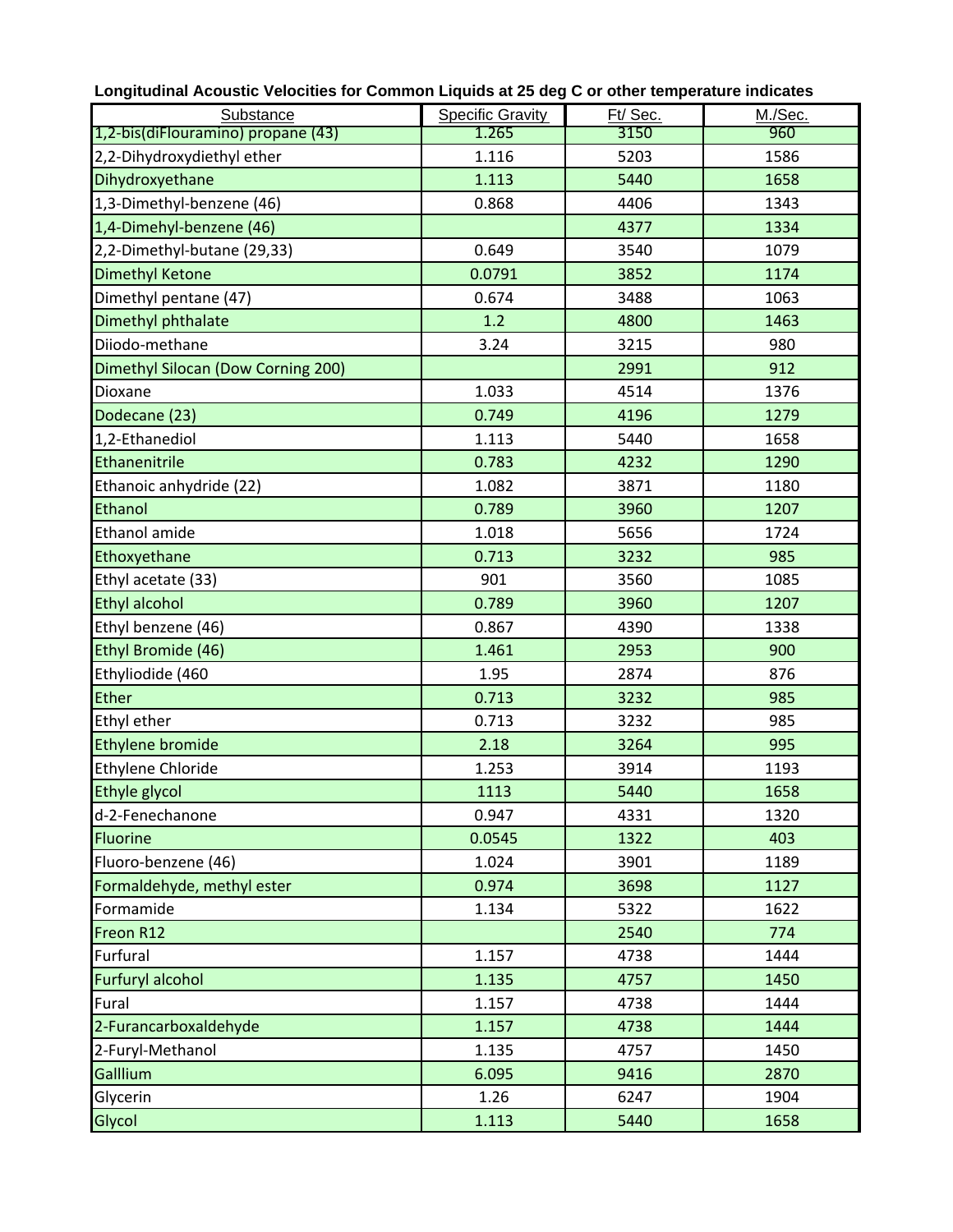| Substance                       | <b>Specific Gravity</b> | Ft/Sec. | M./Sec. |
|---------------------------------|-------------------------|---------|---------|
| Heptane (22, 23)                | 0.684                   | 3711    | 1131    |
| n-Heptane (29,33)               | 0.684                   | 3871    | 1180    |
| Hexachloro-Cyclopentadiene (47) | 1.718                   | 3773    | 1150    |
| Hexadecane (23)                 | 0.773                   | 4390    | 1338    |
| Hexalin                         | 0.962                   | 4770    | 1454    |
| Hexane (16,22,23)               | 0.659                   | 3540    | 1079    |
| n-Hexane (29,33)                | 0.649                   | 3540    | 1079    |
| 2,5-Hexanedione                 | 0.729                   | 4590    | 1399    |
| n-Hexanol                       | 0.819                   | 4265    | 1300    |
| Hexahydrobenzene (15)           | 0.779                   | 4095    | 1248    |
| Hexahydrophenol                 | 0.962                   | 4770    | 1454    |
| Hydrogen (45)                   | 0.071                   | 3894    | 1187    |
| 2-Hydroxy-toluene (46)          | 1.047                   | 5056    | 1541    |
| 3-Hydroxy-toluene (46)          | 1.034                   | 4921    | 1500    |
| Iodo-benzene (46)               | 1.823                   | 3655    | 1114    |
| Iodo-ethane (46)                | 1.95                    | 2874    | 876     |
| Iodo-methane                    | 2.28                    | 3209    | 978     |
| Isobutyl acetate (22)           |                         | 3871    | 1180    |
| Isobutanol                      | 0.81                    | 3976    | 1212    |
| <b>Iso-Butane</b>               |                         | 4002    | 1220    |
| Isopentane (36)                 | 0.62                    | 3215    | 980     |
| Isopropanol (46)                | 0.785                   | 3839    | 1170    |
| Isopropyl alcohol (46)          | 0.785                   | 3839    | 1170    |
| <b>Kerosene</b>                 | 0.81                    | 4343    | 1324    |
| Ketohexamethylene               | 0.948                   | 4669    | 1423    |
| Lithium fluoride (42)           |                         | 8153    | 2485    |
| Mercury (45)                    | 13.6                    | 4754    | 1449    |
| Mesityloxide                    | 0.85                    | 4298    | 1310    |
| Methane (25,28,38,39)           | 0.162                   | 1329    | 405     |
| Methanol (40,41)                | 0.791                   | 3530    | 1076    |
| Methyl acetate                  | 0.934                   | 3973    | 1211    |
| o-Methylaniline (46)            | 0.999                   | 5308    | 1618    |
| 4-Methylaniline (46)            | 0.966                   | 4856    | 1480    |
| Methyl alcohol (40,44)          | 0.791                   | 3530    | 1076    |
| Methyl benzene (16,52)          | 0.867                   | 4357    | 1328    |
| 2-Methyl-butane (36)            | 0.62                    | 3215    | 980     |
| Methyl carbinol                 | 0.789                   | 3960    | 1207    |
| Methyl-chloroform (47)          | 1.33                    | 3232    | 985     |
| Methyl-cyanide                  | 0.783                   | 4232    | 1290    |
| 3-Methyl cyclohexanol           | 0.92                    | 4593    | 1400    |
| Methylene chloride (3)          | 1.327                   | 3511    | 1070    |

**Longitudinal Acoustic Velocities for Common Liquids at 25 deg C or other temperature indicates**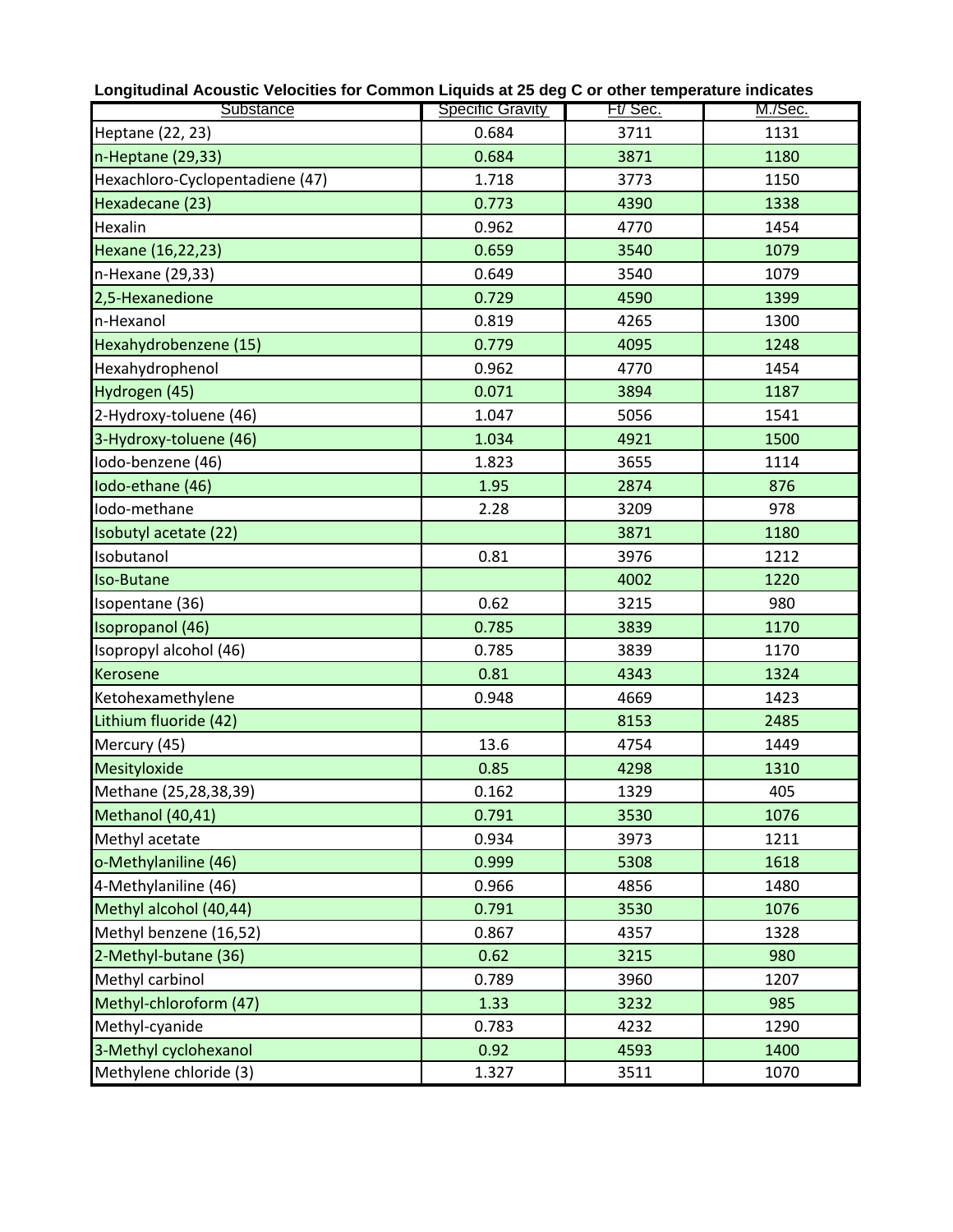| Longnuumar Aoor<br>www.comedition.com/www.comedition.com/www.comedition.com/www.com/www.com/www.com/<br>Substance | <b>Specific Gravity</b> | Ft/Sec. | M./Sec. |
|-------------------------------------------------------------------------------------------------------------------|-------------------------|---------|---------|
| Methylene iodide                                                                                                  | 3.235                   | 3215    | 980     |
| Methyl formate (22)                                                                                               | 0.974                   | 3698    | 1127    |
| Methyl iodide                                                                                                     | 2.28                    | 3209    | 978     |
| a-Methyl naphthalene                                                                                              | 1.09                    | 4954    | 1510    |
| 2-Methylphenol (46)                                                                                               | 1.047                   | 5056    | 1541    |
| 3-Methylphenol (46)                                                                                               | 1.034                   | 4921    | 1500    |
| Milk, homogenized                                                                                                 |                         | 1548    | 5080    |
| Morpholine                                                                                                        | $\mathbf{1}$            | 4731    | 1442    |
| Naphtha                                                                                                           | 0.76                    | 4019    | 1225    |
| Natural Gas (37)                                                                                                  | 0.316                   | 2471    | 753     |
| <b>Neon (45)</b>                                                                                                  | 1.207                   | 1952    | 595     |
| Nitrobenzene (46)                                                                                                 | 1.204                   | 4642    | 1415    |
| Nitrogen (45)                                                                                                     | 0.808                   | 3156    | 962     |
| Nitromethane (43)                                                                                                 | 1.135                   | 4265    | 1300    |
| Nonane (23)                                                                                                       | 0.718                   | 3960    | 1207    |
| 1-Nonene (27)                                                                                                     | 0.736                   | 3960    | 1207    |
| Octane                                                                                                            | 0.703                   | 3845    | 1172    |
| n-Octane                                                                                                          | 0.704                   | 3978    | 1213    |
| I-Octene                                                                                                          | 0.723                   | 3857    | 1176    |
| Oil, Auto crankcase - SAE 20                                                                                      |                         | 2854    | 870     |
| <b>Oil of Camphor Sassafrassy</b>                                                                                 |                         | 4560    | 1390    |
| Oil, Car (SAE 20a.30)                                                                                             | 1.74                    | 2854    | 870     |
| Oil, Castor                                                                                                       | 0.969                   | 4849    | 1477    |
| Oil, Fuel AA gravity                                                                                              | 0.99                    | 4872    | 1485    |
| Oil, Diesel                                                                                                       | 0.8                     | 4101    | 1250    |
| Oil, Lube - X200                                                                                                  |                         | 5020    | 1530    |
| Oil (Olive)                                                                                                       | 0.912                   | 4695    | 1431    |
| Oil (Peanut)                                                                                                      | 0.936                   | 4784    | 1458    |
| Oil (Sperm)                                                                                                       | 0.88                    | 4724    | 1440    |
| Oil, 6                                                                                                            |                         | 4951    | 1509    |
| 2,2-Oxydiethanol                                                                                                  | 1.116                   | 5203    | 1586    |
| Oxygen (45)                                                                                                       | 1.155                   | 3123    | 952     |
| Pentachloro-ethane (47)                                                                                           | 1.687                   | 3550    | 1082    |
| Pentalin (47)                                                                                                     | 1.687                   | 3550    | 1082    |
| Pentane (36)                                                                                                      | 0.626                   | 3347    | 1020    |
| n-Pentane (47)                                                                                                    | 0.557                   | 3301    | 1006    |
| Perchlorocyclopentadiene (47)                                                                                     | 1.718                   | 3773    | 1150    |
| Perchloro-ethylene (47)                                                                                           | 1.632                   | 3399    | 1036    |
| Perfluoro-1-Hepten (47)                                                                                           | 1.67                    | 1913    | 583     |
| Perfluoro-n-Hexane (47)                                                                                           | 1.672                   | 1667    | 508     |
| Phene (29,40,41)                                                                                                  | 0.879                   | 4285    | 1306    |
| b-Phenyl acrolein                                                                                                 | 1.112                   | 5098    | 1554    |
| Phenylamine (41)                                                                                                  | 1.022                   | 5377    | 1639    |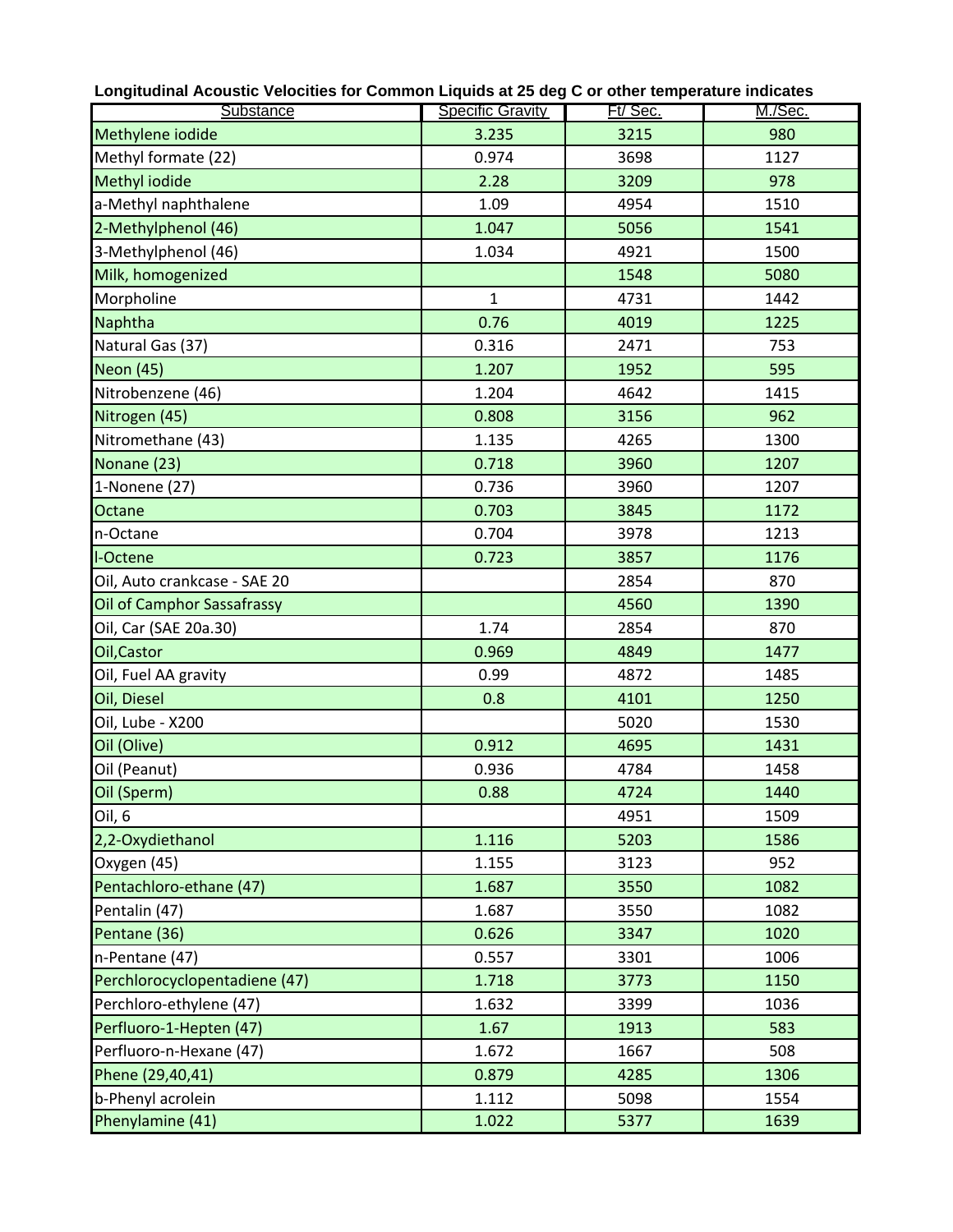| Longitudinal Acoustic Velocities for Common Liquids at 25 deg C or other temperature indicates |                         |         |         |  |  |  |  |  |  |  |  |
|------------------------------------------------------------------------------------------------|-------------------------|---------|---------|--|--|--|--|--|--|--|--|
| Substance                                                                                      | <b>Specific Gravity</b> | Ft/Sec. | M./Sec. |  |  |  |  |  |  |  |  |
| Phenyl bromide (46)                                                                            | 1.522                   | 3839    | 1170    |  |  |  |  |  |  |  |  |
| Phenyl chloride                                                                                | 1.106                   | 4177    | 1273    |  |  |  |  |  |  |  |  |
| Phenyl iodide (46)                                                                             | 1.823                   | 3655    | 1114    |  |  |  |  |  |  |  |  |
| Phenyl methane (16,52)                                                                         | 0.867                   | 4357    | 1328    |  |  |  |  |  |  |  |  |
| 3-Phenyl propenal                                                                              | 1.112                   | 5098    | 1554    |  |  |  |  |  |  |  |  |
| Phthalardione                                                                                  |                         | 3691    | 1125    |  |  |  |  |  |  |  |  |
| Phthalic acid, anhydride                                                                       |                         | 3691    | 1125    |  |  |  |  |  |  |  |  |
| Pimelic ketone                                                                                 | 0.948                   | 4669    | 1423    |  |  |  |  |  |  |  |  |
| Polyterpene Resin                                                                              | 0.77                    | 3608    | 1100    |  |  |  |  |  |  |  |  |
| Potassium bromide (42)                                                                         |                         | 3835    | 1169    |  |  |  |  |  |  |  |  |
| Potassium fluoride (42)                                                                        |                         | 5879    | 1792    |  |  |  |  |  |  |  |  |
| Potassium iodide (42)                                                                          |                         | 3232    | 985     |  |  |  |  |  |  |  |  |
| Potassium nitrate (48)                                                                         | 1.859                   | 5709    | 1740    |  |  |  |  |  |  |  |  |
| Propane (2,13)                                                                                 | 0.585                   | 3291    | 1003    |  |  |  |  |  |  |  |  |
| 1,2,3-Propanetriol                                                                             | 1.26                    | 6247    | 1904    |  |  |  |  |  |  |  |  |
| 1-Propanol (46)                                                                                | 0.78                    | 4009    | 1222    |  |  |  |  |  |  |  |  |
| 2-Propanol (46)                                                                                | 0.78                    | 3839    | 1170    |  |  |  |  |  |  |  |  |
| 2-Propanone                                                                                    | 0.791                   | 3852    | 1174    |  |  |  |  |  |  |  |  |
| Propene (17,18, 35)                                                                            | 0.563                   | 3159    | 963     |  |  |  |  |  |  |  |  |
| n-Propyl acetate (22)                                                                          |                         | 4199    | 1280    |  |  |  |  |  |  |  |  |
| n-Propyl-alcohol                                                                               | 0.78                    | 4009    | 1222    |  |  |  |  |  |  |  |  |
| Propylchloride (47)                                                                            | 0.892                   | 3471    | 1058    |  |  |  |  |  |  |  |  |
| Propylene (17,18, 35)                                                                          | 0.563                   | $-3159$ | 963     |  |  |  |  |  |  |  |  |
| Pyridine                                                                                       | 0.982                   | 4642    | 1415    |  |  |  |  |  |  |  |  |
| Refrigerant 11                                                                                 | 1.49                    | 2718    | 828     |  |  |  |  |  |  |  |  |
| Refrigerant 12 (-40)                                                                           | 1.52                    | 2540    | 774     |  |  |  |  |  |  |  |  |
| Refrigerant 14 (-150)                                                                          | 1.75                    | 2872    | 875     |  |  |  |  |  |  |  |  |
| <b>Refrigerant 21</b>                                                                          | 1.43                    | 2923    | 891     |  |  |  |  |  |  |  |  |
| Refrigerant 22                                                                                 | 1.49                    | 2933    | 894     |  |  |  |  |  |  |  |  |
| Refrigerant 113                                                                                | 1.56                    | 2571    | 784     |  |  |  |  |  |  |  |  |
| Refrigerant 114                                                                                | 1.46                    | 2183    | 665     |  |  |  |  |  |  |  |  |
| Refrigerant 115                                                                                |                         | 2153    | 656     |  |  |  |  |  |  |  |  |
| Refrigerant C318                                                                               | 1.62                    | 1883    | 574     |  |  |  |  |  |  |  |  |
| Selenium (8)                                                                                   |                         | 3717    | 1072    |  |  |  |  |  |  |  |  |
| Silicone (30 cp)                                                                               | 0.993                   | 3248    | 990     |  |  |  |  |  |  |  |  |
| Sodium fluoride (42)                                                                           | 0.877                   | 6831    | 2082    |  |  |  |  |  |  |  |  |
| Sodium nitrate (48)                                                                            | 1.884                   | 5785    | 1763    |  |  |  |  |  |  |  |  |
| Sodium nitrite (48)                                                                            | 1.805                   | 6158    | 1877    |  |  |  |  |  |  |  |  |
| Solvesso #3                                                                                    | 0.877                   | 4495    | 1370    |  |  |  |  |  |  |  |  |
| Spirit of wine                                                                                 | 0.789                   | 3960    | 1207    |  |  |  |  |  |  |  |  |
| Sulfur                                                                                         |                         | 3862    | 1177    |  |  |  |  |  |  |  |  |
| <b>Sufuric Acid</b>                                                                            | 1.841                   | 4126    | 1258    |  |  |  |  |  |  |  |  |
| <b>Tellurium</b>                                                                               |                         | 3251    | 991     |  |  |  |  |  |  |  |  |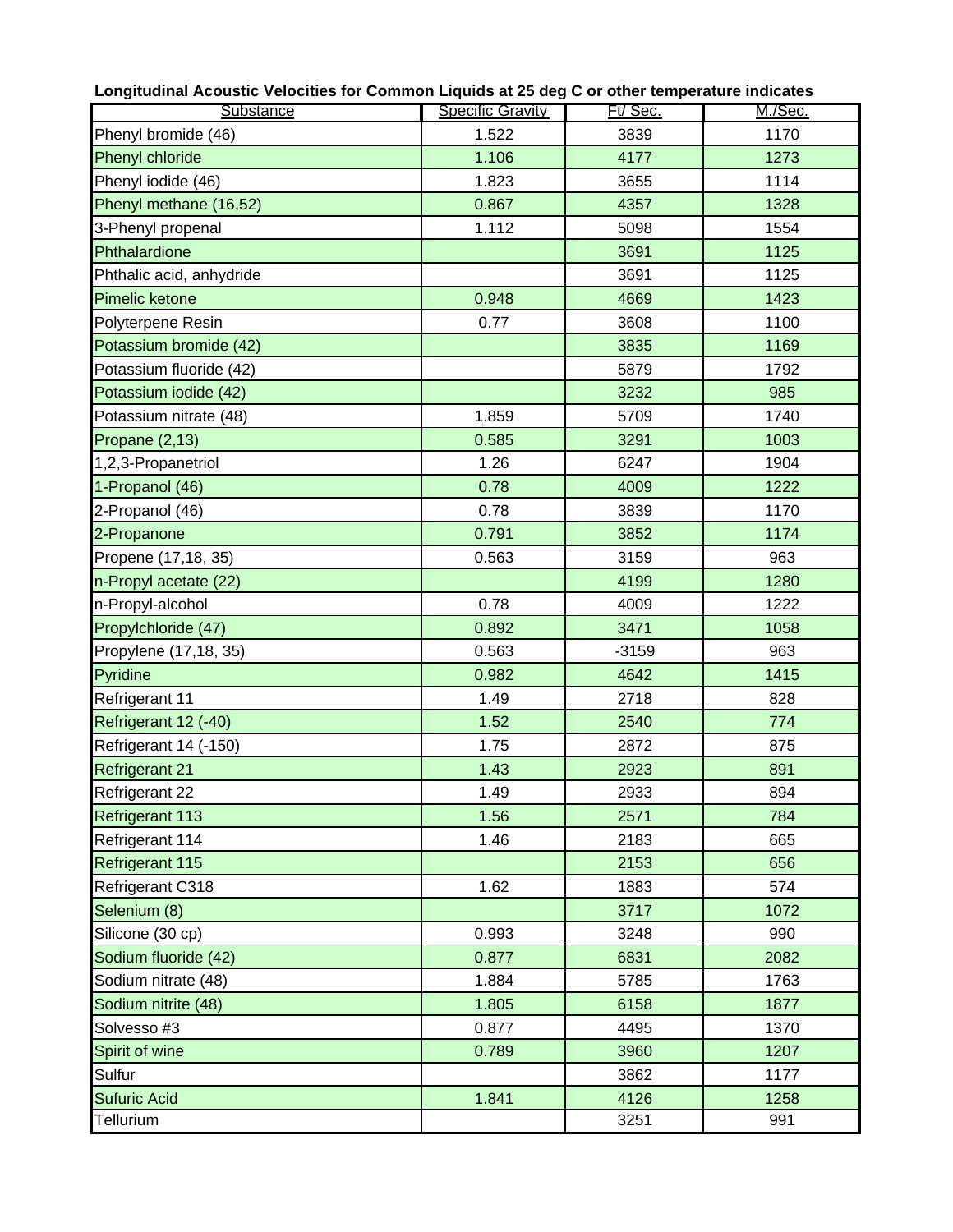| Substance                               | <b>Specific Gravity</b> | Ft/Sec. | M./Sec.      |
|-----------------------------------------|-------------------------|---------|--------------|
| 1,1,2,2-Tetrabromo-ethane (47)          | 2.966                   | 3369    | 1027         |
| Tetrachloroethane (46)                  | 1.553                   | 3839    | 1170         |
| Tetrachloro-ethene (47)                 | 1.632                   | 3399    | 1036         |
| Tetrachloro-Methane (33, 47)            | 1.595                   | 3038    | 926          |
| Tetradecane (46)                        | 0.763                   | 4367    | 1331         |
| Tetraethylene glycol                    | 1.123                   | 5203    | 1586         |
| Tetrafluoro-methane (14) (Freon 14)     | 1.75                    | 2872    | 875          |
| Tetrahydro-1,4-isoxazine                | 1                       | 4731    | 1442         |
|                                         | 0.867                   |         |              |
| <b>Toluene (16,52)</b>                  | 0.999                   | 4357    | 1328<br>1618 |
| o-Toluidine (46)                        |                         | 5308    |              |
| p-Toluidine (46)                        | 0.966                   | 4856    | 1480         |
| Toluol                                  | 866                     | 4291    | 1308         |
| Tribromo-methane                        | 2.89                    | 3019    | 918          |
| Trichloro-ethene                        | 1.33                    | 3232    | 985          |
| Triflourotrichlorethene - Freon 113     | 1.464                   | 3373    | 1028         |
| Trichloro-fluoromethane (3) (Freon 11)  | 1.49                    | 2718    | 828          |
| Trichloro-methane (47)                  | 1.489                   | 3212    | 979          |
| 1,1,2-Trichloro-Trifluoro-Etham         | 1.563                   | 2571    | 784          |
| Triethyl-amine (33)                     | 0.726                   | 3684    | 1123         |
| Triethylene glycol                      | 1.123                   | 5276    | 1608         |
| 1,1,1-Trifluoro-2-Chloro-2-Bromo-Ethane | 1.869                   | 2274    | 693          |
| d-1,3,3-Trimethylnorcamphor             | 0.947                   | 4331    | 1320         |
| Trinitrotoluene                         | 1.64                    | 5282    | 1610         |
| Unisis 800                              | 0.87                    | 4416    | 1346         |
| Water, distilled                        | 0.996                   | 4915    | 1498         |
| Water, heavy                            |                         | 4593    | 1400         |
| Water, sea                              | 1.025                   | 5023    | 1531         |
| <b>Wood Alcohol</b>                     | 0.791                   | 3530    | 1076         |
| Xenon                                   |                         | 2067    | 630          |
| m-Xylene                                | 0.868                   | 4406    | 1343         |
| o-Xylene                                | 0.897                   | 4368    | 1332         |
| p-Xylene                                |                         | 4377    | 1334         |
| Xylene hexafluoride                     | 1.37                    | 2884    | 879          |
| Zinc                                    |                         | 10820   | 3298         |

Revised 7/29/09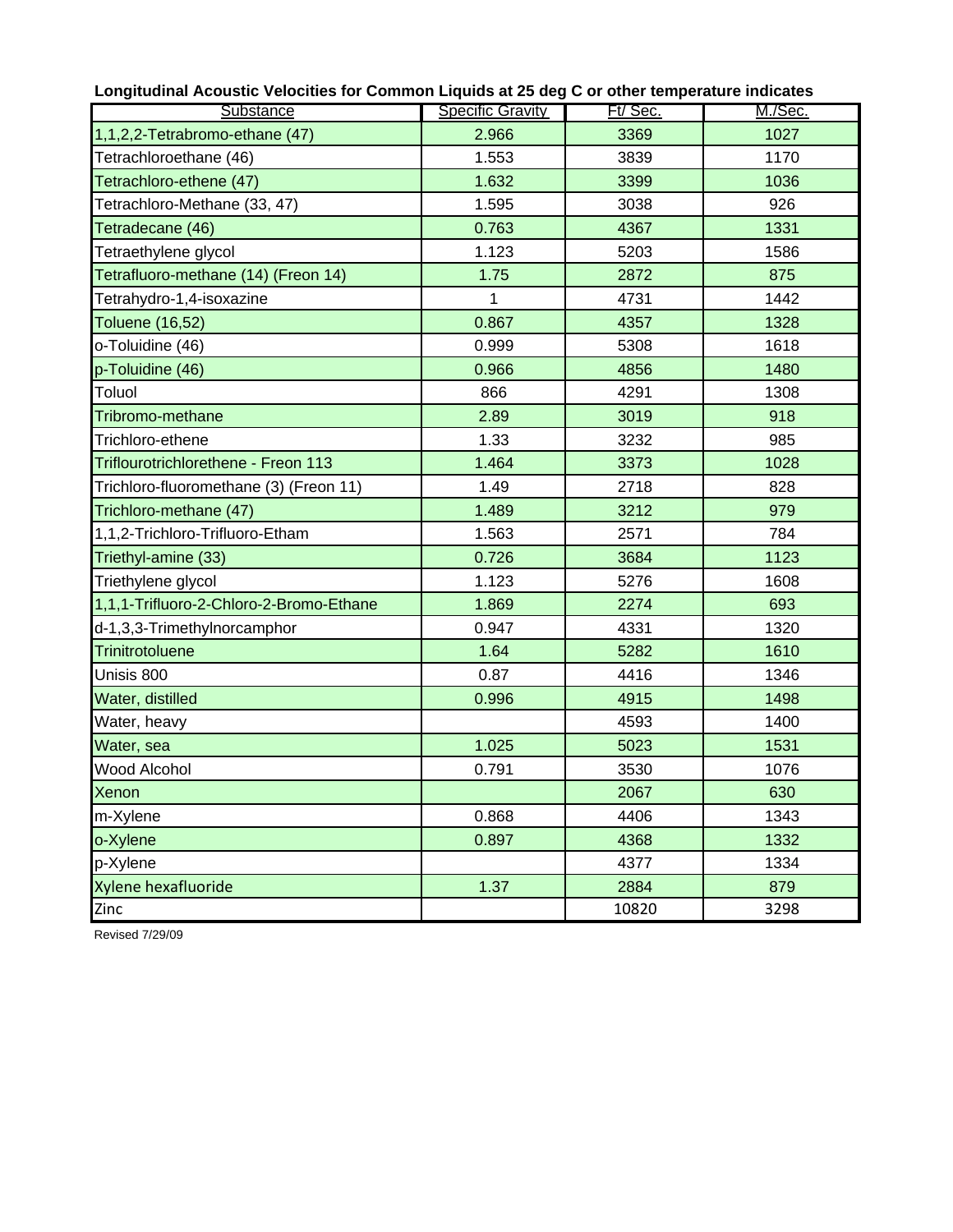# **Sound Speeds in Water at Selected Temperatures**

|                 | Temperature  |                | <b>Sound Speed in Water</b> | <b>Temperature</b> |                | <b>Sound Speed in Water</b> |                |            | <b>Temperature</b> |                | <b>Sound Speed in Water</b> |
|-----------------|--------------|----------------|-----------------------------|--------------------|----------------|-----------------------------|----------------|------------|--------------------|----------------|-----------------------------|
| $\circ$ C       | $\circ$ F    | m/s            | ft/s                        | $\circ$ C          | $^{\circ}$ F   | m/s                         | ft/s           | $\circ$ C  | $\circ$ F          | m/s            | ft/s                        |
| 0               | 32.0         | 1,402          | 4,600                       | 48                 | 118.4          | 1,540                       | 5,053          | 96         | 204.8              | 1,546          | 5,072                       |
| 1               | 33.8         | 1,407          | 4,616                       | 49                 | 120.2          | 1,541                       | 5,056          | 97         | 206.6              | 1,545          | 5,069                       |
| $\mathbf{2}$    | 35.6         | 1,412          | 4,633                       | 50                 | 122.0          | 1,543                       | 5,063          | 98         | 208.4              | 1,544          | 5,066                       |
| 3               | 37.4         | 1,417          | 4,649                       | 51                 | 123.8          | 1,543                       | 5,063          | 99         | 210.2              | 1,543          | 5,063                       |
| 4               | 39.2         | 1,421          | 4,662                       | 52                 | 125.6          | 1,544                       | 5,066          | 100        | 212.0              | 1,543          | 5,063                       |
| $5\phantom{.0}$ | 41.0         | 1,426          | 4,679                       | 53                 | 127.4          | 1,545                       | 5,069          | 104        | 220.0              | 1,538          | 5,046                       |
| 6               | 42.8         | 1,430          | 4,692                       | 54                 | 129.2          | 1,546                       | 5,072          | 110        | 230.0              | 1,532          | 5,026                       |
| $\overline{7}$  | 44.6         | 1,434          | 4,705                       | 55                 | 131.0          | 1,547                       | 5,076          | 116        | 140.0              | 1,524          | 5,000                       |
| 8               | 46.4         | 1,439          | 4,721                       | 56                 | 132.8          | 1,548                       | 5,079          | 121        | 250.0              | 1,526          | 5,007                       |
| 9               | 48.2         | 1,443          | 4,734                       | 57                 | 134.6          | 1,548                       | 5,079          | 127        | 260.0              | 1,507          | 4,944                       |
| 10              | 50.0         | 1,447          | 4,748                       | 58                 | 136.4          | 1,549                       | 5,082          | 132        | 270.0              | 1,497          | 4,912                       |
| 11              | 51.8         | 1,451          | 4,761                       | 59                 | 138.2          | 1,550                       | 5,086          | 138        | 280.0              | 1,487          | 4,879                       |
| 12              | 53.6         | 1,455          | 4,774                       | 60                 | 140.0          | 1,550                       | 5,086          | 143        | 290.0              | 1,479          | 4,843                       |
| 13              | 55.4         | 1,458          | 4,784                       | 61                 | 141.8          | 1,551                       | 5,089          | 149        | 300.0              | 1,465          | 4,807                       |
| 14              | 57.2         | 1,462          | 4,797                       | 62                 | 143.6          | 1,552                       | 5,092          | 154        | 310.0              | 1,453          | 4,767                       |
| 15              | 59.0         | 1,465          | 4,807                       | 63                 | 145.4          | 1,552                       | 5,092          | 160        | 320.0              | 1,440          | 4,725                       |
| 16              | 60.8         | 1,469          | 4,820                       | 64                 | 147.2          | 1,553                       | 5,095          | 166        | 330.0              | 1,426          | 4,679                       |
| 17              | 62.6         | 1,472          | 4,830                       | 65                 | 149.0          | 1,553                       | 5,095          | 171        | 340.0              | 1,412          | 4,633                       |
| 18              | 64.4         | 1,476          | 4,843                       | 66                 | 150.8          | 1,553                       | 5,095          | 177        | 350.0              | 1,398          | 4,587                       |
| 19              | 66.2         | 1,479          | 4,853                       | 67                 | 152.6          | 1,554                       | 5,099          | 182        | 360.0              | 1,383          | 4,538                       |
| 20              | 68.0         | 1,482          | 4,862                       | 68                 | 154.4          | 1,554                       | 5,099          | 188        | 370.0              | 1,368          | 4,488                       |
| 21<br>22        | 69.8<br>71.6 | 1,485          | 4,872                       | 69<br>70           | 156.2<br>158.0 | 1,554                       | 5,099          | 193<br>199 | 380.0<br>390.0     | 1,353          | 4,439                       |
| 23              | 73.4         | 1,488<br>1,491 | 4,882<br>4,892              | $\mathbf{71}$      | 159.8          | 1,554<br>1,554              | 5,099<br>5,099 | 204        | 400.0              | 1,337<br>1,320 | 4,387<br>4,331              |
| 24              | 75.2         | 1,493          | 4,899                       | 72                 | 161.6          | 1,555                       | 5,102          | 210        | 410.0              | 1,320          | 4,272                       |
| 25              | 77.0         | 1,496          | 4,908                       | 73                 | 163.4          | 1,555                       | 5,102          | 216        | 420.0              | 1,283          | 4,210                       |
| 26              | 78.8         | 1,499          | 4,918                       | 74                 | 165.2          | 1,555                       | 5,102          | 221        | 430.0              | 1,264          | 4,147                       |
| 27              | 80.6         | 1,501          | 4,925                       | 75                 | 167.0          | 1,555                       | 5,102          | 227        | 440.0              | 1,244          | 4,082                       |
| 28              | 82.4         | 1,504          | 4,935                       | 76                 | 168.8          | 1,555                       | 5,102          | 232        | 450.0              | 1,220          | 4,003                       |
| 29              | 84.2         | 1,506          | 4,941                       | 77                 | 170.6          | 1,554                       | 5,099          | 238        | 460.0              | 1,200          | 3,937                       |
| 30              | 86.0         | 1,509          | 4,951                       | 78                 | 172.4          | 1,554                       | 5,099          | 243        | 470.0              | 1,180          | 3,872                       |
| 31              | 87.8         | 1,511          | 4,958                       | 79                 | 174.2          | 1,554                       | 5,099          | 249        | 480.0              | 1,160          | 3,806                       |
| 32              | 89.6         | 1,513          | 4,964                       | 80                 | 176.0          | 1,554                       | 5,099          | 254        | 490.0              | 1,140          | 3,740                       |
| 33              | 91.4         | 1,515          | 4,971                       | 81                 | 177.8          | 1,554                       | 5,099          | 260        | 500.0              | 1,110          | 3,642                       |
| 34              | 93.2         | 1,517          | 4,977                       | 82                 | 179.6          | 1,553                       | 5,095          |            |                    |                |                             |
| 35              | 95.0         | 1,519          | 4,984                       | 83                 | 181.4          | 1,553                       | 5,095          |            |                    |                |                             |
| 36              | 96.8         | 1,521          | 4,990                       | 84                 | 183.2          | 1,553                       | 5,095          |            |                    |                |                             |
| 37              | 98.6         | 1,523          | 4,997                       | 85                 | 185.0          | 1,552                       | 5,092          |            |                    |                |                             |
| 38              | 100.4        | 1,525          | 5,004                       | 86                 | 186.8          | 1,552                       | 5,092          |            |                    |                |                             |
| 39              | 102.2        | 1,527          | 5,010                       | 87                 | 188.6          | 1,552                       | 5,092          |            |                    |                |                             |
| 40              | 104.0        | 1,528          | 5,013                       | 88                 | 190.4          | 1,551                       | 5,089          |            |                    |                |                             |
| 41              | 105.8        | 1,530          | 5,020                       | 89                 | 192.2          | 1,551                       | 5,089          |            |                    |                |                             |
| 42              | 107.6        | 1,532          | 5,026                       | 90                 | 194.0          | 1,550                       | 5,086          |            |                    |                |                             |
| 43              | 109.4        | 1,534          | 5,033                       | 91                 | 195.8          | 1,549                       | 5,082          |            |                    |                |                             |
| 44              | 111.2        | 1,535          | 5,036                       | 92                 | 197.6          | 1,549                       | 5,082          |            |                    |                |                             |
| 45              | 113.0        | 1,536          | 5,040                       | 93                 | 199.4          | 1,548                       | 5,079          |            |                    |                |                             |
| 46              | 114.8        | 1,538          | 5,046                       | 94                 | 201.2          | 1,547                       | 5,076          |            |                    |                |                             |
| 47              | 116.6        | 1,539          | 5,049                       | 95                 | 203.0          | 1,547                       | 5,076          |            |                    |                |                             |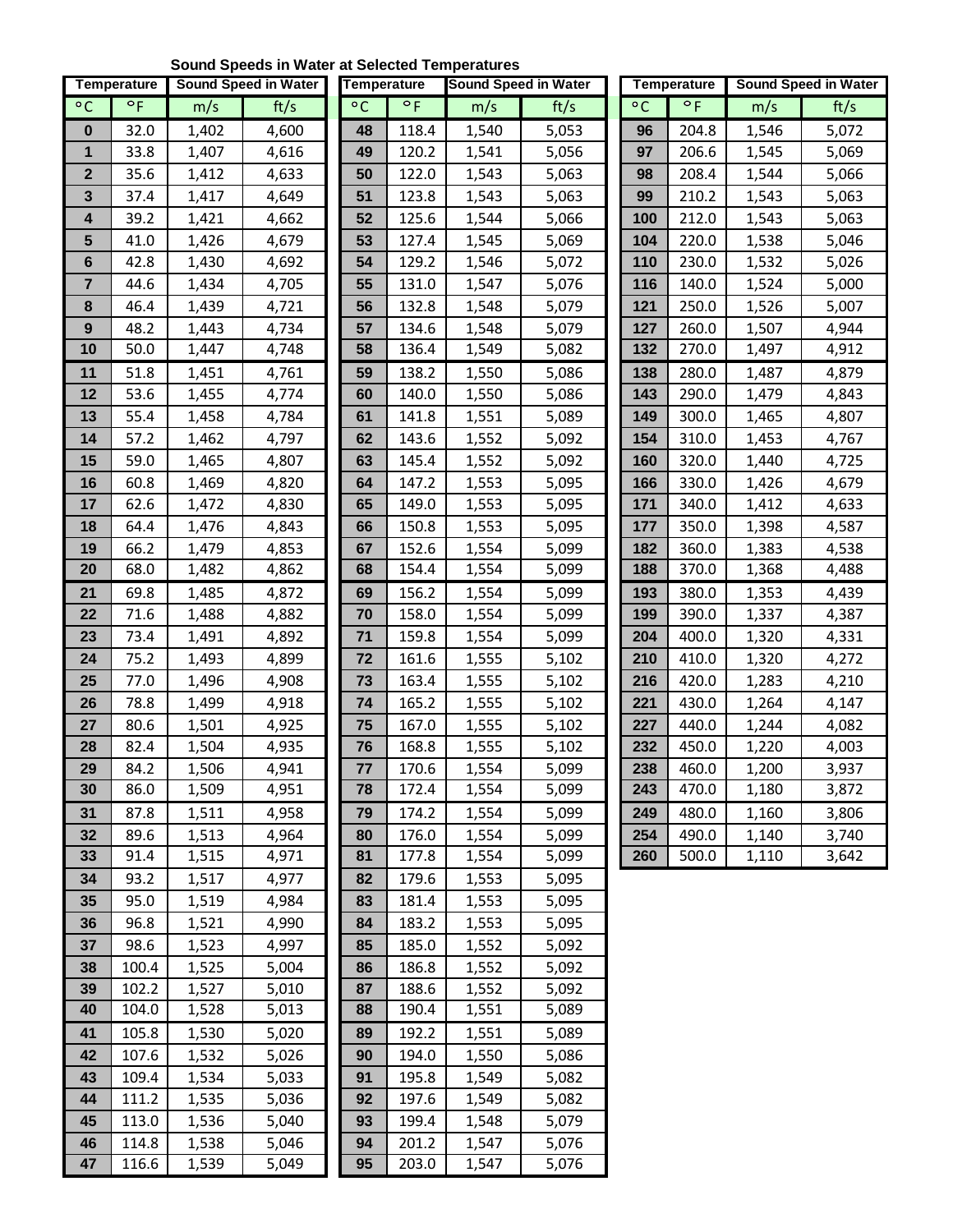#### **FPS TO GPM CROSS - REFERENCE (Schedule 40)**

| <b>NOMMA</b><br><b>Pipe</b><br>(Inches) | I.D.<br><b>INCH</b> | $\mathbf{1}$ | 1.5     | 2       | 2.5     | 3       | 3.5     | 4                                                                                                | 4.5     | 5                                   | 5.5     | 6        | 6.5      | $\overline{7}$                                                                                                                                                                  | 7.5      | 8        | 8.5      | 9                             |
|-----------------------------------------|---------------------|--------------|---------|---------|---------|---------|---------|--------------------------------------------------------------------------------------------------|---------|-------------------------------------|---------|----------|----------|---------------------------------------------------------------------------------------------------------------------------------------------------------------------------------|----------|----------|----------|-------------------------------|
| $\mathbf{1}$                            | 1.05                | 2.70         | 4.05    | 5.40    | 6.75    | 8.10    | 9.44    | 10.79                                                                                            | 12.14   | 13.49                               | 14.84   | 16.19    | 17.54    | 18.89                                                                                                                                                                           | 20.24    | 21.59    | 22.94    | 24.29                         |
| 1.25                                    | 1.38                | 4.66         | 6.99    | 9.32    | 11.65   | 13.98   | 16.31   | 18.65                                                                                            | 20.98   | 23.31                               | 25.64   | 27.97    | 30.30    | 32.63                                                                                                                                                                           | 34.96    | 37.29    | 39.62    | 41.95                         |
| 1.5                                     | 1.61                | 6.34         | 9.52    | 12.69   | 15.86   | 19.03   | 22.21   | 25.38                                                                                            | 28.55   | 31.72                               | 34.89   | 38.07    | 41.24    | 44.41                                                                                                                                                                           | 47.58    | 50.76    | 53.93    | 57.10                         |
| $\mathbf{2}$                            | 2.07                | 10.49        | 15.73   | 20.98   | 26.22   | 31.46   | 36.71   | 41.95                                                                                            | 47.20   | 52.44                               | 57.68   | 62.93    | 68.17    | 73.42                                                                                                                                                                           | 78.66    | 83.90    | 89.15    | 94.39                         |
| 2.5                                     | 2.47                | 14.93        | 22.40   | 29.87   | 37.33   | 44.80   | 52.26   | 59.73                                                                                            | 67.20   | 74.66                               | 82.13   | 89.60    | 97.06    | 104.53                                                                                                                                                                          | 112.00   | 119.46   | 126.93   | 134.40                        |
| 3                                       | 3.07                | 23.07        | 34.60   | 46.14   | 57.67   | 69.21   | 80.74   | 92.28                                                                                            | 103.81  | 115.34                              | 126.88  | 138.41   | 149.95   | 161.48                                                                                                                                                                          | 173.02   | 184.55   | 196.08   | 207.62                        |
| 3.5                                     | 3.55                | 30.85        | 46.27   | 61.69   | 77.12   | 92.54   | 107.96  | 123.39                                                                                           | 138.81  | 154.23                              | 169.66  | 185.08   | 200.50   | 215.92                                                                                                                                                                          | 231.35   | 246.77   | 262.19   | 277.62                        |
| 4                                       | 4.03                | 39.75        | 59.63   | 79.50   | 99.38   | 119.26  | 139.13  | 159.01                                                                                           | 178.88  | 198.76                              | 218.64  | 238.51   | 258.39   | 278.26                                                                                                                                                                          | 298.14   | 318.02   | 337.89   | 357.77                        |
| 5                                       | 5.05                | 62.42        | 93.63   | 124.84  | 156.05  | 187.26  | 218.47  | 249.68                                                                                           | 280.89  | 312.10                              | 343.32  | 374.53   | 405.74   | 436.95                                                                                                                                                                          | 468.16   | 499.37   | 530.58   | 561.79                        |
| 6                                       | 6.06                | 89.89        | 134.83  | 179.77  | 224.72  | 269.66  | 314.60  | 359.54                                                                                           | 404.49  | 449.43                              | 494.37  | 539.32   | 584.26   | 629.20                                                                                                                                                                          | 674.15   | 719.09   | 764.03   | 808.98                        |
| 8                                       | 7.98                | 155.87       | 233.80  | 311.73  | 389.67  | 467.60  | 545.53  | 623.47                                                                                           | 701.40  | 779.33                              | 857.27  | 935.20   | 1013.13  | 1091.07                                                                                                                                                                         | 1169.00  | 1246.93  | 1324.87  | 1402.80                       |
| 10                                      | 10.02               | 245.74       | 368.62  | 491.49  | 614.36  | 737.23  | 860.10  | 982.98                                                                                           | 1105.85 | 1228.72                             | 1351.59 | 1474.46  | 1597.34  | 1720.21                                                                                                                                                                         | 1843.08  | 1965.95  | 2088.82  | 2211.70                       |
| 12                                      | 11.94               | 348.94       | 523.42  | 697.89  | 872.36  | 1046.83 | 1221.31 | 1395.78                                                                                          | 1570.25 | 1744.72                             | 1919.19 | 2093.67  | 2268.14  | 2442.61                                                                                                                                                                         | 2617.08  | 2791.55  | 2966.03  | 3140.50                       |
| 14                                      | 13.13               | 421.97       | 632.95  | 843.93  | 1054.91 | 1265.90 | 1476.88 | 1687.86                                                                                          | 1898.84 | 2109.83                             | 2320.81 | 2531.79  | 2742.78  | 2953.76                                                                                                                                                                         | 3164.74  | 3375.72  | 3586.71  | 3797.69                       |
| 16                                      | 15.00               | 550.72       | 826.08  | 1101.44 | 1376.80 | 1652.16 | 1927.52 | 2202.88                                                                                          | 2478.24 | 2753.60                             | 3028.95 | 3304.31  | 3579.67  | 3855.03                                                                                                                                                                         | 4130.39  | 4405.75  | 4681.11  | 4956.47                       |
| 18                                      | 16.88               | 697.42       | 1046.13 | 1394.83 | 1743.54 | 2092.25 | 2440.96 | 2789.67                                                                                          | 3138.38 | 3487.08                             | 3835.79 | 4184.50  | 4533.21  | 4881.92                                                                                                                                                                         | 5230.63  | 5579.33  | 5928.04  | 6276.75                       |
| 20                                      | 18.81               | 866.01       | 1299.02 | 1732.03 | 2165.04 | 2598.04 | 3031.05 | 3464.06                                                                                          | 3897.06 | 4330.07                             | 4763.08 | 5196.09  | 5629.09  | 6062.10                                                                                                                                                                         | 6495.11  | 6928.12  | 7361.12  | 7794.13                       |
| 24                                      | 22.63               | 1253.48      | 1880.22 | 2506.96 | 3133.69 | 3760.43 | 4387.17 | 5013.91                                                                                          | 5640.65 | 6267.39                             | 6894.13 | 7520.87  | 8147.61  | 8774.34                                                                                                                                                                         | 9401.08  | 10027.82 | 10654.56 | 11281.30                      |
| 26                                      | 25.25               | 1560.52      | 2340.79 | 3121.05 | 3901.31 | 4681.57 | 5461.83 | 6242.09                                                                                          | 7022.36 | 7802.62                             | 8582.88 | 9363.14  | 10143.40 | 10923.66                                                                                                                                                                        | 11703.93 | 12484.19 | 13264.45 | 14044.71                      |
| 28                                      | 27.25               | 1817.53      | 2726.29 | 3635.05 | 4543.81 | 5452.58 | 6361.34 | 7270.10                                                                                          | 8178.87 | 9087.63                             | 9996.39 | 10905.15 | 11813.92 | 12722.68                                                                                                                                                                        | 13631.44 | 14540.21 | 15448.97 | 16357.73                      |
| 30                                      | 29.25               | 2094.11      | 3141.16 | 4188.22 | 5235.27 | 6282.33 | 7329.38 | 8376.44                                                                                          | 9423.49 | 10470.54 11517.60                   |         | 12564.65 | 13611.71 | 14658.76                                                                                                                                                                        | 15705.82 | 16752.87 | 17799.93 | 18846.98                      |
| 32                                      | 31.25               | 2390.27      | 3585.41 | 4780.55 | 5975.68 | 7170.82 | 8365.96 | 9561.09                                                                                          |         | 10756.23 11951.37 13146.50          |         | 14341.64 | 15536.78 | 16731.91                                                                                                                                                                        | 17927.05 | 19122.19 | 20317.32 | 21512.46                      |
| 34                                      | 33.25               | 2706.02      | 4059.03 | 5412.04 | 6765.05 | 8118.06 | 9471.07 |                                                                                                  |         | 10824.08 12177.09 13530.09 14883.10 |         | 16236.11 | 17589.12 | 18942.13                                                                                                                                                                        | 20295.14 | 21648.15 | 23001.16 | 24354.17                      |
| 36                                      | 35.25               | 3041.35      | 4562.02 | 6082.69 | 7603.36 |         |         | 9124.04   10644.71   12165.38   13686.06   15206.73   16727.40                                   |         |                                     |         | 18248.07 | 19768.75 | 21289.42                                                                                                                                                                        | 22810.09 | 24330.77 | 25851.44 | 27372.11                      |
| 42                                      | 41.25               | 4164.81      | 6247.22 | 8329.62 |         |         |         | 10412.03 12494.44 14576.84 16659.25 18741.66 20824.06 22906.47                                   |         |                                     |         | 24988.87 | 27071.28 | 29153.69                                                                                                                                                                        | 31236.09 | 33318.50 | 35400.91 | 37483.31                      |
| 48                                      | 47.99               | 5637.01      | 8455.52 |         |         |         |         | 11274.03  14092.53  16911.04  19729.55  22548.05  25366.56  28185.07  31003.57                   |         |                                     |         | 33822.08 | 36640.58 | 39459.09                                                                                                                                                                        | 42277.60 | 45096.10 | 47914.61 | 50733.12                      |
| 54                                      | 53.98               | 7132.03      |         |         |         |         |         | 10698.05 14264.06 17830.08 21396.10 24962.11 28528.13 32094.15 35660.16 39226.18                 |         |                                     |         | 42792.19 | 46358.21 | 49924.23                                                                                                                                                                        | 53490.24 | 57056.26 | 60622.27 | 64188.29                      |
| 60                                      | 60.09               | 8837.96      |         |         |         |         |         | 13256.94   17675.92   22094.90   26513.88   30932.85   35351.83   39770.81   44189.79   48608.77 |         |                                     |         | 53027.75 | 57446.73 | 61865.71                                                                                                                                                                        | 66284.69 | 70703.67 | 75122.65 | 79541.63                      |
| 72                                      | 72.1                |              |         |         |         |         |         | 12723.84 19085.75 25447.67 31809.59 38171.51 44533.43 50895.35 57257.26 63619.18 69981.10        |         |                                     |         | 76343.02 | 82704.94 | 89066.85                                                                                                                                                                        | 95428.77 |          |          | 101790.69 108152.61 114514.53 |
| 84                                      | 84.1                |              |         |         |         |         |         |                                                                                                  |         |                                     |         |          |          | 17311.69  25967.54  34623.39  43279.23  51935.08  60590.92  69246.77  77902.62  86558.46  95214.31  103870.16  112526.00  121181.85  129837.70  138493.54  147149.39  155805.23 |          |          |          |                               |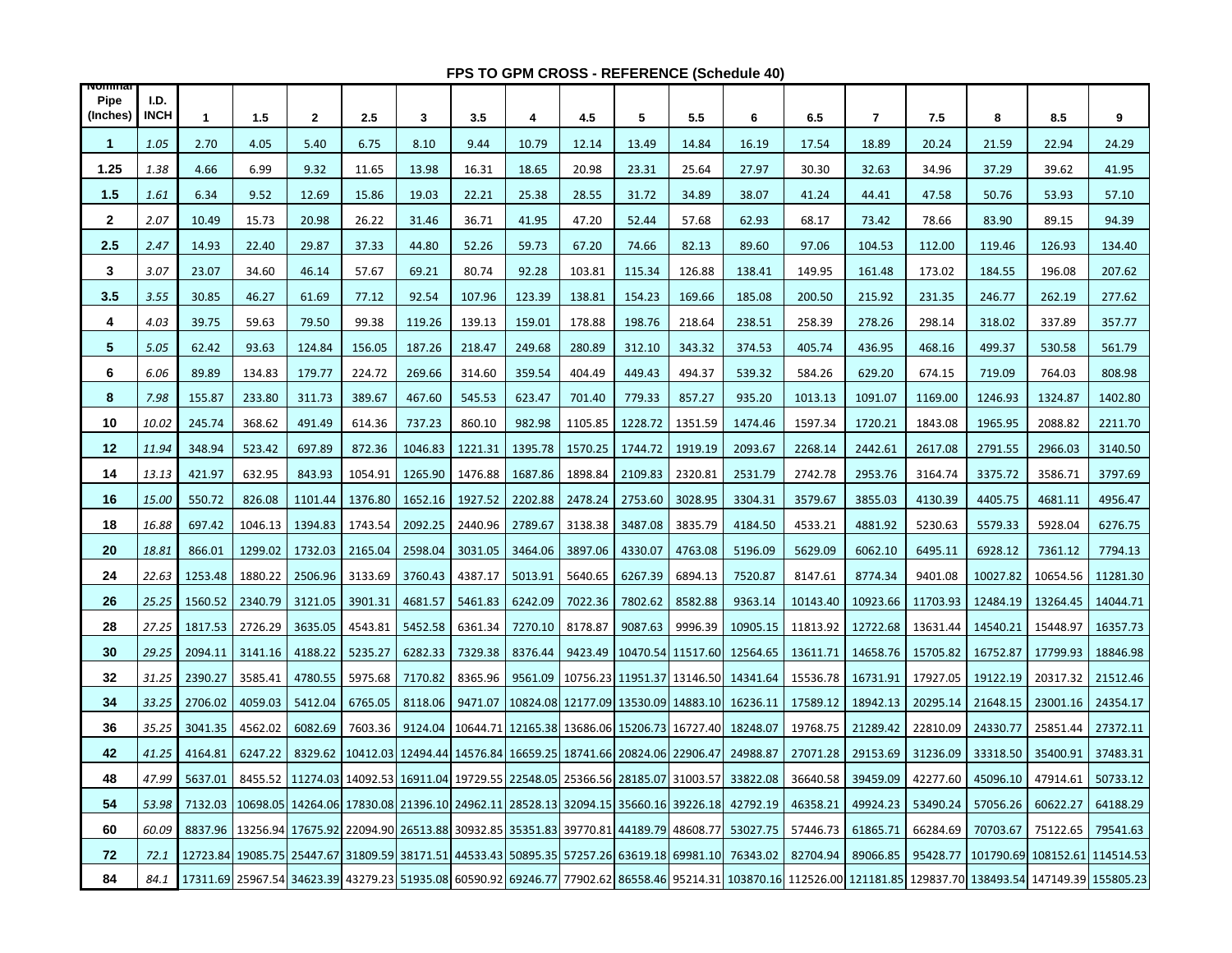| Common Pipe Sizes for Welded Steel, Aluminum, and Copper<br><b>Revised 7/29/09</b> |      |                 |               |                      |               |                     |                     |         |         |         |        |        |     |      |     |      |     |  |
|------------------------------------------------------------------------------------|------|-----------------|---------------|----------------------|---------------|---------------------|---------------------|---------|---------|---------|--------|--------|-----|------|-----|------|-----|--|
|                                                                                    |      | <b>ALUMINUM</b> |               | <b>COPPER TUBING</b> |               | <b>Copper &amp;</b> | <b>WELDED STEEL</b> |         |         |         |        |        |     |      |     |      |     |  |
| <b>Nominal Diameter</b>                                                            |      |                 | <b>Type K</b> | <b>Type L</b>        | <b>Type M</b> | <b>Brass Pipe</b>   | 16 Gage             | 14 Gage | 12 Gage | 10 Gage | 7 Gage | 3 Gage | 1/4 | 5/16 | 3/8 | 7/16 | 1/2 |  |
| 1/2"                                                                               | O.D. |                 | 0.625         | 0.625                | 0.625         | 0.840               |                     |         |         |         |        |        |     |      |     |      |     |  |
|                                                                                    | Wall |                 | 0.049         | 0.040                | 0.028         | 0.108               |                     |         |         |         |        |        |     |      |     |      |     |  |
|                                                                                    | I.D. |                 | 0.527         | 0.545                | 0.569         | 0.625               |                     |         |         |         |        |        |     |      |     |      |     |  |
| 5/8"                                                                               | O.D. |                 | 0.750         | 0.750                | 0.750         |                     |                     |         |         |         |        |        |     |      |     |      |     |  |
|                                                                                    | Wall |                 | 0.049         | 0.042                | 0.030         |                     |                     |         |         |         |        |        |     |      |     |      |     |  |
|                                                                                    | I.D. |                 | 0.652         | 0.666                | 0.690         |                     |                     |         |         |         |        |        |     |      |     |      |     |  |
| 3/4"                                                                               | O.D. |                 | 0.875         | 0.875                | 0.875         | 1.050               |                     |         |         |         |        |        |     |      |     |      |     |  |
|                                                                                    | Wall |                 | 0.065         | 0.045                | 0.032         | 0.114               |                     |         |         |         |        |        |     |      |     |      |     |  |
|                                                                                    | I.D. |                 | 0.745         | 0.785                | 0.811         | 0.822               |                     |         |         |         |        |        |     |      |     |      |     |  |
| 1 <sup>0</sup>                                                                     | O.D. |                 | 1.125         | 1.125                | 1.125         | 1.315               |                     |         |         |         |        |        |     |      |     |      |     |  |
|                                                                                    | Wall |                 | 0.065         | 0.050                | 0.035         | 0.127               |                     |         |         |         |        |        |     |      |     |      |     |  |
|                                                                                    | I.D. |                 | 0.995         | 1.025                | 1.055         | 1.062               |                     |         |         |         |        |        |     |      |     |      |     |  |
| $1 - 1/4"$                                                                         | O.D. |                 | 1.375         | 1.375                | 1.375         | 1.660               |                     |         |         |         |        |        |     |      |     |      |     |  |
|                                                                                    | Wall |                 | 0.065         | 0.055                | 0.042         | 0.146               |                     |         |         |         |        |        |     |      |     |      |     |  |
|                                                                                    | I.D. |                 | 1.245         | 1.265                | 1.291         | 1.368               |                     |         |         |         |        |        |     |      |     |      |     |  |
| $1 - 1/2"$                                                                         | O.D. |                 | 1.625         | 1.625                | 1.625         | 1.900               |                     |         |         |         |        |        |     |      |     |      |     |  |
|                                                                                    | Wall |                 | 0.072         | 0.060                | 0.027         | 0.150               |                     |         |         |         |        |        |     |      |     |      |     |  |
|                                                                                    | I.D. |                 | 1.481         | 1.505                | 1.571         | 1.600               |                     |         |         |         |        |        |     |      |     |      |     |  |
| 2 <sup>0</sup>                                                                     | O.D. |                 | 2.125         | 2.125                | 2.125         | 2.375               |                     |         |         |         |        |        |     |      |     |      |     |  |
|                                                                                    | Wall |                 | 0.083         | 0.070                | 0.058         | 0.157               |                     |         |         |         |        |        |     |      |     |      |     |  |
|                                                                                    | I.D. |                 | 1.959         | 1.985                | 2.009         | 2.062               |                     |         |         |         |        |        |     |      |     |      |     |  |
| $2 - 1/2"$                                                                         | O.D. | 2.500           | 2.625         | 2.625                | 2.625         | 2.875               |                     |         |         |         |        |        |     |      |     |      |     |  |
|                                                                                    | Wall | 0.050           | 0.095         | 0.080                | 0.065         | 0.188               |                     |         |         |         |        |        |     |      |     |      |     |  |
|                                                                                    | I.D. | 2.400           | 2.435         | 2.465                | 2.495         | 2.500               |                     |         |         |         |        |        |     |      |     |      |     |  |
| 3"                                                                                 | O.D. | 3.000           | 3.125         | 3.125                | 3.125         | 3.500               |                     |         |         |         |        |        |     |      |     |      |     |  |
|                                                                                    | Wall | 0.050           | 0.109         | 0.090                | 0.072         | 0.219               |                     |         |         |         |        |        |     |      |     |      |     |  |
|                                                                                    | I.D. | 2.900           | 2.907         | 2.945                | 2.981         | 3.062               |                     |         |         |         |        |        |     |      |     |      |     |  |
| $3 - 1/2"$                                                                         | O.D. |                 | 3.625         | 3.625                | 3.625         | 4.000               |                     |         |         |         |        |        |     |      |     |      |     |  |
|                                                                                    | Wall |                 | 0.120         | 0.100                | 0.083         | 0.250               |                     |         |         |         |        |        |     |      |     |      |     |  |
|                                                                                    | I.D. |                 | 3.385         | 3.425                | 3.459         | 3.500               |                     |         |         |         |        |        |     |      |     |      |     |  |
| 4"                                                                                 | O.D. | 4.000           | 4.125         | 4.125                | 4.125         | 4.500               | 4.000               | 4.000   | 4.000   | 4.000   |        |        |     |      |     |      |     |  |
|                                                                                    | Wall | 0.063           | 0.134         | 0.110                | 0.095         | 0.25C               | 0.060               | 0.075   | 0.105   | 0.135   |        |        |     |      |     |      |     |  |
|                                                                                    | I.D. | 3.874           | 3.857         | 3.905                | 3.935         | 4.000               | 3.880               | 3.851   | 3.791   | 3.731   |        |        |     |      |     |      |     |  |
| $4 - 1/2$ "                                                                        | O.D. |                 |               |                      |               | 5.000               | 4.500               | 4.500   | 4.500   | 4.500   |        |        |     |      |     |      |     |  |
|                                                                                    | Wall |                 |               |                      |               | 0.250               | 0.060               | 0.075   | 0.105   | 0.135   |        |        |     |      |     |      |     |  |
|                                                                                    | I.D. |                 |               |                      |               | 4.500               | 4.380               | 4.351   | 4.291   | 4.231   |        |        |     |      |     |      |     |  |
| ia.                                                                                | O.D. | 5.000           | 5.125         | 5.125                | 5.125         | 5.563               | 5.000               | 5.000   | 5.000   | 5.000   | 5.000  |        |     |      |     |      |     |  |
|                                                                                    | Wall | 0.063           | 0.160         | 0.125                | 0.109         | 0.25C               | 0.060               | 0.075   | 0.105   | 0.135   | 0.179  |        |     |      |     |      |     |  |
|                                                                                    | I.D. | 4.875           | 4.805         | 4.875                | 4.907         | 5.063               | 4.880               | 4.851   | 4.791   | 4.731   | 4.641  |        |     |      |     |      |     |  |
| 6"                                                                                 | O.D. | 6.000           | 6.125         | 6.125                | 6.125         | 6.625               | 6.000               | 6.000   | 6.000   | 6.000   | 6.000  |        |     |      |     |      |     |  |
|                                                                                    | Wall | 0.063           | 0.192         | 0.140                | 0.122         | 0.250               | 0.060               | 0.075   | 0.105   | 0.135   | 0.179  |        |     |      |     |      |     |  |
|                                                                                    | I.D. | 5.874           | 5.741         | 5.845                | 5.881         | 6.125               | 5.880               | 5.851   | 5.791   | 5.731   | 5.641  |        |     |      |     |      |     |  |
| $6 - 5/8"$                                                                         | O.D. |                 |               |                      |               |                     | 6.625               | 6.625   | 6.625   | 6.625   | 6.625  |        |     |      |     |      |     |  |
|                                                                                    | Wall |                 |               |                      |               |                     | 0.060               | 0.075   | 0.105   | 0.135   | 0.179  |        |     |      |     |      |     |  |
|                                                                                    | I.D. |                 |               |                      |               |                     | 6.505               | 6.476   | 6.416   | 6.356   | 6.266  |        |     |      |     |      |     |  |
| 7"                                                                                 | O.D. | 7.000           |               |                      |               | 7.625               | 7.000               | 7.000   | 7.000   | 7.000   | 7.000  | 7.000  |     |      |     |      |     |  |
|                                                                                    | Wall | 0.078           |               |                      |               | 0.282               | 0.060               | 0.075   | 0.105   | 0.135   | 0.179  | 0.239  |     |      |     |      |     |  |
|                                                                                    | I.D. | 6.844           |               |                      |               | 7.062               | 6.880               | 6.851   | 6.791   | 6.731   | 6.641  | 6.522  |     |      |     |      |     |  |
| io                                                                                 | O.D. | 8.000           | 8.125         | 8.125                | 8.125         | 8.625               | 8.000               | 8.000   | 8.000   | 8.000   | 8.000  | 8.000  |     |      |     |      |     |  |
|                                                                                    | Wall | 0.094           | 0.271         | 0.200                | 0.170         | 0.313               | 0.060               | 0.075   | 0.105   | 0.135   | 0.179  | 0.239  |     |      |     |      |     |  |
|                                                                                    | I.D. | 7.812           | 7.583         | 7.725                | 7.785         | 8.000               | 7.880               | 7.851   | 7.791   | 7.731   | 7.641  | 7.522  |     |      |     |      |     |  |
| $8 - 5/8"$                                                                         | 0.D. |                 |               |                      |               |                     | 8.625               | 8.625   | 8.625   | 8.625   | 8.625  | 8.625  |     |      |     |      |     |  |
|                                                                                    | Wall |                 |               |                      |               |                     | 0.060               | 0.075   | 0.105   | 0.135   | 0.179  | 0.239  |     |      |     |      |     |  |
|                                                                                    | I.D. |                 |               |                      |               |                     | 8.505               | 8.476   | 8.416   | 8.356   | 8.266  | 8.147  |     |      |     |      |     |  |

Ш.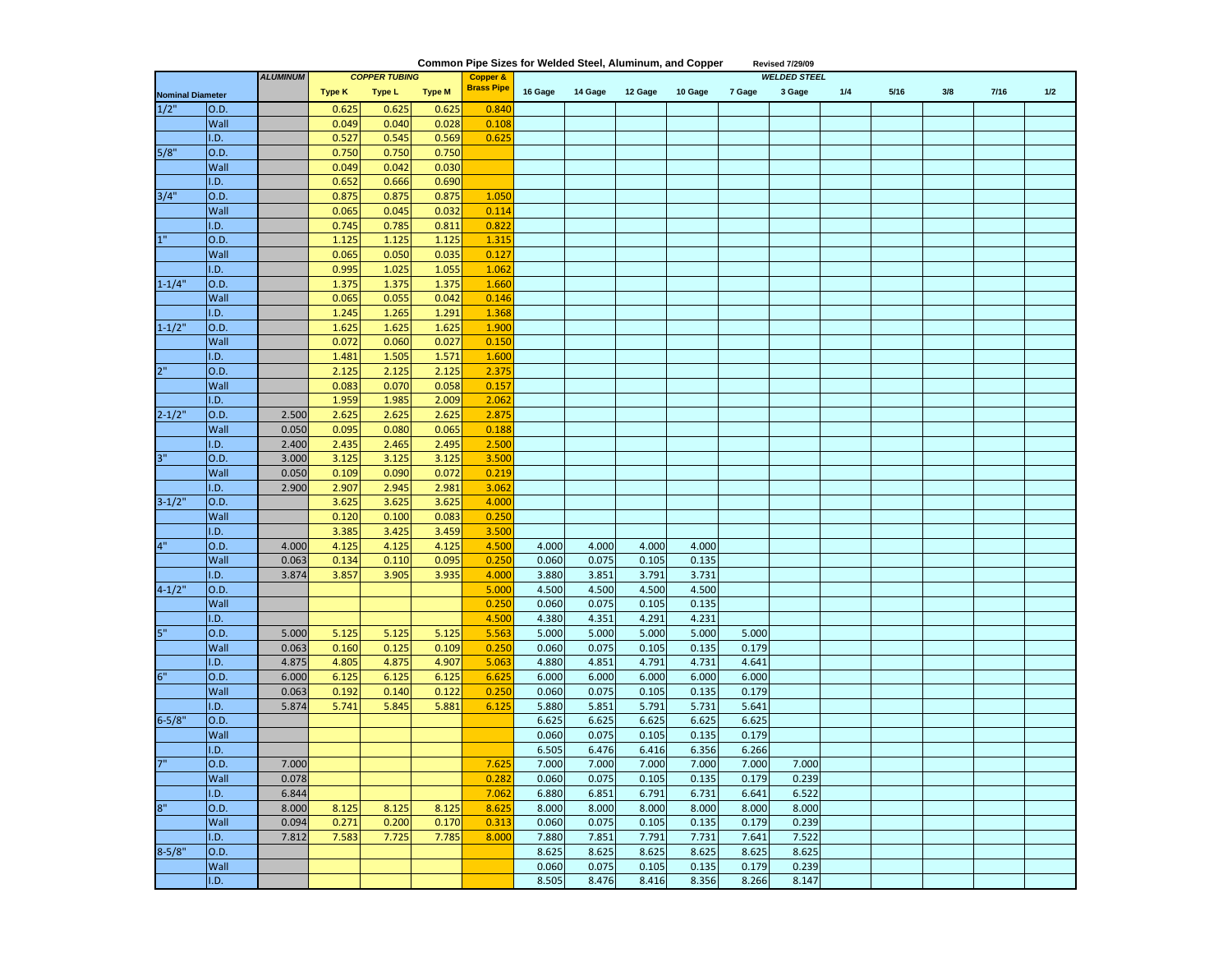|                         | <b>ALUMINUM</b><br><b>COPPER TUBING</b> |        |               | <b>Copper &amp;</b> |               |                   | <b>WELDED STEEL</b> |         |         |         |        |        |        |        |        |        |        |
|-------------------------|-----------------------------------------|--------|---------------|---------------------|---------------|-------------------|---------------------|---------|---------|---------|--------|--------|--------|--------|--------|--------|--------|
| <b>Nominal Diameter</b> |                                         |        | <b>Type K</b> | Type L              | <b>Type M</b> | <b>Brass Pipe</b> | 16 Gage             | 14 Gage | 12 Gage | 10 Gage | 7 Gage | 3 Gage | 1/4    | 5/16   | 3/8    | 7/16   | 1/2    |
| 10"                     | 0.D.                                    | 10.000 |               |                     |               |                   |                     | 10.000  | 10.000  | 10.000  | 10.000 | 10.000 |        |        |        |        |        |
|                         | Wall                                    | 0.094  |               |                     |               |                   |                     | 0.075   | 0.105   | 0.135   | 0.179  | 2.000  |        |        |        |        |        |
|                         | I.D.                                    | 9.812  |               |                     |               |                   |                     | 9.851   | 9.791   | 9.731   | 9.641  | 9.522  |        |        |        |        |        |
| $10-3/4"$               | O.D.                                    |        |               |                     |               |                   |                     | 10.750  | 10.750  | 10.750  | 10.750 | 10.750 |        |        |        |        |        |
|                         | Wall                                    |        |               |                     |               |                   |                     | 0.075   | 0.105   | 0.135   | 0.179  | 0.239  |        |        |        |        |        |
|                         | I.D.                                    |        |               |                     |               |                   |                     | 10.601  | 10.541  | 10.481  | 10.391 | 10.272 |        |        |        |        |        |
| 12"                     | O.D.                                    |        |               |                     |               |                   |                     | 12.000  | 12.000  | 12.000  | 12.000 | 12.000 |        |        |        |        |        |
|                         | Wall                                    |        |               |                     |               |                   |                     | 0.075   | 0.105   | 0.135   | 0.179  | 0.239  |        |        |        |        |        |
|                         | I.D.                                    |        |               |                     |               |                   |                     | 11.851  | 11.791  | 11.731  | 11.641 | 11.522 |        |        |        |        |        |
| $12 - 3/4"$             | O.D.                                    |        |               |                     |               |                   |                     | 12.750  | 12.750  | 12.750  | 12.750 | 12.750 |        |        |        |        |        |
|                         | Wall                                    |        |               |                     |               |                   |                     | 0.075   | 0.105   | 0.135   | 0.179  | 0.239  |        |        |        |        |        |
|                         | I.D.                                    |        |               |                     |               |                   |                     | 12.601  | 12.541  | 12.481  | 12.391 | 12.272 |        |        |        |        |        |
| 14"                     | O.D.                                    |        |               |                     |               |                   |                     | 14.000  | 14.000  | 14.000  | 14.000 | 14.000 |        |        |        |        |        |
|                         | Wall                                    |        |               |                     |               |                   |                     | 0.075   | 0.105   | 0.135   | 0.179  | 0.239  |        |        |        |        |        |
|                         | I.D.                                    |        |               |                     |               |                   |                     | 13.851  | 13.791  | 13.731  | 13.641 | 13.522 |        |        |        |        |        |
| 16"                     | O.D.                                    |        |               |                     |               |                   |                     | 16.000  | 16.000  | 16.000  | 16.000 | 16.000 | 16.000 | 16.000 | 16.000 |        |        |
|                         | Wall                                    |        |               |                     |               |                   |                     | 0.075   | 0.105   | 0.135   | 0.179  | 0.239  | 0.250  | 0.315  | 0.375  |        |        |
|                         | I.D.                                    |        |               |                     |               |                   |                     | 15.851  | 15.791  | 15.731  | 15.641 | 15.522 | 15.500 | 15.370 | 15.250 |        |        |
| 18"                     | O.D.                                    |        |               |                     |               |                   |                     | 18.000  | 18.000  | 18.000  | 18.000 | 18.000 | 18.000 | 18.000 | 18.000 |        |        |
|                         | Wall                                    |        |               |                     |               |                   |                     | 0.075   | 0.105   | 0.135   | 0.179  | 0.239  | 0.250  | 0.315  | 0.375  |        |        |
|                         | I.D.                                    |        |               |                     |               |                   |                     | 17.851  | 17.791  | 17.731  | 17.641 | 17.522 | 17.500 | 17.370 | 17.250 |        |        |
| 20"                     | O.D.                                    |        |               |                     |               |                   |                     | 20.000  | 20.000  | 20.000  | 20.000 | 20.000 | 20.000 | 20.000 | 20.000 | 20.000 |        |
|                         | Wall                                    |        |               |                     |               |                   |                     | 0.075   | 0.105   | 0.135   | 0.179  | 0.239  | 0.250  | 0.315  | 0.375  | 0.438  |        |
|                         | I.D.                                    |        |               |                     |               |                   |                     | 19.851  | 19.791  | 19.731  | 19.641 | 19.522 | 19.500 | 19.370 | 19.250 | 19.124 |        |
| 22"                     | O.D.                                    |        |               |                     |               |                   |                     | 22.000  | 22.000  | 22.000  | 22.000 | 22.000 | 22.000 | 22.000 | 22.000 | 22.000 |        |
|                         | Wall                                    |        |               |                     |               |                   |                     | 0.075   | 0.105   | 0.135   | 0.179  | 0.239  | 0.250  | 0.315  | 0.375  | 0.438  |        |
|                         | I.D.                                    |        |               |                     |               |                   |                     | 21.851  | 21.791  | 21.731  | 21.641 | 21.522 | 21.500 | 21.370 | 21.250 | 21.124 |        |
| 24"                     | O.D.                                    |        |               |                     |               |                   |                     | 24.000  | 24.000  | 24.000  | 24.000 | 24.000 | 24.000 | 24.000 | 24.000 | 24.000 | 24.000 |
|                         | Wall                                    |        |               |                     |               |                   |                     | 0.075   | 0.105   | 0.135   | 0.179  | 0.239  | 0.250  | 0.315  | 0.375  | 0.438  | 0.500  |
|                         | I.D.                                    |        |               |                     |               |                   |                     | 23.851  | 23.791  | 23.731  | 23.641 | 23.522 | 23.500 | 23.370 | 23.250 | 23.124 | 23.000 |
| 30"                     | O.D.                                    |        |               |                     |               |                   |                     | 30.000  | 30.000  | 30.000  | 30.000 | 30.000 | 30.000 | 30.000 | 30.000 | 30.000 | 30.000 |
|                         | Wall                                    |        |               |                     |               |                   |                     | 0.075   | 0.105   | 0.135   | 0.179  | 0.239  | 0.250  | 0.315  | 0.375  | 0.438  | 0.500  |
|                         | I.D.                                    |        |               |                     |               |                   |                     | 29.851  | 29.791  | 29.731  | 29.641 | 29.522 | 29.500 | 29.370 | 29.250 | 29.124 | 29.000 |
| 36"                     | O.D.                                    |        |               |                     |               |                   |                     | 36.000  | 36.000  | 36.000  | 36.000 | 36.000 | 36.000 | 36.000 | 36.000 | 36.000 | 36.000 |
|                         | Wall                                    |        |               |                     |               |                   |                     | 0.075   | 0.105   | 0.135   | 0.179  | 0.239  | 0.250  | 0.315  | 0.375  | 0.438  | 0.500  |
|                         | I.D.                                    |        |               |                     |               |                   |                     | 35.851  | 35.791  | 35.731  | 35.641 | 35.522 | 35.500 | 35.370 | 35.250 | 35.124 | 35.000 |
| 42"                     | O.D.                                    |        |               |                     |               |                   |                     |         | 42.000  | 42.000  | 42.000 | 42.000 | 42.000 | 42.000 | 42.000 | 42.000 | 42.000 |
|                         | Wall                                    |        |               |                     |               |                   |                     |         | 0.105   | 0.135   | 0.179  | 0.239  | 0.250  | 0.315  | 0.375  | 0.438  | 0.500  |
|                         | I.D.                                    |        |               |                     |               |                   |                     |         | 41.791  | 41.731  | 41.641 | 41.522 | 41.500 | 41.370 | 41.250 | 41.124 | 41.000 |
| 48"                     | O.D.                                    |        |               |                     |               |                   |                     |         | 48.000  | 48.000  | 48.000 | 48.000 | 48.000 | 48.000 | 48.000 | 48.000 | 48.000 |
|                         | Wall                                    |        |               |                     |               |                   |                     |         | 0.105   | 0.135   | 0.179  | 0.239  | 0.250  | 0.315  | 0.375  | 0.438  | 0.500  |
|                         | I.D.                                    |        |               |                     |               |                   |                     |         | 47.791  | 47.731  | 47.641 | 47.522 | 47.500 | 47.370 | 47.250 | 47.124 | 47.000 |
| 54"                     | O.D.                                    |        |               |                     |               |                   |                     |         | 54.000  | 54.000  | 54.000 | 54.000 | 54.000 | 54.000 | 54.000 | 54.000 | 54.000 |
|                         | Wall                                    |        |               |                     |               |                   |                     |         | 0.105   | 0.135   | 0.179  | 0.239  | 0.250  | 0.315  | 0.375  | 0.438  | 0.500  |
|                         | I.D.                                    |        |               |                     |               |                   |                     |         | 53.791  | 53.731  | 53.641 | 53.522 | 53.500 | 53.370 | 53.250 | 53.124 | 53.000 |
| 60"                     | O.D.                                    |        |               |                     |               |                   |                     |         | 60.000  | 60.000  | 60.000 | 60.000 | 60.000 | 60.000 | 60.000 | 60.000 | 60.000 |
|                         | Wall                                    |        |               |                     |               |                   |                     |         | 0.105   | 0.135   | 0.179  | 0.239  | 0.250  | 0.315  | 0.375  | 0.438  | 0.500  |
|                         | I.D.                                    |        |               |                     |               |                   |                     |         | 59.791  | 59.731  | 59.641 | 59.522 | 59.500 | 59.370 | 59.250 | 59.124 | 59.000 |
| 66"                     | O.D.                                    |        |               |                     |               |                   |                     |         | 66.000  | 66.000  | 66.000 | 66.000 | 66.000 | 66.000 | 66.000 | 66.000 | 66.000 |
|                         | Wall                                    |        |               |                     |               |                   |                     |         | 0.105   | 0.135   | 0.179  | 0.239  | 0.250  | 0.315  | 0.375  | 0.438  | 0.500  |
|                         | I.D.                                    |        |               |                     |               |                   |                     |         | 65.791  | 65.731  | 65.641 | 65.522 | 65.500 | 65.370 | 65.250 | 65.124 | 65.000 |
| 72"                     | O.D.                                    |        |               |                     |               |                   |                     |         | 72.000  | 72.000  | 72.000 | 72.000 | 72.000 | 72.000 | 72.000 | 72.000 | 72.000 |
|                         | Wall                                    |        |               |                     |               |                   |                     |         | 0.105   | 0.135   | 0.179  | 0.239  | 0.250  | 0.315  | 0.375  | 0.438  | 0.500  |
|                         | I.D.                                    |        |               |                     |               |                   |                     |         | 71.791  | 71.731  | 71.641 | 71.522 | 71.500 | 71.370 | 71.250 | 71.124 | 71.000 |

#### **Common Pipe Sizes for Welded Steel, Aluminum, and Copper (continued)**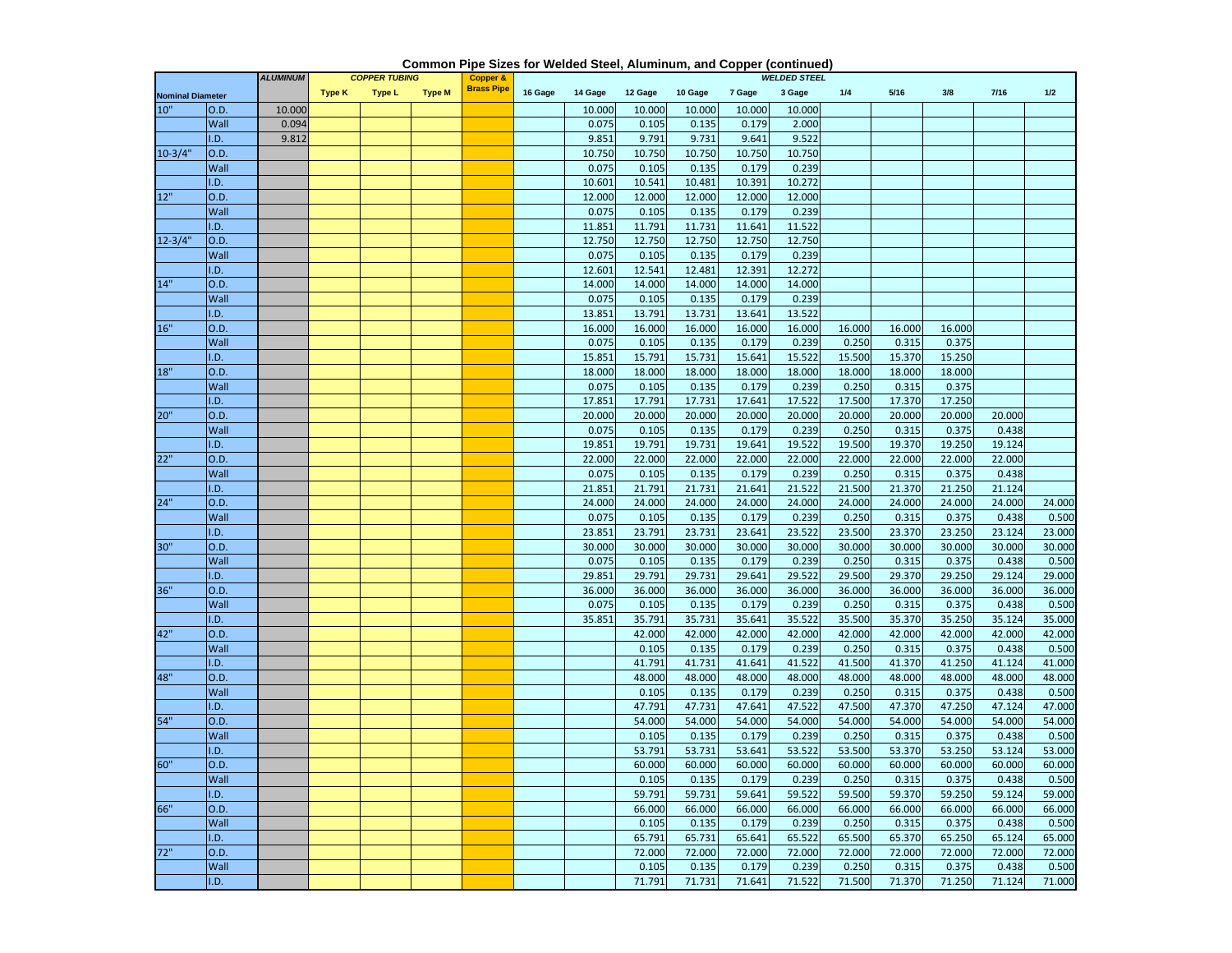*CARBON STEEL*

*STAINLESS STEEL*

| Nominal<br><b>Diameter</b> |              | Schedule<br>10 | Schedule<br>20 | Schedule<br>30 | Schedule<br>40 | Schedule<br>60 | Schedule<br>80 | Schedule<br>100 | Schedule<br>120 | Schedule<br>140 | Schedule<br>160 | Standard<br>Weight | Extra<br>Strong | Double<br>Extra | Schedule<br>5  | Schedule<br>10 | Schedule<br>40 | Schedule<br>80 |
|----------------------------|--------------|----------------|----------------|----------------|----------------|----------------|----------------|-----------------|-----------------|-----------------|-----------------|--------------------|-----------------|-----------------|----------------|----------------|----------------|----------------|
| 1/2"                       | O.D.         |                |                |                | 0.840          |                | 0.840          |                 |                 |                 | 0.840           | 0.840              | 0.840           | Strong<br>0.840 |                |                |                |                |
|                            | Wall         |                |                |                | 0.109          |                | 0.147          |                 |                 |                 | 0.187           | 0.109              | 0.147           | 0.294           |                |                |                |                |
|                            | I.D.         |                |                |                | 0.612          |                | 0.546          |                 |                 |                 | 0.466           | 0.612              | 0.546           | 0.252           |                |                |                |                |
| 3/4'                       | O.D.         |                |                |                | 1.050          |                | 1.050          |                 |                 |                 | 1.050           | 1.050              | 1.050           | 1.050           |                |                |                |                |
|                            | Wall         |                |                |                | 0.113          |                | 0.154          |                 |                 |                 | 0.218           | 0.113              | 0.154           | 0.308           |                |                |                |                |
|                            | I.D.         |                |                |                | 0.824          |                | 0.742          |                 |                 |                 | 0.614           | 0.824              | 0.742           | 0.434           |                |                |                |                |
| 1"                         | O.D.         |                |                |                | 1.315          |                | 1.315          |                 |                 |                 | 1.315           | 1.315              | 1.315           | 1.315           | 1.315          | 1.315          | 1.315          | 1.315          |
|                            | Wall         |                |                |                | 0.133          |                | 0.179          |                 |                 |                 | 0.250           | 0.133              | 0.179           | 0.358           | 0.065          | 0.109          | 0.133          | 0.179          |
|                            | I.D.         |                |                |                | 1.049          |                | 0.957          |                 |                 |                 | 0.815           | 1.049              | 0.957           | 0.559           | 1.185          | 1.097          | 1.049          | 0.957          |
| $1 - 1/4'$                 | O.D.         |                |                |                | 1.660          |                | 1.660          |                 |                 |                 | 1.660           | 1.660              | 1.660           | 1.660           | 1.660          | 1.660          | 1.660          | 1.660          |
|                            | Wall         |                |                |                | 0.140          |                | 0.191          |                 |                 |                 | 0.250           | 0.140              | 0.191           | 0.382           | 0.065          | 0.109          | 0.140          | 0.191          |
|                            | I.D.         |                |                |                | 1.380          |                | 1.278          |                 |                 |                 | 1.160           | 1.380              | 1.278           | 0.896           | 1.530          | 1.442          | 1.380          | 1.278          |
| $1 - 1/2$                  | O.D.         |                |                |                | 1.900          |                | 1.900          |                 |                 |                 | 1.900           | 1.900              | 1.900           | 1.900           | 1.900          | 1.900          | 1.900          | 1.900          |
|                            | Wall         |                |                |                | 0.145          |                | 0.200          |                 |                 |                 | 0.281           | 0.145              | 0.200           | 0.400           | 0.065          | 0.109          | 0.145          | 0.200          |
|                            | I.D.         |                |                |                | 1.610          |                | 1.500          |                 |                 |                 | 1.338           | 1.610              | 1.500           | 1.100           | 1.770          | 1.682          | 1.610          | 1.500          |
| 2"                         | O.D.         |                |                |                | 2.375          |                | 2.375          |                 |                 |                 | 2.375           | 2.375              | 2.375           | 2.375           | 2.375          | 2.375          | 2.375          | 2.375          |
|                            | Wall         |                |                |                | 0.154          |                | 0.218          |                 |                 |                 | 0.343           | 0.154              | 0.218           | 0.436           | 0.065          | 0.109          | 0.154          | 0.218          |
|                            | I.D.         |                |                |                | 2.067          |                | 1.939          |                 |                 |                 | 1.689           | 2.067              | 1.939           | 1.503           | 2.245          | 2.157          | 2.067          | 1.939          |
| $2 - 1/2$                  | O.D.         |                |                |                | 2.875          |                | 2.875          |                 |                 |                 | 2.875           | 2.875              | 2.875           | 2.875           | 2.875          | 2.875          | 2.875          | 2.875          |
|                            | Wall         |                |                |                | 0.203          |                | 0.276          |                 |                 |                 | 0.375           | 0.203              | 0.276           | 0.552           | 0.083          | 0.120          | 0.203          | 0.276          |
|                            | I.D.         |                |                |                | 2.469          |                | 2.323          |                 |                 |                 | 2.125           | 2.469              | 2.323           | 1.771           | 2.709          | 2.635          | 2.469          | 2.323          |
| 3"                         | O.D.         |                |                |                | 3.500          |                | 3.500          |                 |                 |                 | 3.500           | 3.500              | 3.500           | 3.500           | 3.500          | 3.500          | 3.500          | 3.500          |
|                            | Wall         |                |                |                | 0.216          |                | 0.300          |                 |                 |                 | 0.438           | 0.216              | 0.300           | 0.600           | 0.083          | 0.120          | 0.216          | 0.300          |
|                            | I.D.         |                |                |                | 3.067<br>4.000 |                | 2.900          |                 |                 |                 | 2.624           | 3.068              | 2.900           | 2.300           | 3.334          | 3.260          | 3.068          | 2.900          |
| $3 - 1/2'$                 | O.D.<br>Wall |                |                |                | 0.226          |                | 4.000<br>0.318 |                 |                 |                 |                 | 4.000<br>0.226     | 4.000<br>0.318  | 4.000<br>0.636  | 4.000<br>0.083 | 4.000<br>0.120 | 4.000<br>0.226 | 4.000<br>0.318 |
|                            | I.D.         |                |                |                | 3.548          |                | 3.364          |                 |                 |                 |                 | 3.548              | 3.364           | 2.728           | 3.834          | 3.760          | 3.548          | 3.364          |
| 4"                         | O.D.         |                |                |                | 4.500          |                | 4.500          |                 | 4.500           |                 | 4.500           | 4.500              | 4.500           | 4.500           | 4.500          | 4.500          | 4.500          | 4.500          |
|                            | Wall         |                |                |                | 0.237          |                | 0.337          |                 | 0.438           |                 | 0.531           | 0.237              | 0.337           | 0.674           | 0.083          | 0.120          | 0.237          | 0.337          |
|                            | I.D.         |                |                |                | 4.026          |                | 3.826          |                 | 3.626           |                 | 3.438           | 4.026              | 3.826           | 3.152           | 4.334          | 4.260          | 4.026          | 3.826          |
| 5"                         | O.D.         |                |                |                | 5.563          |                | 5.563          |                 | 5.563           |                 | 5.563           | 5.563              | 5.563           | 5.563           | 5.563          | 5.563          | 5.563          | 5.563          |
|                            | Wall         |                |                |                | 0.258          |                | 0.375          |                 | 0.500           |                 | 0.625           | 0.258              | 0.375           | 0.750           | 0.083          | 0.134          | 0.258          | 0.375          |
|                            | I.D.         |                |                |                | 5.047          |                | 4.813          |                 | 4.563           |                 | 4.313           | 5.047              | 4.813           | 4.063           | 5.397          | 5.295          | 5.047          | 4.813          |
| 6"                         | O.D.         |                |                |                | 6.625          |                | 6.625          |                 | 6.625           |                 | 6.625           | 6.625              | 6.625           | 6.625           | 6.625          | 6.625          | 6.625          | 6.625          |
|                            | Wall         |                |                |                | 0.280          |                | 0.432          |                 | 0.562           |                 | 0.718           | 0.280              | 0.432           | 0.897           | 0.109          | 0.134          | 0.280          | 0.432          |
|                            | I.D.         |                |                |                | 6.065          |                | 5.761          |                 | 5.501           |                 | 5.189           | 6.065              | 5.761           | 4.897           | 6.407          | 6.357          | 6.065          | 5.761          |
| 8"                         | O.D.         |                | 8.625          | 8.625          | 8.625          | 8.625          | 8.625          | 8.625           | 8.625           | 8.625           | 8.625           | 8.625              | 8.625           | 8.625           | 8.625          | 8.625          | 8.625          | 8.625          |
|                            | Wall         |                | 0.250          | 0.277          | 0.322          | 0.406          | 0.500          | 0.593           | 0.718           | 0.812           | 0.906           | 0.322              | 0.500           | 0.875           | 0.109          | 0.148          | 0.322          | 0.500          |
|                            | I.D.         |                | 8.125          | 8.071          | 7.981          | 7.813          | 7.625          | 7.439           | 7.189           | 7.001           | 6.813           | 7.981              | 7.625           | 6.875           | 8.407          | 8.329          | 7.981          | 7.625          |
| 10"                        | O.D.         |                | 10.750         | 10.750         | 10.750         | 10.750         | 10.750         | 10.750          | 10.750          | 10.750          | 10.750          | 10.750             | 10.750          | 10.750          | 10.750         | 10.750         | 10.750         | 10.750         |
|                            | Wall         |                | 0.250          | 0.307          | 0.365          | 0.500          | 0.593          | 0.718           | 0.843           | 1.000           | 1.125           | 0.365              | 0.500           | 1.000           | 0.134          | 0.165          | 0.365          | 0.500          |
|                            | I.D.         |                | 10.250         | 10.136         | 10.020         | 9.750          | 9.564          | 9.314           | 9.064           | 8.750           | 8.500           | 10.020             | 9.750           | 8.750           | 10.482         | 10.420         | 10.020         | 9.750          |
| 12"                        | O.D          |                | 12.750         | 12.750         | 12.750         | 12.750         | 12.750         | 12.750          | 12.750          | 12.750          | 12.750          | 12.750             | 12.750          | 12.750          | 12.750         | 12.750         | 12.750         | 12.750         |
|                            | Wall         |                | 0.250          | 0.330          | 0.406          | 0.562          | 0.687          | 0.843           | 1.000           | 1.125           | 1.312           | 0.375              | 0.500           | 1.000           | 0.156          | 0.180          | 0.375          | 0.500          |
|                            | I.D.         |                | 12.250         | 12.090         | 11.938         | 11.626         | 11.376         | 11.064          | 10.750          | 10.500          | 10.126          | 12.000             | 11.750          | 10.750          | 12.438         | 12.390         | 12.000         | 11.750         |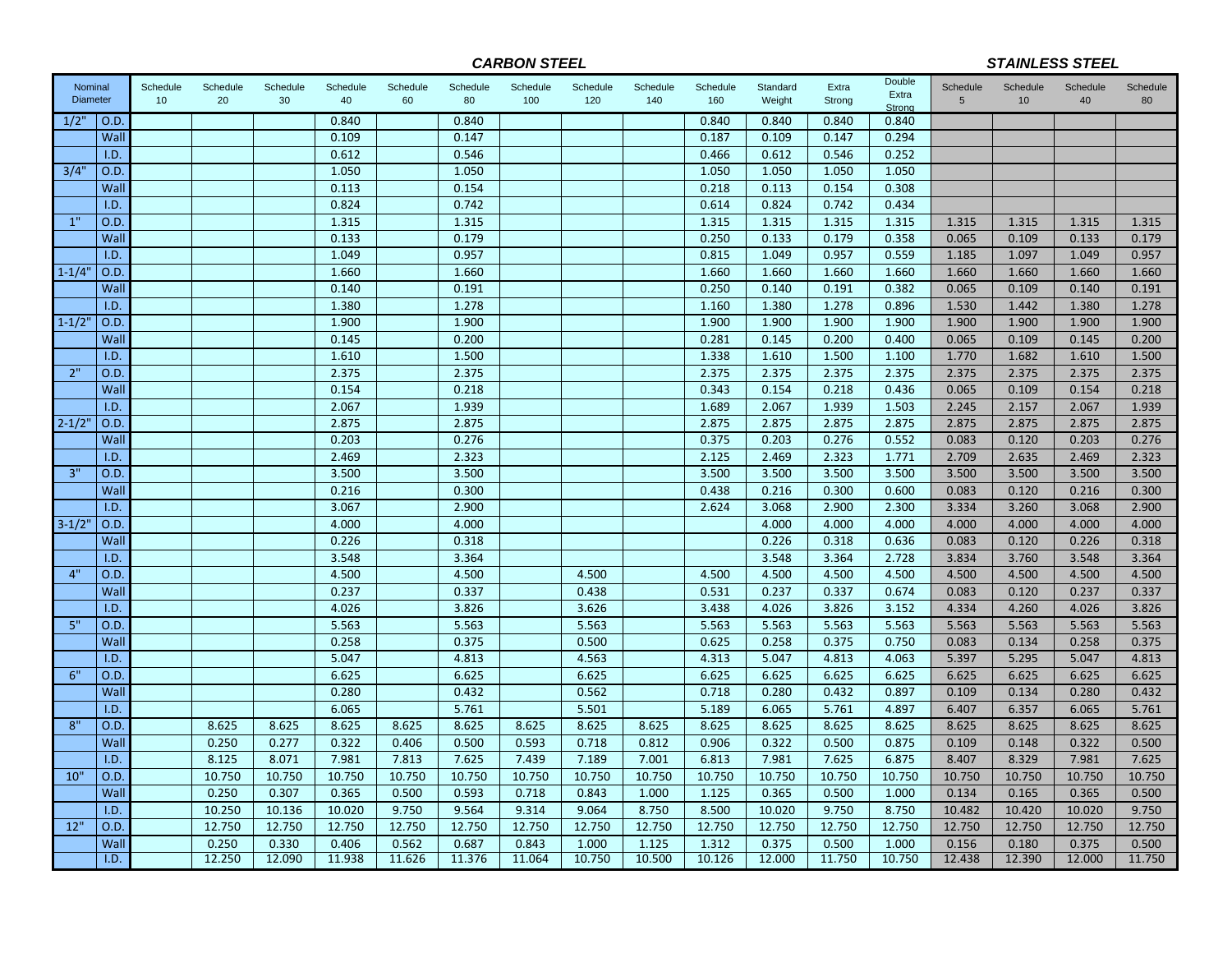|                 |      |          |          |          |          |          |          | <b>CARBON STEEL</b> |          |          |          |          |        |                 |                 | <b>STAINLESS STEEL</b> |          |          |
|-----------------|------|----------|----------|----------|----------|----------|----------|---------------------|----------|----------|----------|----------|--------|-----------------|-----------------|------------------------|----------|----------|
| Nominal         |      | Schedule | Schedule | Schedule | Schedule | Schedule | Schedule | Schedule            | Schedule | Schedule | Schedule | Standard | Extra  | Double<br>Extra | Schedule        | Schedule               | Schedule | Schedule |
| <b>Diameter</b> |      | 10       | 20       | 30       | 40       | 60       | 80       | 100                 | 120      | 140      | 160      | Weight   | Strong | Strong          | $5\phantom{.0}$ | 10                     | 40       | 80       |
| 14"             | O.D  | 14.000   | 14.000   | 14.000   | 14.000   | 14.000   | 14.000   | 14.000              | 14.000   | 14.000   | 14.000   | 14.000   | 14.000 |                 | 14.000          | 14.000                 |          |          |
|                 | Wall | 0.250    | 0.312    | 0.375    | 0.438    | 0.593    | 0.750    | 0.937               | 1.093    | 1.250    | 1.406    | 0.375    | 0.500  |                 | 0.156           | 0.188                  |          |          |
|                 | I.D. | 13.500   | 13.375   | 13.250   | 13.124   | 12.814   | 12.500   | 12.126              | 11.814   | 11.500   | 11.188   | 13.250   | 13.000 |                 | 13.688          | 13.624                 |          |          |
| 16"             | O.D  | 16.000   | 16.000   | 16.000   | 16.000   | 16.000   | 16.000   | 16.000              | 16.000   | 16.000   | 16.000   | 16.000   | 16.000 |                 | 16.000          | 16.000                 |          |          |
|                 | Wall | 0.250    | 0.312    | 0.375    | 0.500    | 0.656    | 0.843    | 1.031               | 1.218    | 1.438    | 1.593    | 0.375    | 0.500  |                 | 0.165           | 0.188                  |          |          |
|                 | I.D. | 15.500   | 15.375   | 15.250   | 15.000   | 14.688   | 14.314   | 13.938              | 13.564   | 13.124   | 12.814   | 15.250   | 15.000 |                 | 15.670          | 15.624                 |          |          |
| 18"             | O.D  | 18.000   | 18.000   | 18.000   | 18.000   | 18.000   | 18.000   | 18.000              | 18.000   | 18.000   | 18.000   | 18.000   | 18.000 |                 | 18.000          | 18.000                 |          |          |
|                 | Wall | 0.250    | 0.312    | 0.438    | 0.562    | 0.750    | 0.937    | 1.156               | 1.375    | 1.562    | 1.781    | 0.375    | 0.500  |                 | 0.165           | 0.188                  |          |          |
|                 | I.D. | 17.500   | 17.375   | 17.124   | 16.876   | 16.500   | 16.126   | 15.688              | 15.250   | 14.876   | 14.438   | 17.250   | 17.000 |                 | 17.670          | 17.624                 |          |          |
| 20"             | O.D  | 20.000   | 20.000   | 20.000   | 20.000   | 20.000   | 20.000   | 20.000              | 20.000   | 20.000   | 20.000   | 20.000   | 20.000 |                 | 20.000          | 20.000                 |          |          |
|                 | Wall | 0.250    | 0.375    | 0.500    | 0.593    | 0.812    | 1.031    | 1.281               | 1.500    | 1.750    | 1.968    | 0.375    | 0.500  |                 | 0.188           | 0.218                  |          |          |
|                 | I.D. | 19.500   | 19.250   | 19.000   | 18.814   | 18.376   | 17.938   | 17.438              | 17.000   | 16.500   | 16.064   | 19.250   | 19.000 |                 | 19.624          | 19.564                 |          |          |
| 22"             | O.D  | 22.000   | 22.000   | 22.000   | 22.000   | 22.000   | 22.000   | 22.000              | 22.000   | 22.000   | 22.000   | 22.000   | 22.000 |                 | 22.000          | 22.000                 |          |          |
|                 | Wall | 0.250    | 0.375    | 0.500    | 0.594    | 0.812    | 1.031    | 1.281               | 1.500    | 1.750    | 1.969    | 0.375    | 0.500  |                 | 0.188           | 0.218                  |          |          |
|                 | I.D. | 21.500   | 21.250   | 21.000   | 20.812   | 20.376   | 19.938   | 19.438              | 19.000   | 18.500   | 18.062   | 21.250   | 21.000 |                 | 21.624          | 21.564                 |          |          |
| 24"             | O.D  | 24.000   | 24.000   | 24.000   | 24.000   | 24.000   | 24.000   | 24.000              | 24.000   | 24.000   | 24.000   | 24.000   | 24.000 |                 | 24.000          | 24.000                 |          |          |
|                 | Wall | 0.250    | 0.375    | 0.562    | 0.687    | 0.968    | 1.218    | 1.531               | 1.812    | 2.062    | 2.343    | 0.375    | 0.500  |                 | 0.218           | 0.250                  |          |          |
|                 | I.D. | 23.500   | 23.250   | 22.875   | 22.626   | 22.064   | 21.564   | 20.938              | 20.376   | 19.876   | 19.314   | 23.250   | 23.000 |                 | 23.564          | 23.500                 |          |          |
| 26"             | O.D  | 26.000   | 26.000   |          |          |          |          |                     |          |          |          | 26.000   | 26.000 |                 |                 |                        |          |          |
|                 | Wall | 0.312    | 0.500    |          |          |          |          |                     |          |          |          | 0.375    | 0.500  |                 |                 |                        |          |          |
|                 | I.D. | 25.376   | 25.000   |          |          |          |          |                     |          |          |          | 25.250   | 25.000 |                 |                 |                        |          |          |
| 28"             | O.D  | 28.000   | 28.000   | 28.000   |          |          |          |                     |          |          |          | 28.000   | 28.000 |                 |                 |                        |          |          |
|                 | Wall | 0.312    | 0.500    | 0.625    |          |          |          |                     |          |          |          | 0.375    | 0.500  |                 |                 |                        |          |          |
|                 | I.D. | 27.376   | 27.000   | 26.750   |          |          |          |                     |          |          |          | 27.250   | 27.000 |                 |                 |                        |          |          |
| 30"             | O.D. | 30.000   | 30.000   | 30.000   | 30.000   |          |          |                     |          |          |          | 30.000   | 30.000 |                 | 30.000          | 30.000                 |          |          |
|                 | Wall | 0.312    | 0.500    | 0.625    | 0.750    |          |          |                     |          |          |          | 0.375    | 0.500  |                 | 0.250           | 0.312                  |          |          |
|                 | I.D. | 29.376   | 29.000   | 28.750   | 28.500   |          |          |                     |          |          |          | 29.250   | 29.000 |                 | 29.500          | 29.376                 |          |          |
| 32"             | O.D. | 32.000   | 32.000   | 32.000   | 32.000   |          |          |                     |          |          |          | 32.000   | 32.000 |                 |                 |                        |          |          |
|                 | Wall | 0.312    | 0.500    | 0.625    | 0.688    |          |          |                     |          |          |          | 0.375    | 0.500  |                 |                 |                        |          |          |
|                 | I.D. | 31.376   | 31.000   | 30.750   | 30.624   |          |          |                     |          |          |          | 31.250   | 31.000 |                 |                 |                        |          |          |
| 34"             | O.D. | 34.000   | 34.000   | 34.000   | 34.000   |          |          |                     |          |          |          | 34.000   | 34.000 |                 |                 |                        |          |          |
|                 | Wall | 0.344    | 0.500    | 0.625    | 0.688    |          |          |                     |          |          |          | 0.375    | 0.500  |                 |                 |                        |          |          |
|                 | I.D. | 33.312   | 33.000   | 32.750   | 32.624   |          |          |                     |          |          |          | 33.250   | 33.000 |                 |                 |                        |          |          |
| 36"             | O.D  | 36.000   | 36.000   | 36.000   | 36.000   |          |          |                     |          |          |          | 36.000   | 36.000 |                 |                 |                        |          |          |
|                 | Wall | 0.312    | 0.500    | 0.625    | 0.750    |          |          |                     |          |          |          | 0.375    | 0.500  |                 |                 |                        |          |          |
|                 | I.D. | 35.312   | 35.000   | 34.750   | 34.500   |          |          |                     |          |          |          | 35.250   | 35.000 |                 |                 |                        |          |          |
| 42"             | O.D  |          | 42.000   | 42.000   | 42.000   |          |          |                     |          |          |          | 42.000   | 42.000 |                 |                 |                        |          |          |
|                 | Wall |          | 0.500    | 0.625    | 0.750    |          |          |                     |          |          |          | 0.375    | 0.500  |                 |                 |                        |          |          |
|                 | I.D. |          | 41.000   | 40.750   | 40.500   |          |          |                     |          |          |          | 41.250   | 41.000 |                 |                 |                        |          |          |
| 48"             | O.D. |          |          |          |          |          |          |                     |          |          |          | 48.000   | 48.000 |                 |                 |                        |          |          |
|                 | Wall |          |          |          |          |          |          |                     |          |          |          | 0.375    | 0.500  |                 |                 |                        |          |          |
|                 | I.D. |          |          |          |          |          |          |                     |          |          |          | 47.250   | 47.000 |                 |                 |                        |          |          |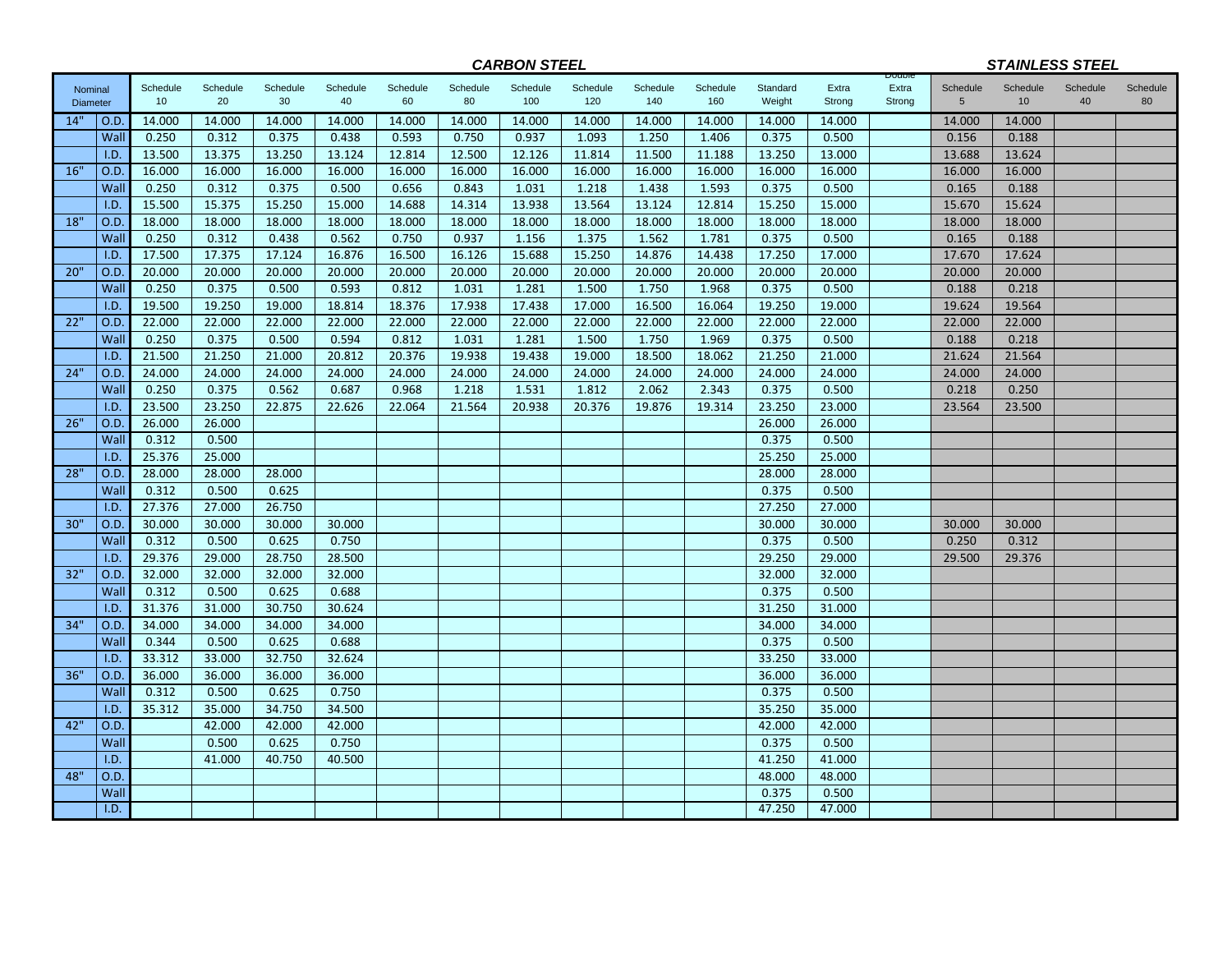| Type K<br>Type L<br><b>Type M</b><br>16 Gage<br>14 Gage<br>12 Gage<br>10 Gage<br>7 Gage<br>3 Gage<br>1/4<br>$5/16$<br>3/8<br>7/16<br><b>Nominal Diameter</b><br>1/2"<br>0.625<br>0.625<br>0.625<br>0.840<br><b>O.D.</b><br>Wall<br>0.049<br>0.040<br>0.028<br>0.108<br>I.D.<br>0.527<br>0.545<br>0.569<br>0.625<br>5/8"<br>O.D.<br>0.750<br>0.750<br>0.750<br>Wall<br>0.049<br>0.042<br>0.030<br>.D.<br>0.652<br>0.690<br>0.666<br>3/4"<br>0.875<br>0.875<br>0.875<br>1.050<br>O.D.<br>0.065<br>0.032<br>Wall<br>0.045<br>0.114<br>.D.<br>0.745<br>0.785<br>0.811<br>0.822<br>1"<br>O.D.<br>1.125<br>1.125<br>1.125<br>1.315<br>0.065<br>0.050<br>0.035<br>0.127<br>Wall<br>0.995<br>1.025<br>1.055<br>1.062<br>.D.<br>$1 - 1/4"$<br>1.375<br>1.375<br>1.660<br>O.D.<br>1.375<br>0.055<br>0.042<br>0.065<br>0.146<br>Wall<br>.D.<br>1.245<br>1.265<br>1.291<br>1.368<br>$1 - 1/2"$<br>1.625<br>1.625<br>1.900<br>O.D.<br>1.625<br>0.072<br>0.027<br>0.150<br>0.060<br>Wall<br>.D.<br>1.481<br>1.505<br>1.571<br>1.600<br>2"<br>O.D.<br>2.125<br>2.125<br>2.125<br>2.375<br>0.083<br>0.070<br>0.058<br>0.157<br>Wall<br>1.959<br>1.985<br>2.009<br>2.062<br>.D.<br>$2 - 1/2"$<br>2.500<br>2.625<br>2.625<br>0.D.<br>2.625<br>2.875<br>0.095<br>0.065<br>Wall<br>0.050<br>0.080<br>0.188<br>.D.<br>2.400<br>2.435<br>2.465<br>2.495<br>2.500<br>3"<br>O.D.<br>3.000<br>3.125<br>3.125<br>3.125<br>3.500<br>Wall<br>0.050<br>0.109<br>0.090<br>0.072<br>0.219<br>.D.<br>2.900<br>2.907<br>2.945<br>2.981<br>3.062<br>$3 - 1/2"$<br>O.D.<br>3.625<br>3.625<br>3.625<br>4.000<br>Wall<br>0.120<br>0.100<br>0.083<br>0.250<br>.D.<br>3.385<br>3.425<br>3.459<br>3.500<br>4"<br><b>O.D.</b><br>4.000<br>4.125<br>4.125<br>4.125<br>4.500<br>4.000<br>4.000<br>4.000<br>4.000<br>Wall<br>0.095<br>0.250<br>0.063<br>0.134<br>0.110<br>0.060<br>0.075<br>0.105<br>0.135<br>3.874<br>3.857<br>3.905<br>3.935<br>4.000<br>3.880<br>3.851<br>3.791<br>3.731<br>I.D.<br>$4 - 1/2"$<br>5.000<br>4.500<br>4.500<br>4.500<br>4.500<br>0.D.<br>0.250<br>0.075<br>0.105<br>0.135<br>Wall<br>0.060<br>.D.<br>4.500<br>4.380<br>4.351<br>4.291<br>4.231<br>5"<br>5.000<br>O.D.<br>5.000<br>5.125<br>5.125<br>5.125<br>5.563<br>5.000<br>5.000<br>5.000<br>5.000<br>Wall<br>0.063<br>0.160<br>0.125<br>0.109<br>0.250<br>0.060<br>0.075<br>0.105<br>0.135<br>0.179<br>.D.<br>4.875<br>4.805<br>4.875<br>4.907<br>5.063<br>4.880<br>4.851<br>4.791<br>4.731<br>4.641<br>6"<br>O.D.<br>6.000<br>6.125<br>6.125<br>6.125<br>6.625<br>6.000<br>6.000<br>6.000<br>6.000<br>6.000<br>Wall<br>0.063<br>0.192<br>0.140<br>0.122<br>0.250<br>0.060<br>0.075<br>0.105<br>0.135<br>0.179<br>.D.<br>5.874<br>5.741<br>5.845<br>6.125<br>5.851<br>5.791<br>5.731<br>5.641<br>5.881<br>5.880<br>$6 - 5/8"$<br>O.D.<br>6.625<br>6.625<br>6.625<br>6.625<br>6.625<br>0.075<br>Wall<br>0.060<br>0.105<br>0.135<br>0.179<br>.D.<br>6.505<br>6.476<br>6.416<br>6.356<br>6.266<br>7"<br>7.000<br>7.625<br>7.000<br>7.000<br>7.000<br>7.000<br>7.000<br>7.000<br>O.D.<br>0.282<br>0.075<br>0.105<br>0.135<br>0.179<br>Wall<br>0.078<br>0.060<br>0.239<br>.D.<br>6.844<br>7.062<br>6.880<br>6.851<br>6.791<br>6.731<br>6.522<br>6.641<br>8"<br>O.D.<br>8.000<br>8.125<br>8.125<br>8.625<br>8.000<br>8.000<br>8.000<br>8.000<br>8.125<br>8.000<br>8.000<br>0.094<br>0.170<br>0.060<br>0.075<br>0.135<br>Wall<br>0.271<br>0.200<br>0.313<br>0.105<br>0.179<br>0.239 |     | <b>ALUMINUM</b> |       | <b>COPPER TUBING</b> |       | Copper &          |       |       |       |       | <b>WELDED STEEL</b> |       |  |  |
|------------------------------------------------------------------------------------------------------------------------------------------------------------------------------------------------------------------------------------------------------------------------------------------------------------------------------------------------------------------------------------------------------------------------------------------------------------------------------------------------------------------------------------------------------------------------------------------------------------------------------------------------------------------------------------------------------------------------------------------------------------------------------------------------------------------------------------------------------------------------------------------------------------------------------------------------------------------------------------------------------------------------------------------------------------------------------------------------------------------------------------------------------------------------------------------------------------------------------------------------------------------------------------------------------------------------------------------------------------------------------------------------------------------------------------------------------------------------------------------------------------------------------------------------------------------------------------------------------------------------------------------------------------------------------------------------------------------------------------------------------------------------------------------------------------------------------------------------------------------------------------------------------------------------------------------------------------------------------------------------------------------------------------------------------------------------------------------------------------------------------------------------------------------------------------------------------------------------------------------------------------------------------------------------------------------------------------------------------------------------------------------------------------------------------------------------------------------------------------------------------------------------------------------------------------------------------------------------------------------------------------------------------------------------------------------------------------------------------------------------------------------------------------------------------------------------------------------------------------------------------------------------------------------------------------------------------------------------------------------------------------------------------------------------------------------------------------------------------------------------------------------------------------------------------------------------------------------------------------------------------------------------------------------------------------------------------------------------------------------------------------------------------------------------|-----|-----------------|-------|----------------------|-------|-------------------|-------|-------|-------|-------|---------------------|-------|--|--|
|                                                                                                                                                                                                                                                                                                                                                                                                                                                                                                                                                                                                                                                                                                                                                                                                                                                                                                                                                                                                                                                                                                                                                                                                                                                                                                                                                                                                                                                                                                                                                                                                                                                                                                                                                                                                                                                                                                                                                                                                                                                                                                                                                                                                                                                                                                                                                                                                                                                                                                                                                                                                                                                                                                                                                                                                                                                                                                                                                                                                                                                                                                                                                                                                                                                                                                                                                                                                                        |     |                 |       |                      |       | <b>Brass Pipe</b> |       |       |       |       |                     |       |  |  |
|                                                                                                                                                                                                                                                                                                                                                                                                                                                                                                                                                                                                                                                                                                                                                                                                                                                                                                                                                                                                                                                                                                                                                                                                                                                                                                                                                                                                                                                                                                                                                                                                                                                                                                                                                                                                                                                                                                                                                                                                                                                                                                                                                                                                                                                                                                                                                                                                                                                                                                                                                                                                                                                                                                                                                                                                                                                                                                                                                                                                                                                                                                                                                                                                                                                                                                                                                                                                                        |     |                 |       |                      |       |                   |       |       |       |       |                     |       |  |  |
|                                                                                                                                                                                                                                                                                                                                                                                                                                                                                                                                                                                                                                                                                                                                                                                                                                                                                                                                                                                                                                                                                                                                                                                                                                                                                                                                                                                                                                                                                                                                                                                                                                                                                                                                                                                                                                                                                                                                                                                                                                                                                                                                                                                                                                                                                                                                                                                                                                                                                                                                                                                                                                                                                                                                                                                                                                                                                                                                                                                                                                                                                                                                                                                                                                                                                                                                                                                                                        |     |                 |       |                      |       |                   |       |       |       |       |                     |       |  |  |
|                                                                                                                                                                                                                                                                                                                                                                                                                                                                                                                                                                                                                                                                                                                                                                                                                                                                                                                                                                                                                                                                                                                                                                                                                                                                                                                                                                                                                                                                                                                                                                                                                                                                                                                                                                                                                                                                                                                                                                                                                                                                                                                                                                                                                                                                                                                                                                                                                                                                                                                                                                                                                                                                                                                                                                                                                                                                                                                                                                                                                                                                                                                                                                                                                                                                                                                                                                                                                        |     |                 |       |                      |       |                   |       |       |       |       |                     |       |  |  |
|                                                                                                                                                                                                                                                                                                                                                                                                                                                                                                                                                                                                                                                                                                                                                                                                                                                                                                                                                                                                                                                                                                                                                                                                                                                                                                                                                                                                                                                                                                                                                                                                                                                                                                                                                                                                                                                                                                                                                                                                                                                                                                                                                                                                                                                                                                                                                                                                                                                                                                                                                                                                                                                                                                                                                                                                                                                                                                                                                                                                                                                                                                                                                                                                                                                                                                                                                                                                                        |     |                 |       |                      |       |                   |       |       |       |       |                     |       |  |  |
|                                                                                                                                                                                                                                                                                                                                                                                                                                                                                                                                                                                                                                                                                                                                                                                                                                                                                                                                                                                                                                                                                                                                                                                                                                                                                                                                                                                                                                                                                                                                                                                                                                                                                                                                                                                                                                                                                                                                                                                                                                                                                                                                                                                                                                                                                                                                                                                                                                                                                                                                                                                                                                                                                                                                                                                                                                                                                                                                                                                                                                                                                                                                                                                                                                                                                                                                                                                                                        |     |                 |       |                      |       |                   |       |       |       |       |                     |       |  |  |
|                                                                                                                                                                                                                                                                                                                                                                                                                                                                                                                                                                                                                                                                                                                                                                                                                                                                                                                                                                                                                                                                                                                                                                                                                                                                                                                                                                                                                                                                                                                                                                                                                                                                                                                                                                                                                                                                                                                                                                                                                                                                                                                                                                                                                                                                                                                                                                                                                                                                                                                                                                                                                                                                                                                                                                                                                                                                                                                                                                                                                                                                                                                                                                                                                                                                                                                                                                                                                        |     |                 |       |                      |       |                   |       |       |       |       |                     |       |  |  |
|                                                                                                                                                                                                                                                                                                                                                                                                                                                                                                                                                                                                                                                                                                                                                                                                                                                                                                                                                                                                                                                                                                                                                                                                                                                                                                                                                                                                                                                                                                                                                                                                                                                                                                                                                                                                                                                                                                                                                                                                                                                                                                                                                                                                                                                                                                                                                                                                                                                                                                                                                                                                                                                                                                                                                                                                                                                                                                                                                                                                                                                                                                                                                                                                                                                                                                                                                                                                                        |     |                 |       |                      |       |                   |       |       |       |       |                     |       |  |  |
|                                                                                                                                                                                                                                                                                                                                                                                                                                                                                                                                                                                                                                                                                                                                                                                                                                                                                                                                                                                                                                                                                                                                                                                                                                                                                                                                                                                                                                                                                                                                                                                                                                                                                                                                                                                                                                                                                                                                                                                                                                                                                                                                                                                                                                                                                                                                                                                                                                                                                                                                                                                                                                                                                                                                                                                                                                                                                                                                                                                                                                                                                                                                                                                                                                                                                                                                                                                                                        |     |                 |       |                      |       |                   |       |       |       |       |                     |       |  |  |
|                                                                                                                                                                                                                                                                                                                                                                                                                                                                                                                                                                                                                                                                                                                                                                                                                                                                                                                                                                                                                                                                                                                                                                                                                                                                                                                                                                                                                                                                                                                                                                                                                                                                                                                                                                                                                                                                                                                                                                                                                                                                                                                                                                                                                                                                                                                                                                                                                                                                                                                                                                                                                                                                                                                                                                                                                                                                                                                                                                                                                                                                                                                                                                                                                                                                                                                                                                                                                        |     |                 |       |                      |       |                   |       |       |       |       |                     |       |  |  |
|                                                                                                                                                                                                                                                                                                                                                                                                                                                                                                                                                                                                                                                                                                                                                                                                                                                                                                                                                                                                                                                                                                                                                                                                                                                                                                                                                                                                                                                                                                                                                                                                                                                                                                                                                                                                                                                                                                                                                                                                                                                                                                                                                                                                                                                                                                                                                                                                                                                                                                                                                                                                                                                                                                                                                                                                                                                                                                                                                                                                                                                                                                                                                                                                                                                                                                                                                                                                                        |     |                 |       |                      |       |                   |       |       |       |       |                     |       |  |  |
|                                                                                                                                                                                                                                                                                                                                                                                                                                                                                                                                                                                                                                                                                                                                                                                                                                                                                                                                                                                                                                                                                                                                                                                                                                                                                                                                                                                                                                                                                                                                                                                                                                                                                                                                                                                                                                                                                                                                                                                                                                                                                                                                                                                                                                                                                                                                                                                                                                                                                                                                                                                                                                                                                                                                                                                                                                                                                                                                                                                                                                                                                                                                                                                                                                                                                                                                                                                                                        |     |                 |       |                      |       |                   |       |       |       |       |                     |       |  |  |
|                                                                                                                                                                                                                                                                                                                                                                                                                                                                                                                                                                                                                                                                                                                                                                                                                                                                                                                                                                                                                                                                                                                                                                                                                                                                                                                                                                                                                                                                                                                                                                                                                                                                                                                                                                                                                                                                                                                                                                                                                                                                                                                                                                                                                                                                                                                                                                                                                                                                                                                                                                                                                                                                                                                                                                                                                                                                                                                                                                                                                                                                                                                                                                                                                                                                                                                                                                                                                        |     |                 |       |                      |       |                   |       |       |       |       |                     |       |  |  |
|                                                                                                                                                                                                                                                                                                                                                                                                                                                                                                                                                                                                                                                                                                                                                                                                                                                                                                                                                                                                                                                                                                                                                                                                                                                                                                                                                                                                                                                                                                                                                                                                                                                                                                                                                                                                                                                                                                                                                                                                                                                                                                                                                                                                                                                                                                                                                                                                                                                                                                                                                                                                                                                                                                                                                                                                                                                                                                                                                                                                                                                                                                                                                                                                                                                                                                                                                                                                                        |     |                 |       |                      |       |                   |       |       |       |       |                     |       |  |  |
|                                                                                                                                                                                                                                                                                                                                                                                                                                                                                                                                                                                                                                                                                                                                                                                                                                                                                                                                                                                                                                                                                                                                                                                                                                                                                                                                                                                                                                                                                                                                                                                                                                                                                                                                                                                                                                                                                                                                                                                                                                                                                                                                                                                                                                                                                                                                                                                                                                                                                                                                                                                                                                                                                                                                                                                                                                                                                                                                                                                                                                                                                                                                                                                                                                                                                                                                                                                                                        |     |                 |       |                      |       |                   |       |       |       |       |                     |       |  |  |
|                                                                                                                                                                                                                                                                                                                                                                                                                                                                                                                                                                                                                                                                                                                                                                                                                                                                                                                                                                                                                                                                                                                                                                                                                                                                                                                                                                                                                                                                                                                                                                                                                                                                                                                                                                                                                                                                                                                                                                                                                                                                                                                                                                                                                                                                                                                                                                                                                                                                                                                                                                                                                                                                                                                                                                                                                                                                                                                                                                                                                                                                                                                                                                                                                                                                                                                                                                                                                        |     |                 |       |                      |       |                   |       |       |       |       |                     |       |  |  |
|                                                                                                                                                                                                                                                                                                                                                                                                                                                                                                                                                                                                                                                                                                                                                                                                                                                                                                                                                                                                                                                                                                                                                                                                                                                                                                                                                                                                                                                                                                                                                                                                                                                                                                                                                                                                                                                                                                                                                                                                                                                                                                                                                                                                                                                                                                                                                                                                                                                                                                                                                                                                                                                                                                                                                                                                                                                                                                                                                                                                                                                                                                                                                                                                                                                                                                                                                                                                                        |     |                 |       |                      |       |                   |       |       |       |       |                     |       |  |  |
|                                                                                                                                                                                                                                                                                                                                                                                                                                                                                                                                                                                                                                                                                                                                                                                                                                                                                                                                                                                                                                                                                                                                                                                                                                                                                                                                                                                                                                                                                                                                                                                                                                                                                                                                                                                                                                                                                                                                                                                                                                                                                                                                                                                                                                                                                                                                                                                                                                                                                                                                                                                                                                                                                                                                                                                                                                                                                                                                                                                                                                                                                                                                                                                                                                                                                                                                                                                                                        |     |                 |       |                      |       |                   |       |       |       |       |                     |       |  |  |
|                                                                                                                                                                                                                                                                                                                                                                                                                                                                                                                                                                                                                                                                                                                                                                                                                                                                                                                                                                                                                                                                                                                                                                                                                                                                                                                                                                                                                                                                                                                                                                                                                                                                                                                                                                                                                                                                                                                                                                                                                                                                                                                                                                                                                                                                                                                                                                                                                                                                                                                                                                                                                                                                                                                                                                                                                                                                                                                                                                                                                                                                                                                                                                                                                                                                                                                                                                                                                        |     |                 |       |                      |       |                   |       |       |       |       |                     |       |  |  |
|                                                                                                                                                                                                                                                                                                                                                                                                                                                                                                                                                                                                                                                                                                                                                                                                                                                                                                                                                                                                                                                                                                                                                                                                                                                                                                                                                                                                                                                                                                                                                                                                                                                                                                                                                                                                                                                                                                                                                                                                                                                                                                                                                                                                                                                                                                                                                                                                                                                                                                                                                                                                                                                                                                                                                                                                                                                                                                                                                                                                                                                                                                                                                                                                                                                                                                                                                                                                                        |     |                 |       |                      |       |                   |       |       |       |       |                     |       |  |  |
|                                                                                                                                                                                                                                                                                                                                                                                                                                                                                                                                                                                                                                                                                                                                                                                                                                                                                                                                                                                                                                                                                                                                                                                                                                                                                                                                                                                                                                                                                                                                                                                                                                                                                                                                                                                                                                                                                                                                                                                                                                                                                                                                                                                                                                                                                                                                                                                                                                                                                                                                                                                                                                                                                                                                                                                                                                                                                                                                                                                                                                                                                                                                                                                                                                                                                                                                                                                                                        |     |                 |       |                      |       |                   |       |       |       |       |                     |       |  |  |
|                                                                                                                                                                                                                                                                                                                                                                                                                                                                                                                                                                                                                                                                                                                                                                                                                                                                                                                                                                                                                                                                                                                                                                                                                                                                                                                                                                                                                                                                                                                                                                                                                                                                                                                                                                                                                                                                                                                                                                                                                                                                                                                                                                                                                                                                                                                                                                                                                                                                                                                                                                                                                                                                                                                                                                                                                                                                                                                                                                                                                                                                                                                                                                                                                                                                                                                                                                                                                        |     |                 |       |                      |       |                   |       |       |       |       |                     |       |  |  |
|                                                                                                                                                                                                                                                                                                                                                                                                                                                                                                                                                                                                                                                                                                                                                                                                                                                                                                                                                                                                                                                                                                                                                                                                                                                                                                                                                                                                                                                                                                                                                                                                                                                                                                                                                                                                                                                                                                                                                                                                                                                                                                                                                                                                                                                                                                                                                                                                                                                                                                                                                                                                                                                                                                                                                                                                                                                                                                                                                                                                                                                                                                                                                                                                                                                                                                                                                                                                                        |     |                 |       |                      |       |                   |       |       |       |       |                     |       |  |  |
|                                                                                                                                                                                                                                                                                                                                                                                                                                                                                                                                                                                                                                                                                                                                                                                                                                                                                                                                                                                                                                                                                                                                                                                                                                                                                                                                                                                                                                                                                                                                                                                                                                                                                                                                                                                                                                                                                                                                                                                                                                                                                                                                                                                                                                                                                                                                                                                                                                                                                                                                                                                                                                                                                                                                                                                                                                                                                                                                                                                                                                                                                                                                                                                                                                                                                                                                                                                                                        |     |                 |       |                      |       |                   |       |       |       |       |                     |       |  |  |
|                                                                                                                                                                                                                                                                                                                                                                                                                                                                                                                                                                                                                                                                                                                                                                                                                                                                                                                                                                                                                                                                                                                                                                                                                                                                                                                                                                                                                                                                                                                                                                                                                                                                                                                                                                                                                                                                                                                                                                                                                                                                                                                                                                                                                                                                                                                                                                                                                                                                                                                                                                                                                                                                                                                                                                                                                                                                                                                                                                                                                                                                                                                                                                                                                                                                                                                                                                                                                        |     |                 |       |                      |       |                   |       |       |       |       |                     |       |  |  |
|                                                                                                                                                                                                                                                                                                                                                                                                                                                                                                                                                                                                                                                                                                                                                                                                                                                                                                                                                                                                                                                                                                                                                                                                                                                                                                                                                                                                                                                                                                                                                                                                                                                                                                                                                                                                                                                                                                                                                                                                                                                                                                                                                                                                                                                                                                                                                                                                                                                                                                                                                                                                                                                                                                                                                                                                                                                                                                                                                                                                                                                                                                                                                                                                                                                                                                                                                                                                                        |     |                 |       |                      |       |                   |       |       |       |       |                     |       |  |  |
|                                                                                                                                                                                                                                                                                                                                                                                                                                                                                                                                                                                                                                                                                                                                                                                                                                                                                                                                                                                                                                                                                                                                                                                                                                                                                                                                                                                                                                                                                                                                                                                                                                                                                                                                                                                                                                                                                                                                                                                                                                                                                                                                                                                                                                                                                                                                                                                                                                                                                                                                                                                                                                                                                                                                                                                                                                                                                                                                                                                                                                                                                                                                                                                                                                                                                                                                                                                                                        |     |                 |       |                      |       |                   |       |       |       |       |                     |       |  |  |
|                                                                                                                                                                                                                                                                                                                                                                                                                                                                                                                                                                                                                                                                                                                                                                                                                                                                                                                                                                                                                                                                                                                                                                                                                                                                                                                                                                                                                                                                                                                                                                                                                                                                                                                                                                                                                                                                                                                                                                                                                                                                                                                                                                                                                                                                                                                                                                                                                                                                                                                                                                                                                                                                                                                                                                                                                                                                                                                                                                                                                                                                                                                                                                                                                                                                                                                                                                                                                        |     |                 |       |                      |       |                   |       |       |       |       |                     |       |  |  |
|                                                                                                                                                                                                                                                                                                                                                                                                                                                                                                                                                                                                                                                                                                                                                                                                                                                                                                                                                                                                                                                                                                                                                                                                                                                                                                                                                                                                                                                                                                                                                                                                                                                                                                                                                                                                                                                                                                                                                                                                                                                                                                                                                                                                                                                                                                                                                                                                                                                                                                                                                                                                                                                                                                                                                                                                                                                                                                                                                                                                                                                                                                                                                                                                                                                                                                                                                                                                                        |     |                 |       |                      |       |                   |       |       |       |       |                     |       |  |  |
|                                                                                                                                                                                                                                                                                                                                                                                                                                                                                                                                                                                                                                                                                                                                                                                                                                                                                                                                                                                                                                                                                                                                                                                                                                                                                                                                                                                                                                                                                                                                                                                                                                                                                                                                                                                                                                                                                                                                                                                                                                                                                                                                                                                                                                                                                                                                                                                                                                                                                                                                                                                                                                                                                                                                                                                                                                                                                                                                                                                                                                                                                                                                                                                                                                                                                                                                                                                                                        |     |                 |       |                      |       |                   |       |       |       |       |                     |       |  |  |
|                                                                                                                                                                                                                                                                                                                                                                                                                                                                                                                                                                                                                                                                                                                                                                                                                                                                                                                                                                                                                                                                                                                                                                                                                                                                                                                                                                                                                                                                                                                                                                                                                                                                                                                                                                                                                                                                                                                                                                                                                                                                                                                                                                                                                                                                                                                                                                                                                                                                                                                                                                                                                                                                                                                                                                                                                                                                                                                                                                                                                                                                                                                                                                                                                                                                                                                                                                                                                        |     |                 |       |                      |       |                   |       |       |       |       |                     |       |  |  |
|                                                                                                                                                                                                                                                                                                                                                                                                                                                                                                                                                                                                                                                                                                                                                                                                                                                                                                                                                                                                                                                                                                                                                                                                                                                                                                                                                                                                                                                                                                                                                                                                                                                                                                                                                                                                                                                                                                                                                                                                                                                                                                                                                                                                                                                                                                                                                                                                                                                                                                                                                                                                                                                                                                                                                                                                                                                                                                                                                                                                                                                                                                                                                                                                                                                                                                                                                                                                                        |     |                 |       |                      |       |                   |       |       |       |       |                     |       |  |  |
|                                                                                                                                                                                                                                                                                                                                                                                                                                                                                                                                                                                                                                                                                                                                                                                                                                                                                                                                                                                                                                                                                                                                                                                                                                                                                                                                                                                                                                                                                                                                                                                                                                                                                                                                                                                                                                                                                                                                                                                                                                                                                                                                                                                                                                                                                                                                                                                                                                                                                                                                                                                                                                                                                                                                                                                                                                                                                                                                                                                                                                                                                                                                                                                                                                                                                                                                                                                                                        |     |                 |       |                      |       |                   |       |       |       |       |                     |       |  |  |
|                                                                                                                                                                                                                                                                                                                                                                                                                                                                                                                                                                                                                                                                                                                                                                                                                                                                                                                                                                                                                                                                                                                                                                                                                                                                                                                                                                                                                                                                                                                                                                                                                                                                                                                                                                                                                                                                                                                                                                                                                                                                                                                                                                                                                                                                                                                                                                                                                                                                                                                                                                                                                                                                                                                                                                                                                                                                                                                                                                                                                                                                                                                                                                                                                                                                                                                                                                                                                        |     |                 |       |                      |       |                   |       |       |       |       |                     |       |  |  |
|                                                                                                                                                                                                                                                                                                                                                                                                                                                                                                                                                                                                                                                                                                                                                                                                                                                                                                                                                                                                                                                                                                                                                                                                                                                                                                                                                                                                                                                                                                                                                                                                                                                                                                                                                                                                                                                                                                                                                                                                                                                                                                                                                                                                                                                                                                                                                                                                                                                                                                                                                                                                                                                                                                                                                                                                                                                                                                                                                                                                                                                                                                                                                                                                                                                                                                                                                                                                                        |     |                 |       |                      |       |                   |       |       |       |       |                     |       |  |  |
|                                                                                                                                                                                                                                                                                                                                                                                                                                                                                                                                                                                                                                                                                                                                                                                                                                                                                                                                                                                                                                                                                                                                                                                                                                                                                                                                                                                                                                                                                                                                                                                                                                                                                                                                                                                                                                                                                                                                                                                                                                                                                                                                                                                                                                                                                                                                                                                                                                                                                                                                                                                                                                                                                                                                                                                                                                                                                                                                                                                                                                                                                                                                                                                                                                                                                                                                                                                                                        |     |                 |       |                      |       |                   |       |       |       |       |                     |       |  |  |
|                                                                                                                                                                                                                                                                                                                                                                                                                                                                                                                                                                                                                                                                                                                                                                                                                                                                                                                                                                                                                                                                                                                                                                                                                                                                                                                                                                                                                                                                                                                                                                                                                                                                                                                                                                                                                                                                                                                                                                                                                                                                                                                                                                                                                                                                                                                                                                                                                                                                                                                                                                                                                                                                                                                                                                                                                                                                                                                                                                                                                                                                                                                                                                                                                                                                                                                                                                                                                        |     |                 |       |                      |       |                   |       |       |       |       |                     |       |  |  |
|                                                                                                                                                                                                                                                                                                                                                                                                                                                                                                                                                                                                                                                                                                                                                                                                                                                                                                                                                                                                                                                                                                                                                                                                                                                                                                                                                                                                                                                                                                                                                                                                                                                                                                                                                                                                                                                                                                                                                                                                                                                                                                                                                                                                                                                                                                                                                                                                                                                                                                                                                                                                                                                                                                                                                                                                                                                                                                                                                                                                                                                                                                                                                                                                                                                                                                                                                                                                                        |     |                 |       |                      |       |                   |       |       |       |       |                     |       |  |  |
|                                                                                                                                                                                                                                                                                                                                                                                                                                                                                                                                                                                                                                                                                                                                                                                                                                                                                                                                                                                                                                                                                                                                                                                                                                                                                                                                                                                                                                                                                                                                                                                                                                                                                                                                                                                                                                                                                                                                                                                                                                                                                                                                                                                                                                                                                                                                                                                                                                                                                                                                                                                                                                                                                                                                                                                                                                                                                                                                                                                                                                                                                                                                                                                                                                                                                                                                                                                                                        |     |                 |       |                      |       |                   |       |       |       |       |                     |       |  |  |
|                                                                                                                                                                                                                                                                                                                                                                                                                                                                                                                                                                                                                                                                                                                                                                                                                                                                                                                                                                                                                                                                                                                                                                                                                                                                                                                                                                                                                                                                                                                                                                                                                                                                                                                                                                                                                                                                                                                                                                                                                                                                                                                                                                                                                                                                                                                                                                                                                                                                                                                                                                                                                                                                                                                                                                                                                                                                                                                                                                                                                                                                                                                                                                                                                                                                                                                                                                                                                        |     |                 |       |                      |       |                   |       |       |       |       |                     |       |  |  |
|                                                                                                                                                                                                                                                                                                                                                                                                                                                                                                                                                                                                                                                                                                                                                                                                                                                                                                                                                                                                                                                                                                                                                                                                                                                                                                                                                                                                                                                                                                                                                                                                                                                                                                                                                                                                                                                                                                                                                                                                                                                                                                                                                                                                                                                                                                                                                                                                                                                                                                                                                                                                                                                                                                                                                                                                                                                                                                                                                                                                                                                                                                                                                                                                                                                                                                                                                                                                                        |     |                 |       |                      |       |                   |       |       |       |       |                     |       |  |  |
|                                                                                                                                                                                                                                                                                                                                                                                                                                                                                                                                                                                                                                                                                                                                                                                                                                                                                                                                                                                                                                                                                                                                                                                                                                                                                                                                                                                                                                                                                                                                                                                                                                                                                                                                                                                                                                                                                                                                                                                                                                                                                                                                                                                                                                                                                                                                                                                                                                                                                                                                                                                                                                                                                                                                                                                                                                                                                                                                                                                                                                                                                                                                                                                                                                                                                                                                                                                                                        |     |                 |       |                      |       |                   |       |       |       |       |                     |       |  |  |
|                                                                                                                                                                                                                                                                                                                                                                                                                                                                                                                                                                                                                                                                                                                                                                                                                                                                                                                                                                                                                                                                                                                                                                                                                                                                                                                                                                                                                                                                                                                                                                                                                                                                                                                                                                                                                                                                                                                                                                                                                                                                                                                                                                                                                                                                                                                                                                                                                                                                                                                                                                                                                                                                                                                                                                                                                                                                                                                                                                                                                                                                                                                                                                                                                                                                                                                                                                                                                        |     |                 |       |                      |       |                   |       |       |       |       |                     |       |  |  |
|                                                                                                                                                                                                                                                                                                                                                                                                                                                                                                                                                                                                                                                                                                                                                                                                                                                                                                                                                                                                                                                                                                                                                                                                                                                                                                                                                                                                                                                                                                                                                                                                                                                                                                                                                                                                                                                                                                                                                                                                                                                                                                                                                                                                                                                                                                                                                                                                                                                                                                                                                                                                                                                                                                                                                                                                                                                                                                                                                                                                                                                                                                                                                                                                                                                                                                                                                                                                                        |     |                 |       |                      |       |                   |       |       |       |       |                     |       |  |  |
|                                                                                                                                                                                                                                                                                                                                                                                                                                                                                                                                                                                                                                                                                                                                                                                                                                                                                                                                                                                                                                                                                                                                                                                                                                                                                                                                                                                                                                                                                                                                                                                                                                                                                                                                                                                                                                                                                                                                                                                                                                                                                                                                                                                                                                                                                                                                                                                                                                                                                                                                                                                                                                                                                                                                                                                                                                                                                                                                                                                                                                                                                                                                                                                                                                                                                                                                                                                                                        |     |                 |       |                      |       |                   |       |       |       |       |                     |       |  |  |
|                                                                                                                                                                                                                                                                                                                                                                                                                                                                                                                                                                                                                                                                                                                                                                                                                                                                                                                                                                                                                                                                                                                                                                                                                                                                                                                                                                                                                                                                                                                                                                                                                                                                                                                                                                                                                                                                                                                                                                                                                                                                                                                                                                                                                                                                                                                                                                                                                                                                                                                                                                                                                                                                                                                                                                                                                                                                                                                                                                                                                                                                                                                                                                                                                                                                                                                                                                                                                        |     |                 |       |                      |       |                   |       |       |       |       |                     |       |  |  |
|                                                                                                                                                                                                                                                                                                                                                                                                                                                                                                                                                                                                                                                                                                                                                                                                                                                                                                                                                                                                                                                                                                                                                                                                                                                                                                                                                                                                                                                                                                                                                                                                                                                                                                                                                                                                                                                                                                                                                                                                                                                                                                                                                                                                                                                                                                                                                                                                                                                                                                                                                                                                                                                                                                                                                                                                                                                                                                                                                                                                                                                                                                                                                                                                                                                                                                                                                                                                                        |     |                 |       |                      |       |                   |       |       |       |       |                     |       |  |  |
|                                                                                                                                                                                                                                                                                                                                                                                                                                                                                                                                                                                                                                                                                                                                                                                                                                                                                                                                                                                                                                                                                                                                                                                                                                                                                                                                                                                                                                                                                                                                                                                                                                                                                                                                                                                                                                                                                                                                                                                                                                                                                                                                                                                                                                                                                                                                                                                                                                                                                                                                                                                                                                                                                                                                                                                                                                                                                                                                                                                                                                                                                                                                                                                                                                                                                                                                                                                                                        |     |                 |       |                      |       |                   |       |       |       |       |                     |       |  |  |
|                                                                                                                                                                                                                                                                                                                                                                                                                                                                                                                                                                                                                                                                                                                                                                                                                                                                                                                                                                                                                                                                                                                                                                                                                                                                                                                                                                                                                                                                                                                                                                                                                                                                                                                                                                                                                                                                                                                                                                                                                                                                                                                                                                                                                                                                                                                                                                                                                                                                                                                                                                                                                                                                                                                                                                                                                                                                                                                                                                                                                                                                                                                                                                                                                                                                                                                                                                                                                        |     |                 |       |                      |       |                   |       |       |       |       |                     |       |  |  |
|                                                                                                                                                                                                                                                                                                                                                                                                                                                                                                                                                                                                                                                                                                                                                                                                                                                                                                                                                                                                                                                                                                                                                                                                                                                                                                                                                                                                                                                                                                                                                                                                                                                                                                                                                                                                                                                                                                                                                                                                                                                                                                                                                                                                                                                                                                                                                                                                                                                                                                                                                                                                                                                                                                                                                                                                                                                                                                                                                                                                                                                                                                                                                                                                                                                                                                                                                                                                                        |     |                 |       |                      |       |                   |       |       |       |       |                     |       |  |  |
|                                                                                                                                                                                                                                                                                                                                                                                                                                                                                                                                                                                                                                                                                                                                                                                                                                                                                                                                                                                                                                                                                                                                                                                                                                                                                                                                                                                                                                                                                                                                                                                                                                                                                                                                                                                                                                                                                                                                                                                                                                                                                                                                                                                                                                                                                                                                                                                                                                                                                                                                                                                                                                                                                                                                                                                                                                                                                                                                                                                                                                                                                                                                                                                                                                                                                                                                                                                                                        |     |                 |       |                      |       |                   |       |       |       |       |                     |       |  |  |
|                                                                                                                                                                                                                                                                                                                                                                                                                                                                                                                                                                                                                                                                                                                                                                                                                                                                                                                                                                                                                                                                                                                                                                                                                                                                                                                                                                                                                                                                                                                                                                                                                                                                                                                                                                                                                                                                                                                                                                                                                                                                                                                                                                                                                                                                                                                                                                                                                                                                                                                                                                                                                                                                                                                                                                                                                                                                                                                                                                                                                                                                                                                                                                                                                                                                                                                                                                                                                        |     |                 |       |                      |       |                   |       |       |       |       |                     |       |  |  |
|                                                                                                                                                                                                                                                                                                                                                                                                                                                                                                                                                                                                                                                                                                                                                                                                                                                                                                                                                                                                                                                                                                                                                                                                                                                                                                                                                                                                                                                                                                                                                                                                                                                                                                                                                                                                                                                                                                                                                                                                                                                                                                                                                                                                                                                                                                                                                                                                                                                                                                                                                                                                                                                                                                                                                                                                                                                                                                                                                                                                                                                                                                                                                                                                                                                                                                                                                                                                                        | .D. | 7.812           | 7.583 | 7.725                | 7.785 | 8.000             | 7.880 | 7.851 | 7.791 | 7.731 | 7.641               | 7.522 |  |  |

**Common Pipe Sizes for Welded Steel, Aluminum, and Copper (all dimensions in inches)**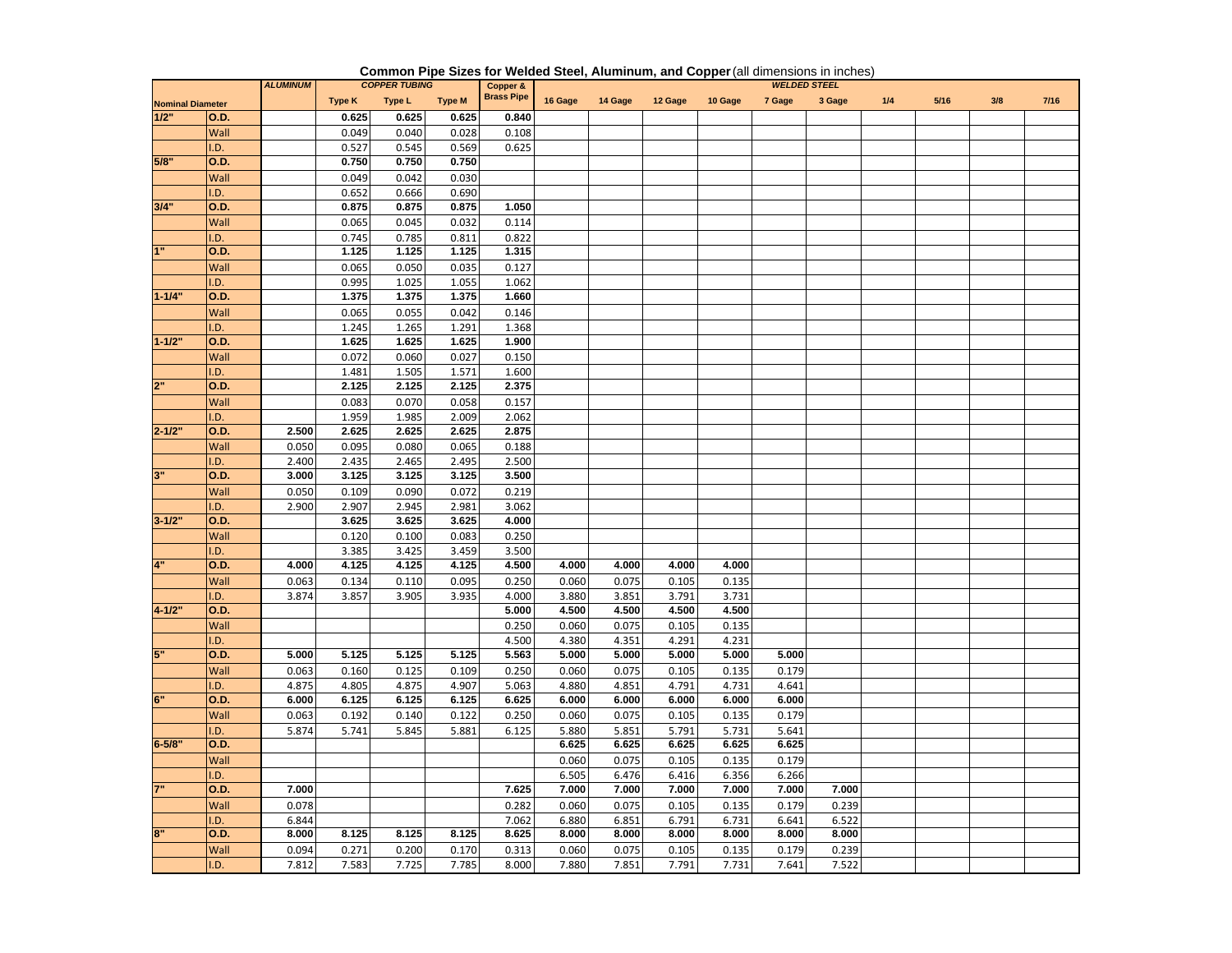|                         |             | <b>ALUMINUM</b> |        | <b>COPPER TUBING</b> |               | Copper &          |         |                  |                  |                  | <b>WELDED STEEL</b> |                  |                  |                  |                  |                  |
|-------------------------|-------------|-----------------|--------|----------------------|---------------|-------------------|---------|------------------|------------------|------------------|---------------------|------------------|------------------|------------------|------------------|------------------|
| <b>Nominal Diameter</b> |             |                 | Type K | Type L               | <b>Type M</b> | <b>Brass Pipe</b> | 16 Gage | 14 Gage          | 12 Gage          | 10 Gage          | 7 Gage              | 3 Gage           | 1/4              | $5/16$           | 3/8              | 7/16             |
| $8 - 5/8"$              | O.D.        |                 |        |                      |               |                   | 8.625   | 8.625            | 8.625            | 8.625            | 8.625               | 8.625            |                  |                  |                  |                  |
|                         | Wall        |                 |        |                      |               |                   | 0.060   | 0.075            | 0.105            | 0.135            | 0.179               | 0.239            |                  |                  |                  |                  |
|                         | .D.         |                 |        |                      |               |                   | 8.505   | 8.476            | 8.416            | 8.356            | 8.266               | 8.147            |                  |                  |                  |                  |
| 10"                     | O.D.        | 10.000          |        |                      |               |                   |         | 10.000           | 10.000           | 10.000           | 10.000              | 10.000           |                  |                  |                  |                  |
|                         | Wall        | 0.094           |        |                      |               |                   |         | 0.075            | 0.105            | 0.135            | 0.179               | 0.239            |                  |                  |                  |                  |
|                         | .D.         | 9.812           |        |                      |               |                   |         | 9.851            | 9.791            | 9.731            | 9.641               | 9.522            |                  |                  |                  |                  |
| $10 - 3/4'$             | O.D.        |                 |        |                      |               |                   |         | 10.750           | 10.750           | 10.750           | 10.750              | 10.750           |                  |                  |                  |                  |
|                         | Wall        |                 |        |                      |               |                   |         | 0.075            | 0.105            | 0.135            | 0.179               | 0.239            |                  |                  |                  |                  |
|                         | .D.         |                 |        |                      |               |                   |         | 10.601           | 10.541           | 10.481           | 10.391              | 10.272           |                  |                  |                  |                  |
| 12"                     | O.D.        |                 |        |                      |               |                   |         | 12.000           | 12.000           | 12.000           | 12.000              | 12.000           |                  |                  |                  |                  |
|                         | Wall        |                 |        |                      |               |                   |         | 0.075            | 0.105            | 0.135            | 0.179               | 0.239            |                  |                  |                  |                  |
|                         | .D.         |                 |        |                      |               |                   |         | 11.851           | 11.791           | 11.731           | 11.641              | 11.522           |                  |                  |                  |                  |
| $12 - 3/4$              | O.D.        |                 |        |                      |               |                   |         | 12.750           | 12.750           | 12.750           | 12.750              | 12.750           |                  |                  |                  |                  |
|                         | Wall        |                 |        |                      |               |                   |         | 0.075            | 0.105            | 0.135            | 0.179               | 0.239            |                  |                  |                  |                  |
|                         | .D.         |                 |        |                      |               |                   |         | 12.601           | 12.541           | 12.481           | 12.391              | 12.272           |                  |                  |                  |                  |
| 14"                     | O.D.        |                 |        |                      |               |                   |         | 14.000           | 14.000           | 14.000           | 14.000              | 14.000           |                  |                  |                  |                  |
|                         | Wall        |                 |        |                      |               |                   |         | 0.075            | 0.105            | 0.135            | 0.179               | 0.239            |                  |                  |                  |                  |
|                         | .D.         |                 |        |                      |               |                   |         | 13.851           | 13.791           | 13.731           | 13.641              | 13.522           |                  |                  |                  |                  |
| 16"                     | O.D.        |                 |        |                      |               |                   |         | 16.000           | 16.000           | 16.000           | 16.000              | 16.000           | 16.000           | 16.000           | 16.000           |                  |
|                         | Wall        |                 |        |                      |               |                   |         | 0.075            | 0.105            | 0.135            | 0.179               | 0.239            | 0.250            | 0.315            | 0.375            |                  |
|                         | .D.         |                 |        |                      |               |                   |         | 15.851           | 15.791           | 15.731           | 15.641              | 15.522           | 15.500           | 15.370           | 15.250           |                  |
| 18"                     | O.D.        |                 |        |                      |               |                   |         | 18.000           | 18.000           | 18.000           | 18.000              | 18.000           | 18.000           | 18.000           | 18.000           |                  |
|                         | Wall        |                 |        |                      |               |                   |         | 0.075            | 0.105            | 0.135            | 0.179               | 0.239            | 0.250            | 0.315            | 0.375            |                  |
|                         | .D.         |                 |        |                      |               |                   |         | 17.851           | 17.791           | 17.731           | 17.641              | 17.522           | 17.500           | 17.370           | 17.250           |                  |
| 20"                     | O.D.        |                 |        |                      |               |                   |         | 20.000           | 20.000           | 20.000           | 20.000              | 20.000           | 20.000           | 20.000           | 20.000           | 20.000           |
|                         | Wall        |                 |        |                      |               |                   |         | 0.075            | 0.105            | 0.135            | 0.179               | 0.239            | 0.250            | 0.315            | 0.375            | 0.438            |
|                         | .D.         |                 |        |                      |               |                   |         | 19.851           | 19.791           | 19.731           | 19.641              | 19.522           | 19.500           | 19.370           | 19.250           | 19.124           |
| 22"                     | O.D.        |                 |        |                      |               |                   |         | 22.000           | 22.000           | 22.000           | 22.000              | 22.000           | 22.000           | 22.000           | 22.000           | 22.000           |
|                         | Wall        |                 |        |                      |               |                   |         | 0.075            | 0.105            | 0.135            | 0.179               | 0.239            | 0.250            | 0.315            | 0.375            | 0.438            |
| 24"                     | .D.<br>O.D. |                 |        |                      |               |                   |         | 21.851<br>24.000 | 21.791<br>24.000 | 21.731<br>24.000 | 21.641<br>24.000    | 21.522<br>24.000 | 21.500<br>24.000 | 21.370<br>24.000 | 21.250<br>24.000 | 21.124<br>24.000 |
|                         |             |                 |        |                      |               |                   |         |                  |                  |                  |                     |                  |                  |                  |                  |                  |
|                         | Wall<br>.D. |                 |        |                      |               |                   |         | 0.075            | 0.105<br>23.791  | 0.135            | 0.179<br>23.641     | 0.239<br>23.522  | 0.250            | 0.315<br>23.370  | 0.375            | 0.438            |
| 30"                     | O.D.        |                 |        |                      |               |                   |         | 23.851<br>30.000 | 30.000           | 23.731<br>30.000 | 30.000              | 30.000           | 23.500<br>30.000 | 30.000           | 23.250<br>30.000 | 23.124<br>30.000 |
|                         | Wall        |                 |        |                      |               |                   |         | 0.075            | 0.105            | 0.135            | 0.179               | 0.239            | 0.250            | 0.315            | 0.375            | 0.438            |
|                         | .D.         |                 |        |                      |               |                   |         | 29.851           | 29.791           | 29.731           | 29.641              | 29.522           | 29.500           | 29.370           | 29.250           | 29.124           |
| 36"                     | O.D.        |                 |        |                      |               |                   |         | 36,000           | 36.000           | 36.000           | 36.000              | 36.000           | 36.000           | 36.000           | 36.000           | 36.000           |
|                         | Wall        |                 |        |                      |               |                   |         | 0.075            | 0.105            | 0.135            | 0.179               | 0.239            | 0.250            | 0.315            | 0.375            | 0.438            |
|                         | .D.         |                 |        |                      |               |                   |         | 35.851           | 35.791           | 35.731           | 35.641              | 35.522           | 35.500           | 35.370           | 35.250           | 35.124           |
| 42"                     | O.D.        |                 |        |                      |               |                   |         |                  | 42.000           | 42.000           | 42.000              | 42.000           | 42.000           | 42.000           | 42.000           | 42.000           |
|                         | Wall        |                 |        |                      |               |                   |         |                  | 0.105            | 0.135            | 0.179               | 0.239            | 0.250            | 0.315            | 0.375            | 0.438            |
|                         | .D.         |                 |        |                      |               |                   |         |                  | 41.791           | 41.731           | 41.641              | 41.522           | 41.500           | 41.370           | 41.250           | 41.124           |
| 48"                     | O.D.        |                 |        |                      |               |                   |         |                  | 48.000           | 48.000           | 48.000              | 48.000           | 48.000           | 48.000           | 48.000           | 48.000           |
|                         | Wall        |                 |        |                      |               |                   |         |                  | 0.105            | 0.135            | 0.179               | 0.239            | 0.250            | 0.315            | 0.375            | 0.438            |
|                         | .D.         |                 |        |                      |               |                   |         |                  | 47.791           | 47.731           | 47.641              | 47.522           | 47.500           | 47.370           | 47.250           | 47.124           |
| 54"                     | O.D.        |                 |        |                      |               |                   |         |                  | 54.000           | 54.000           | 54.000              | 54.000           | 54.000           | 54.000           | 54.000           | 54.000           |
|                         | Wall        |                 |        |                      |               |                   |         |                  | 0.105            | 0.135            | 0.179               | 0.239            | 0.250            | 0.315            | 0.375            | 0.438            |
|                         | .D.         |                 |        |                      |               |                   |         |                  | 53.791           | 53.731           | 53.641              | 53.522           | 53.500           | 53.370           | 53.250           | 53.124           |
| 60"                     | O.D.        |                 |        |                      |               |                   |         |                  | 60.000           | 60.000           | 60.000              | 60.000           | 60.000           | 60.000           | 60.000           | 60.000           |
|                         | Wall        |                 |        |                      |               |                   |         |                  | 0.105            | 0.135            | 0.179               | 0.239            | 0.250            | 0.315            | 0.375            | 0.438            |
|                         | I.D.        |                 |        |                      |               |                   |         |                  | 59.791           | 59.731           | 59.641              | 59.522           | 59.500           | 59.370           | 59.250           | 59.124           |

#### **Common Pipe Sizes for Welded Steel, Aluminum, and Coppe(all dimensions in inches) (continued)**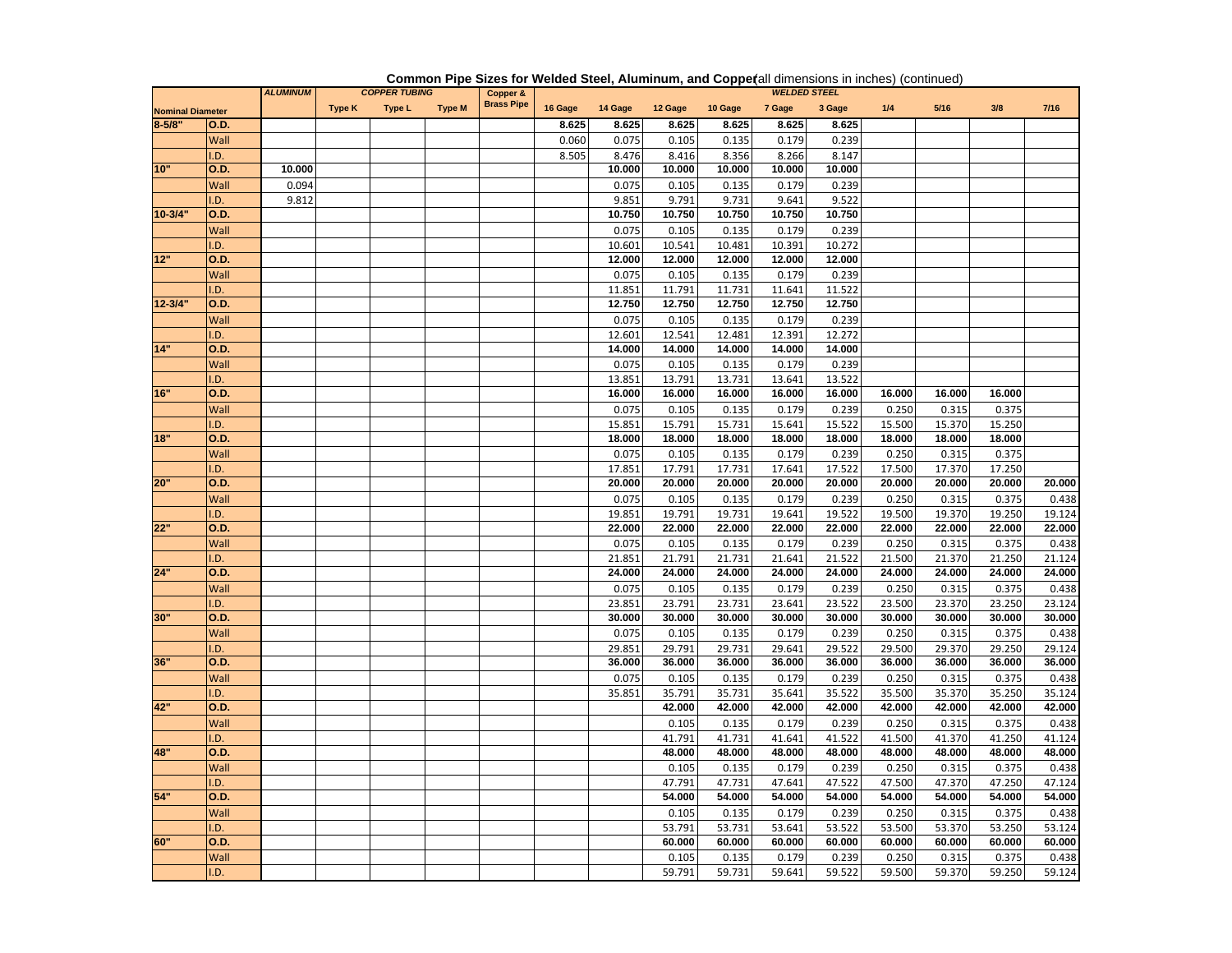### **Common Pipe Sizes for PVC** (all dimensions in inches)

| <b>Nominal</b>  |             |       |                                                                                              | <b>PVC IPS CLASS</b> |             |       | <b>SCHEDULE</b> |             |                                                                 |       | PVC Cast Iron O.D. |       |             | <b>PVC</b>   |          |    | <b>PVC PIP CLASS</b> |       |                               |
|-----------------|-------------|-------|----------------------------------------------------------------------------------------------|----------------------|-------------|-------|-----------------|-------------|-----------------------------------------------------------------|-------|--------------------|-------|-------------|--------------|----------|----|----------------------|-------|-------------------------------|
| <b>Diameter</b> |             | 100   | 125                                                                                          | 160                  | 200         | 315   | <b>PVC</b>      |             | 100 psi 125 psi 100 psi 165 psi 200 psi 150 psi 235 psi 200 psi |       |                    |       |             | Sewer        | 100 Foot | 63 | 80                   | 100   | 125                           |
|                 |             |       | SDR-41 SDR-32.5 SDR-26 SDR-21 SDR-13.5 Sch. 40 Sch. 80 DR-41 DR-32.5 DR-25 DR-25 DR-21 DR-18 |                      |             |       |                 |             |                                                                 |       |                    |       | DR-18 DR-14 | <b>DR-35</b> | Head     |    |                      |       | SDR-64 SDR-51 SDR-41 SDR-32.5 |
| $1/2$ "   O.D.  |             |       |                                                                                              |                      | 0.840       | 0.840 | 0.840           | 0.840       |                                                                 |       |                    |       |             |              |          |    |                      |       |                               |
|                 | Wall        |       |                                                                                              |                      | 0.062       | 0.062 | 0.109           | 0.147       |                                                                 |       |                    |       |             |              |          |    |                      |       |                               |
|                 | I.D.        |       |                                                                                              |                      | 0.716       | 0.716 | 0.612           | 0.546       |                                                                 |       |                    |       |             |              |          |    |                      |       |                               |
| 3/4"            | <b>O.D.</b> |       |                                                                                              |                      | 1.050       | 1.050 | 1.050           | 1.050       |                                                                 |       |                    |       |             |              |          |    |                      |       |                               |
|                 | Wall        |       |                                                                                              |                      | 0.060       | 0.078 | 0.113           | 0.154       |                                                                 |       |                    |       |             |              |          |    |                      |       |                               |
|                 | I.D.        |       |                                                                                              |                      | 0.930       | 0.894 | 0.824           | 0.742       |                                                                 |       |                    |       |             |              |          |    |                      |       |                               |
| 1"              | <b>O.D.</b> |       | 1.315                                                                                        | 1.315                | 1.315       | 1.315 | 1.315           | 1.315       |                                                                 |       |                    |       |             |              |          |    |                      |       |                               |
|                 | Wall        |       | 0.052                                                                                        | 0.060                | 0.063       | 0.097 | 0.133           | 0.179       |                                                                 |       |                    |       |             |              |          |    |                      |       |                               |
|                 | I.D.        |       | 1.211                                                                                        | 1.195                | 1.189       | 1.121 | 1.049           | 0.957       |                                                                 |       |                    |       |             |              |          |    |                      |       |                               |
| $1 - 1/4"$      | O.D.        |       | 1.660                                                                                        | 1.660                | 1.660       | 1.660 | 1.660           | 1.660       |                                                                 |       |                    |       |             |              |          |    |                      |       |                               |
|                 | Wall        |       | 0.060                                                                                        | 0.064                | 0.079       | 0.123 | 0.140           | 0.191       |                                                                 |       |                    |       |             |              |          |    |                      |       |                               |
|                 | I.D.        |       | 1.540                                                                                        | 1.532                | 1.502       | 1.414 | 1.380           | 1.278       |                                                                 |       |                    |       |             |              |          |    |                      |       |                               |
| 1-1/2" O.D.     |             |       | 1.900                                                                                        | 1.900                | 1.900       | 1.900 | 1.900           | 1.900       |                                                                 |       |                    |       |             |              |          |    |                      |       |                               |
|                 | Wall        |       | 0.060                                                                                        | 0.073                | 0.090       | 0.141 | 0.145           | 0.200       |                                                                 |       |                    |       |             |              |          |    |                      |       |                               |
|                 | I.D.        |       | 1.780                                                                                        | 1.754                | 1.720       | 1.618 | 1.610           | 1.500       |                                                                 |       |                    |       |             |              |          |    |                      |       |                               |
| 2"              | O.D.        |       | 2.375                                                                                        | 2.375                | 2.375       | 2.375 | 2.375           | 2.375       |                                                                 |       |                    |       |             |              |          |    |                      |       |                               |
|                 | Wall        |       | 0.073                                                                                        | 0.091                | 0.113       | 0.176 | 0.154           | 0.218       |                                                                 |       |                    |       |             |              |          |    |                      |       |                               |
|                 | I.D.        |       | 2.229                                                                                        | 2.193                | 2.149       | 2.023 | 2.067           | 1.939       |                                                                 |       |                    |       |             |              |          |    |                      |       |                               |
| 2-1/2" O.D.     |             |       | 2.875                                                                                        | 2.875                | 2.875       | 2.875 | 2.875           | 2.875       |                                                                 |       |                    |       |             |              |          |    |                      |       |                               |
|                 | Wall        |       | 0.088                                                                                        | 0.110                | 0.137       | 0.213 | 0.203           | 0.276       |                                                                 |       |                    |       |             |              |          |    |                      |       |                               |
|                 | I.D.        |       | 2.699                                                                                        | 2.655                | 2.601       | 2.449 | 2.469           | 2.323       |                                                                 |       |                    |       |             |              |          |    |                      |       |                               |
| 3"              | <b>O.D.</b> | 3.500 | 3.500                                                                                        | 3.500                | 3.500       | 3.500 | 3.500           | 3.500       |                                                                 |       |                    |       |             |              |          |    |                      |       |                               |
|                 | Wall        | 0.085 | 0.108                                                                                        | 0.135                | 0.167       | 0.259 | 0.216           | 0.300       |                                                                 |       |                    |       |             |              |          |    |                      |       |                               |
|                 | I.D.        | 3.330 | 3.284                                                                                        | 3.230                | 3.166       | 2.982 | 3.068           | 2.900       |                                                                 |       |                    |       |             |              |          |    |                      |       |                               |
| 3-1/2" O.D.     |             | 4.000 | 4.000                                                                                        | 4.000                | 4.000       |       | 4.000           | 4.000       |                                                                 |       |                    |       |             |              |          |    |                      |       |                               |
|                 | Wall        | 0.098 | 0.123                                                                                        | 0.154                | 0.190       |       | 0.226           | 0.318       |                                                                 |       |                    |       |             |              |          |    |                      |       |                               |
|                 | I.D.        | 3.804 | 3.754                                                                                        | 3.692                | 3.620       |       | 3.548           | 3.364       |                                                                 |       |                    |       |             |              |          |    |                      |       |                               |
| 4"              | <b>O.D.</b> | 4.500 | 4.500                                                                                        | 4.500                | 4.500       | 4.500 | 4.500           | 4.500       |                                                                 | 4.800 |                    | 4.800 | 4.800       | 4.125        |          |    | 4.130                | 4.130 | 4.130                         |
|                 | Wall        | 0.110 | 0.138                                                                                        | 0.173                | 0.214       | 0.333 | 0.237           | 0.337       |                                                                 | 0.192 |                    | 0.267 | 0.343       | 0.125        |          |    | 0.081                | 0.101 | 0.127                         |
|                 | I.D.        | 4.280 | 4.224                                                                                        | 4.154                | 4.072       | 3.384 | 4.026           | 3.826       |                                                                 | 4.416 |                    | 4.266 | 4.114       | 3.875        |          |    | 3.968                | 3.928 | 3.876                         |
| 5"              | <b>O.D.</b> | 5.563 | 5.563                                                                                        | 5.563                | 5.563       |       | 5.563           | 5.563       |                                                                 |       |                    |       |             |              |          |    |                      |       |                               |
|                 | Wall        | 0.136 | 0.171                                                                                        | 0.214                | 0.265       |       | 0.258           | 0.375       |                                                                 |       |                    |       |             |              |          |    |                      |       |                               |
|                 | I.D.        | 5.291 | 5.221                                                                                        |                      | 5.135 5.033 |       |                 | 5.047 4.813 |                                                                 |       |                    |       |             |              |          |    |                      |       |                               |
| 6"              | <b>O.D.</b> | 6.625 | 6.625                                                                                        | 6.625                | 6.625       |       | 6.625           | 6.625       |                                                                 | 6.900 |                    | 6.900 | 6.900       | 6.275        | 6.140    |    | 6.140                | 6.140 | 6.140                         |
|                 | Wall        | 0.162 | 0.205                                                                                        | 0.255                | 0.316       |       | 0.280           | 0.432       |                                                                 | 0.276 |                    | 0.383 | 0.493       | 0.180        | 0.120    |    | 0.120                | 0.150 | 0.189                         |
|                 | I.D.        | 6.301 | 6.215                                                                                        | 6.115                | 5.993       |       | 6.065           | 5.761       |                                                                 | 6.348 |                    | 6.134 | 5.914       | 5.915        | 5.900    |    | 5.900                | 5.840 | 5.762                         |
| 8"              | <b>O.D.</b> | 8.625 | 8.625                                                                                        | 8.625                | 8.625       |       | 8.625           | 8.625       |                                                                 | 9.050 |                    | 9.050 | 9.050       | 8.400        | 8.160    |    | 8.160                | 8.160 | 8.160                         |
|                 | Wall        | 0.210 | 0.265                                                                                        | 0.332                | 0.411       |       | 0.322           | 0.500       |                                                                 | 0.362 |                    | 0.503 | 0.646       | 0.240        | 0.087    |    | 0.160                | 0.199 | 0.251                         |
|                 | I.D.        | 8.205 | 8.095                                                                                        | 7.961                | 7.803       |       | 7.981           | 7.625       |                                                                 | 8.326 |                    | 8.044 | 7.758       | 7.920        | 7.986    |    | 7.840                | 7.762 | 7.658                         |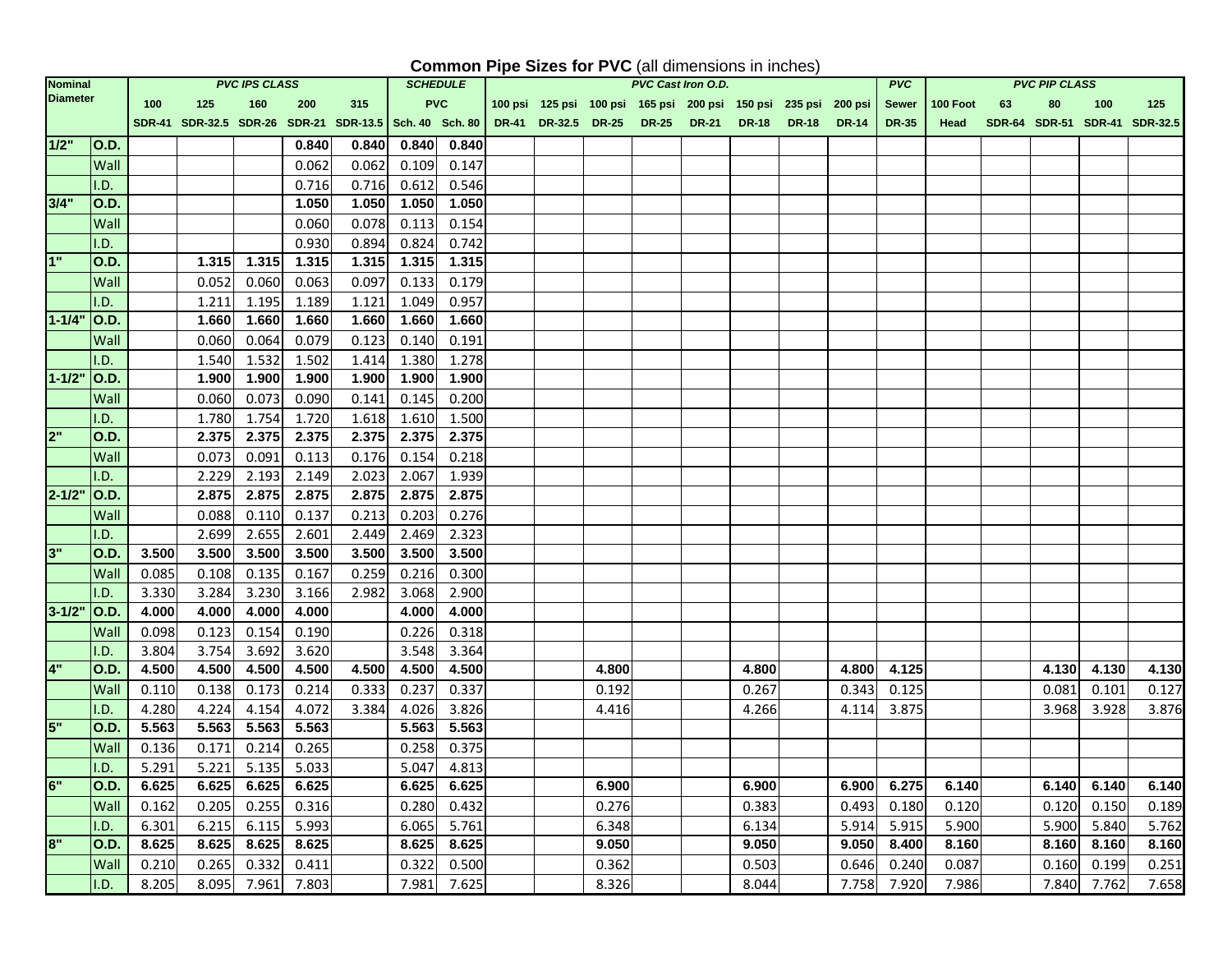## **Common Pipe Sizes for PVC** (all dimensions in inches) [continued]

| <b>Nominal</b>  |             |        |        | <b>PVC IPS CLASS</b> |        |                                        | <b>SCHEDULE</b> |               |       |                 |              | <b>PVC Cast Iron O.D.</b> |               |                                         |              |                | <b>PVC</b>    |          |                             | <b>PVC PIP CLASS</b> |               |                 |
|-----------------|-------------|--------|--------|----------------------|--------|----------------------------------------|-----------------|---------------|-------|-----------------|--------------|---------------------------|---------------|-----------------------------------------|--------------|----------------|---------------|----------|-----------------------------|----------------------|---------------|-----------------|
| <b>Diameter</b> |             | 100    | 125    | 160                  | 200    | 315                                    |                 | <b>PVC</b>    |       | 100 psi 125 psi |              |                           |               | 100 psi 165 psi 200 psi 150 psi 235 psi |              | <b>200 psi</b> | <b>Sewer</b>  | 100 Foot | 63                          | 80                   | 100           | 125             |
|                 |             |        |        |                      |        | SDR-41 SDR-32.5 SDR-26 SDR-21 SDR-13.5 | Sch. 40 Sch. 80 |               |       | DR-41 DR-32.5   | <b>DR-25</b> | <b>DR-25</b>              | <b>DR-21</b>  | <b>DR-18</b>                            | <b>DR-18</b> | <b>DR-14</b>   | <b>DR-35</b>  | Head     |                             | SDR-64 SDR-51 SDR-41 |               | <b>SDR-32.5</b> |
| 10"             | O.D.        | 10.750 |        | 10.750 10.750        | 10.750 |                                        |                 | 10.750 10.750 |       |                 | 11.100       |                           |               | 11.100                                  |              | 11.100         | 10.500        | 10.200   |                             | 10.200 10.200        |               | 10.200          |
|                 | Wall        | 0.262  | 0.331  | 0.413                | 0.511  |                                        | 0.365           | 0.593         |       |                 | 0.444        |                           |               | 0.617                                   |              | 0.793          | 0.300         | 0.107    |                             | 0.200                | 0.249         | 0.314           |
|                 | I.D.        | 10.226 | 10.088 | 9.924                | 9.728  |                                        | 10.020          | 9.564         |       |                 | 10.212       |                           |               | 9.866                                   |              | 9.514          | 9.900         | 9.986    |                             | 9.800                | 9.702         | 9.572           |
| 12"             | O.D.        | 12.750 |        | 12.750 12.750        | 12.750 |                                        |                 | 12.750 12.750 |       |                 | 13.200       |                           |               | 13.200                                  |              | 13.200         | 12.500        | 12.240   |                             | 12.240 12.240        |               | 12.240          |
|                 | Wall        | 0.311  | 0.392  | 0.490                | 0.606  |                                        | 0.406           | 0.687         |       |                 | 0.528        |                           |               | 0.733                                   |              | 0.943          | 0.360         | 0.131    |                             | 0.240                | 0.299         | 0.377           |
|                 | I.D.        | 12.128 |        | 11.966 11.770 11.538 |        |                                        |                 | 11.938 11.376 |       |                 | 12.144       |                           |               | 11.734                                  |              |                | 11.314 11.780 | 11.978   |                             |                      | 11.760 11.642 | 11.486          |
| 14"             | <b>O.D.</b> | 14.000 |        | 14.000 14.000 14.000 |        |                                        |                 |               |       | 15.300 15.300   |              | 15.300                    |               |                                         | 15.300       |                |               |          |                             |                      |               |                 |
|                 | Wall        | 0.341  | 0.430  | 0.538                | 0.666  |                                        |                 |               | 0.373 | 0.471           |              | 0.612                     |               |                                         | 0.850        |                |               |          |                             |                      |               |                 |
|                 | I.D.        | 13.318 |        | 13.140 12.924 12.668 |        |                                        |                 |               |       | 14.554 14.358   |              | 14.076                    |               |                                         | 13.600       |                |               |          |                             |                      |               |                 |
| 15"             | O.D.        |        |        |                      |        |                                        |                 |               |       |                 |              |                           |               |                                         |              |                | 15.300        |          | 15.300 15.300 15.300 15.300 |                      |               | 15.300          |
|                 | Wall        |        |        |                      |        |                                        |                 |               |       |                 |              |                           |               |                                         |              |                | 0.437         | 0.164    | 0.239                       | 0.300                | 0.373         | 0.471           |
|                 | I.D.        |        |        |                      |        |                                        |                 |               |       |                 |              |                           |               |                                         |              |                | 14.426        |          | 14.972 14.822 14.700 14.554 |                      |               | 14.350          |
| 16"             | <b>O.D.</b> | 16.000 |        | 16.000 16.000 16.000 |        |                                        |                 |               |       | 17.400 17.400   |              | 17.400                    |               |                                         | 17.400       |                |               |          |                             |                      |               |                 |
|                 | Wall        | 0.390  | 0.492  | 0.615                | 0.762  |                                        |                 |               | 0.424 | 0.535           |              | 0.696                     |               |                                         | 0.967        |                |               |          |                             |                      |               |                 |
|                 | I.D.        | 15.220 |        | 15.016 14.770 14.476 |        |                                        |                 |               |       | 16.552 16.330   |              | 16.008                    |               |                                         | 15.466       |                |               |          |                             |                      |               |                 |
| 18"             | <b>O.D.</b> | 18.000 |        | 18.000 18.000 18.000 |        |                                        |                 |               |       | 19.500 19.500   |              |                           | 19.500 19.500 |                                         | 19.500       |                | 18.701        | 18.360   |                             |                      | 18.700 18.700 | 18.700          |
|                 | Wall        | 0.439  | 0.554  | 0.692                | 0.857  |                                        |                 |               | 0.476 | 0.600           |              | 0.780                     | 0.929         |                                         | 1.083        |                | 0.536         | 0.200    |                             | 0.367                | 0.456         | 0.575           |
|                 | I.D.        | 17.122 |        | 16.892 16.616        | 16.286 |                                        |                 |               |       | 18.548 18.300   |              |                           | 17.940 17.642 |                                         | 17.334       |                | 17.629        | 17.960   |                             |                      | 17.966 17.788 | 17.550          |
| 20"             | <b>O.D.</b> | 20.000 |        | 20.000 20.000        | 20.000 |                                        |                 |               |       | 21.600 21.600   |              |                           | 21.600 21.600 |                                         | 21.600       |                |               | 20.400   |                             |                      |               |                 |
|                 | Wall        | 0.488  | 0.615  | 0.769                | 0.952  |                                        |                 |               | 0.527 | 0.665           |              | 0.864                     | 1.029         |                                         | 1.200        |                |               | 0.225    |                             |                      |               |                 |
|                 | I.D.        | 19.024 |        | 18.770 18.462 18.096 |        |                                        |                 |               |       | 20.546 20.270   |              |                           | 19.872 19.542 |                                         | 19.200       |                |               | 19.950   |                             |                      |               |                 |
| 21"             | <b>O.D.</b> |        |        |                      |        |                                        |                 |               |       |                 |              |                           |               |                                         |              |                | 22.047        |          |                             |                      | 22.050 22.050 | 22.050          |
|                 | Wall        |        |        |                      |        |                                        |                 |               |       |                 |              |                           |               |                                         |              |                | 0.632         |          |                             | 0.432                | 0.538         | 0.678           |
|                 | I.D.        |        |        |                      |        |                                        |                 |               |       |                 |              |                           |               |                                         |              |                | 20.783        |          |                             |                      | 21.186 20.974 | 20.694          |
| 24"             | <b>O.D.</b> | 24.000 |        | 24.000 24.000 24.000 |        |                                        |                 |               |       | 25.800 25.800   |              |                           | 25.800 25.800 |                                         | 25.800       |                | 24.803        |          |                             |                      | 24.800 24.800 | 24.800          |
|                 | Wall        | 0.585  | 0.738  | 0.923                | 1.143  |                                        |                 |               | 0.629 | 0.794           |              | 1.032                     | 1.229         |                                         | 1.433        |                | 0.711         |          |                             | 0.486                | 0.605         | 0.763           |
|                 | I.D.        | 22.830 |        | 22.524 22.154 21.714 |        |                                        |                 |               |       | 24.542 24.212   |              |                           | 23.736 23.342 |                                         | 22.934       |                | 23.381        |          |                             |                      | 23.828 23.590 | 23.274          |
| page 9          |             |        |        |                      |        |                                        |                 |               |       |                 |              |                           |               |                                         |              |                |               |          |                             |                      |               |                 |
| 27"             | <b>O.D.</b> |        |        |                      |        |                                        |                 |               |       |                 |              |                           |               |                                         |              |                | 27.953        |          |                             |                      | 27.950 27.950 | 27.950          |
|                 | Wall        |        |        |                      |        |                                        |                 |               |       |                 |              |                           |               |                                         |              |                | 0.801         |          |                             | 0.548                | 0.683         | 0.863           |
|                 | I.D.        |        |        |                      |        |                                        |                 |               |       |                 |              |                           |               |                                         |              |                | 26.351        |          |                             |                      | 26.854 26.584 | 26.224          |
| 30"             | <b>O.D.</b> | 30.000 |        | 30.000 30.000        | 30.000 |                                        |                 |               |       | 32.000 32.000   |              |                           | 32.000 32.000 |                                         |              |                |               |          |                             |                      |               |                 |
|                 | Wall        | 0.732  | 0.923  | 1.154                | 1.428  |                                        |                 |               | 0.780 | 0.985           |              | 1.280                     | 1.524         |                                         |              |                |               |          |                             |                      |               |                 |
|                 | I.D.        | 28.536 |        | 28.154 27.692 27.144 |        |                                        |                 |               |       | 30.440 30.030   |              |                           | 29.440 28.952 |                                         |              |                |               |          |                             |                      |               |                 |
| 36"             | <b>O.D.</b> | 36.000 |        | 36.000 36.000        | 36.000 |                                        |                 |               |       | 38.300 38.300   |              |                           | 38.300 38.300 |                                         |              |                |               |          |                             |                      |               |                 |
|                 | Wall        | 0.878  | 1.108  | 1.385                | 1.714  |                                        |                 |               | 0.934 | 1.178           |              | 1.532                     | 1.824         |                                         |              |                |               |          |                             |                      |               |                 |
|                 | I.D.        | 34.244 |        | 33.784 33.230 32.572 |        |                                        |                 |               |       | 36.432 35.944   |              |                           | 35.236 34.652 |                                         |              |                |               |          |                             |                      |               |                 |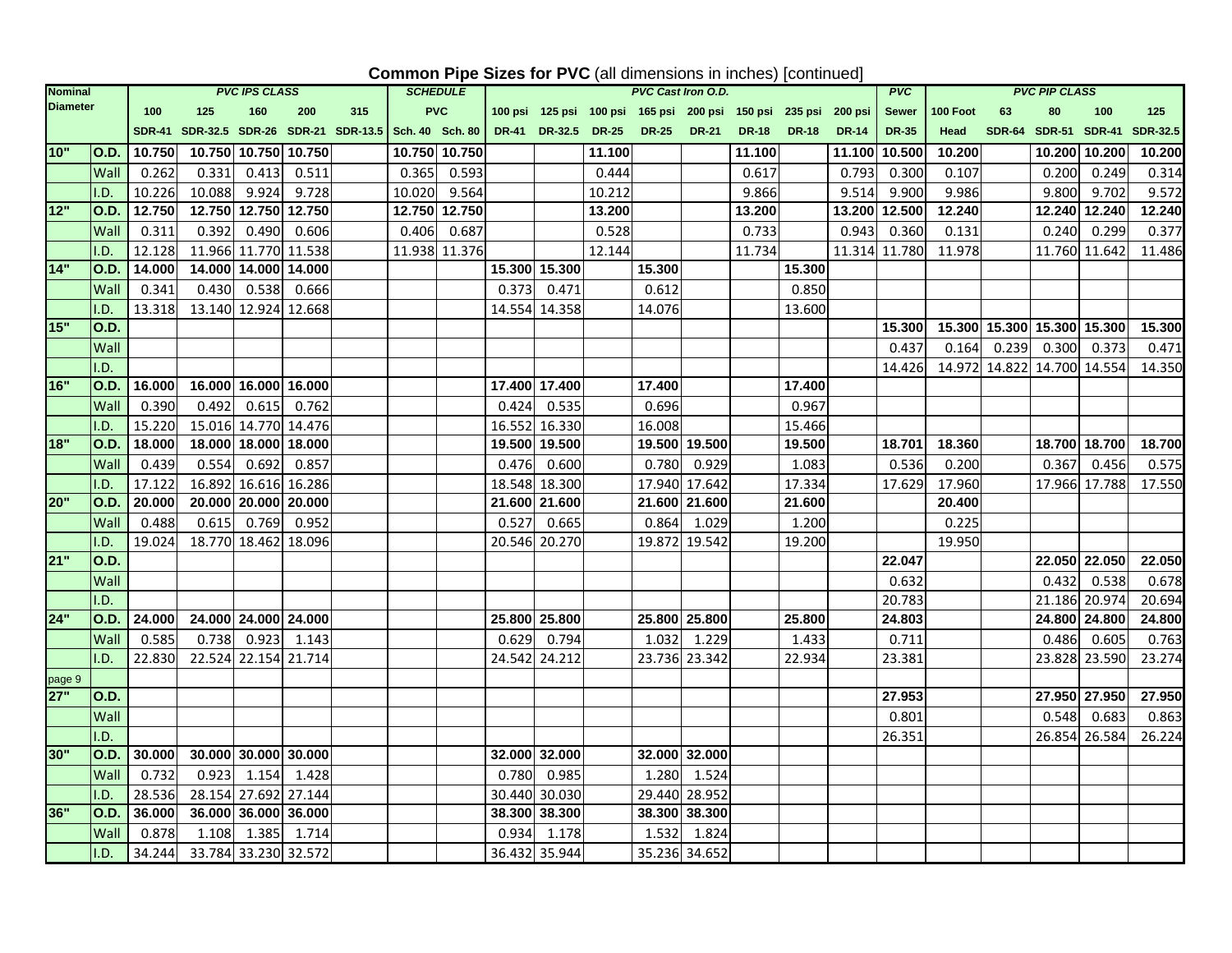|                         |             | <b>DUCTILE IRON</b><br><b>CAST IRON</b> |                    |                    |                    |                    |                    |                    |                              |                   |                   |                   |                    |                   |                   |                    |
|-------------------------|-------------|-----------------------------------------|--------------------|--------------------|--------------------|--------------------|--------------------|--------------------|------------------------------|-------------------|-------------------|-------------------|--------------------|-------------------|-------------------|--------------------|
| <b>Nominal Diameter</b> |             | <b>CLASS</b><br>50                      | <b>CLASS</b><br>51 | <b>CLASS</b><br>52 | <b>CLASS</b><br>53 | <b>CLASS</b><br>54 | <b>CLASS</b><br>55 | <b>CLASS</b><br>56 | <b>Class</b><br>$\mathbf{A}$ | <b>Class</b><br>B | <b>Class</b><br>C | <b>Class</b><br>D | <b>Class</b><br>E. | <b>Class</b><br>F | <b>Class</b><br>G | <b>Class</b><br>Н. |
| 3"                      | O.D.        |                                         | 3.960              | 3.960              | 3.960              | 3.960              | 3.960              | 3.960              | 3.800                        | 3.960             | 3.960             | 3.960             |                    |                   |                   |                    |
|                         | Wall        |                                         | 0.250              | 0.280              | 0.310              | 0.340              | 0.370              | 0.400              | 0.390                        | 0.420             | 0.450             | 0.480             |                    |                   |                   |                    |
|                         | I.D.        |                                         | 3.460              | 3.400              | 3.340              | 3.280              | 3.220              | 3.160              | 3.020                        | 3.120             | 3.060             | 3.000             |                    |                   |                   |                    |
| 4"                      | <b>O.D.</b> |                                         | 4.800              | 4.800              | 4.800              | 4.800              | 4.800              | 4.800              | 4.800                        | 5.000             | 5.000             | 5.000             |                    |                   |                   |                    |
|                         | Wall        |                                         | 0.260              | 0.290              | 0.320              | 0.350              | 0.380              | 0.410              | 0.420                        | 0.450             | 0.480             | 0.520             |                    |                   |                   |                    |
|                         | I.D.        |                                         | 4.280              | 4.220              | 4.160              | 4.100              | 4.040              | 3.980              | 3.960                        | 4.100             | 4.040             | 3.960             |                    |                   |                   |                    |
| 6"                      | O.D.        | 6.900                                   | 6.900              | 6.900              | 6.900              | 6.900              | 6.900              | 6.900              | 6.900                        | 7.100             | 7.100             | 7.100             | 7.220              | 7.220             | 7.380             | 7.380              |
|                         | Wall        | 0.250                                   | 0.280              | 0.310              | 0.340              | 0.370              | 0.400              | 0.430              | 0.440                        | 0.480             | 0.510             | 0.550             | 0.580              | 0.610             | 0.650             | 0.690              |
|                         | I.D.        | 6.400                                   | 6.340              | 6.280              | 6.220              | 6.160              | 6.100              | 6.040              | 6.020                        | 6.140             | 6.080             | 6.000             | 6.060              | 6.000             | 6.080             | 6.000              |
| 8"                      | <b>O.D.</b> | 9.050                                   | 9.050              | 9.050              | 9.050              | 9.050              | 9.050              | 9.050              | 9.050                        | 9.050             | 9.300             | 9.300             | 9.420              | 9.420             | 9.600             | 9.600              |
|                         | Wall        | 0.270                                   | 0.300              | 0.330              | 0.360              | 0.390              | 0.420              | 0.450              | 0.460                        | 0.510             | 0.560             | 0.600             | 0.660              | 0.660             | 0.750             | 0.800              |
|                         | I.D.        | 8.510                                   | 8.450              | 8.390              | 8.330              | 8.270              | 8.210              | 8.150              | 8.130                        | 8.030             | 8.180             | 8.100             | 8.100              | 8.100             | 8.100             | 8.000              |
| 10"                     | <b>O.D.</b> | 11.100                                  | 11.100             | 11.100             | 11.100             | 11.100             | 11.100             | 11.100             | 11.100                       | 11.100            | 11.400            | 11.400            | 11.600             | 11.600            | 11.840            | 11.840             |
|                         | Wall        | 0.290                                   | 0.320              | 0.350              | 0.380              | 0.410              | 0.440              | 0.470              | 0.500                        | 0.570             | 0.620             | 0.680             | 0.740              | 0.800             | 0.860             | 0.920              |
|                         | I.D.        | 10.520                                  | 10.460             | 10.400             | 10.340             | 10.280             | 10.220             | 10.160             | 10.100                       | 9.960             | 10.100            | 10.400            | 10.120             | 10.000            | 10.120            | 10.000             |
| 12"                     | O.D.        | 13.200                                  | 13.200             | 13.200             | 13.200             | 13.200             | 13.200             | 13.200             | 13.200                       | 13.200            | 13.500            | 13.500            | 13.780             | 13.780            | 14.080            | 14.080             |
|                         | Wall        | 0.310                                   | 0.340              | 0.370              | 0.400              | 0.430              | 0.460              | 0.490              | 0.540                        | 0.620             | 0.680             | 0.750             | 0.820              | 0.890             | 0.970             | 1.040              |
|                         | I.D.        | 12.580                                  | 12.520             | 12.460             | 12.400             | 12.340             | 12.280             | 12.220             | 12.120                       | 11.960            | 12.140            | 12.000            | 12.140             | 12.000            | 12.140            | 12.000             |
| 14"                     | O.D         | 15.300                                  | 15.300             | 15.300             | 15.300             | 15.300             | 15.300             | 15.300             | 15.300                       | 15.300            | 15.650            | 15.650            | 15.980             | 15.980            | 16.320            | 16.320             |
|                         | Wall        | 0.330                                   | 0.360              | 0.390              | 0.420              | 0.450              | 0.480              | 0.510              | 0.570                        | 0.660             | 0.740             | 0.820             | 0.900              | 0.990             | 1.070             | 1.160              |
|                         | I.D.        | 14.640                                  | 14.580             | 14.520             | 14.460             | 14.400             | 14.340             | 14.280             | 14.160                       | 13.980            | 14.170            | 14.010            | 14.180             | 14.000            | 14.180            | 14.000             |
| 16"                     | O.D.        | 17.400                                  | 17.400             | 17.400             | 17.400             | 17.400             | 17.400             | 17.400             | 17.400                       | 17.400            | 17.800            | 17.800            | 18.160             | 18.160            | 18.540            | 18.540             |
|                         | Wall        | 0.340                                   | 0.370              | 0.400              | 0.430              | 0.460              | 0.490              | 0.520              | 0.600                        | 0.700             | 0.800             | 0.890             | 0.980              | 1.050             | 1.180             | 1.270              |
|                         | I.D.        | 16.720                                  | 16.660             | 16.600             | 16.540             | 16.480             | 16.420             | 16.360             | 16.200                       | 16.000            | 16.200            | 16.020            | 16.200             | 16.000            | 16.180            | 16.000             |
| 18"                     | 0.D.        | 19.500                                  | 19.500             | 19.500             | 19.500             | 19.500             | 19.500             | 19.500             | 19.500                       | 19.500            | 19.920            | 19.920            | 20.340             | 20.340            | 20.780            | 20.780             |
|                         | Wall        | 0.350                                   | 0.380              | 0.410              | 0.440              | 0.470              | 0.500              | 0.530              | 0.640                        | 0.750             | 0.870             | 0.960             | 1.070              | 1.170             | 1.280             | 1.390              |
|                         | I.D.        | 18.800                                  | 18.740             | 18.680             | 18.620             | 18.560             | 18.500             | 18.440             | 18.220                       | 18.000            | 18.180            | 18.000            | 18.200             | 18.000            | 18.220            | 18.000             |
| 20"                     | 0.D.        | 21.600                                  | 21.600             | 21.600             | 21.600             | 21.600             | 21.600             | 21.600             | 21.600                       | 21.600            | 22.060            | 22.060            | 22.540             | 22.540            | 23.020            | 23.020             |
|                         | Wall        | 0.360                                   | 0.390              | 0.420              | 0.450              | 0.480              | 0.510              | 0.540              | 0.670                        | 0.800             | 0.920             | 1.030             | 1.150              | 1.270             | 1.390             | 1.510              |
|                         | I.D.        | 20.880                                  | 20.820             | 20.760             | 20.700             | 20.640             | 20.580             | 20.520             | 20.260                       | 20.000            | 20.220            | 20.000            | 20.240             | 20.000            | 20.240            | 20.000             |
| 24"                     | <b>O.D.</b> | 25.800                                  | 25.800             | 25.800             | 25.800             | 25.800             | 25.800             | 25.800             | 25.800                       | 25.800            | 26.320            | 26.320            | 26.900             | 26.900            | 27.760            | 27.760             |
|                         | Wall        | 0.380                                   | 0.410              | 0.440              | 0.470              | 0.500              | 0.530              | 0.560              | 0.760                        | 0.890             | 1.050             | 1.160             | 1.310              | 1.450             | 1.750             | 1.880              |
|                         | I.D.        | 25.040                                  | 24.980             | 24.920             | 24.860             | 24.800             | 24.740             | 24.680             | 24.280                       | 24.020            | 24.220            | 24.000            | 24.280             | 24.000            | 24.260            | 24.000             |

# **Common Pipe Sizes for Ductile Iron and Cast Iron** (all dimensions in inches)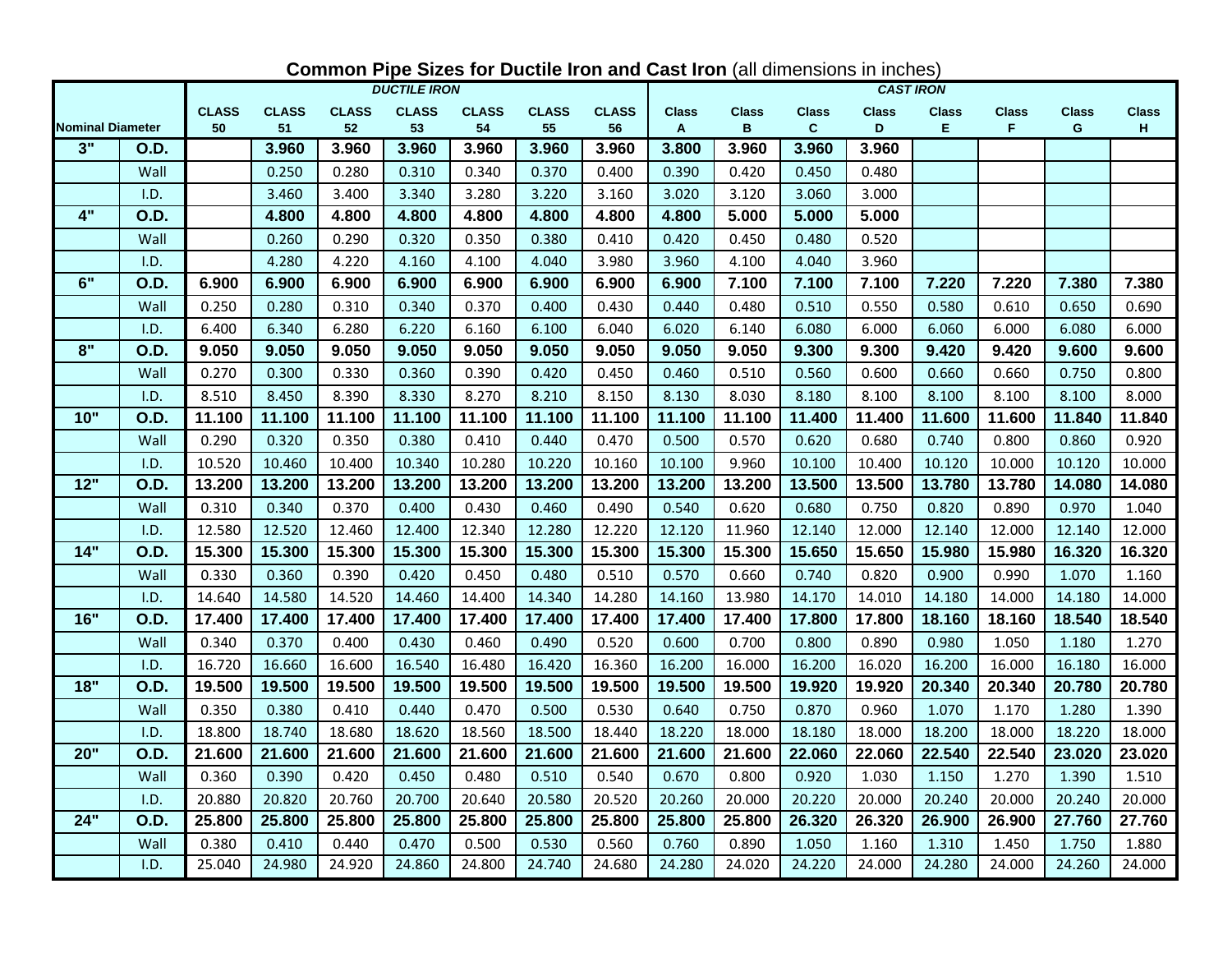|     |                         |              |              |              | <b>DUCTILE IRON</b> |              |              |              |              |              |              | <b>CAST IRON</b> |              |              |              |              |
|-----|-------------------------|--------------|--------------|--------------|---------------------|--------------|--------------|--------------|--------------|--------------|--------------|------------------|--------------|--------------|--------------|--------------|
|     |                         | <b>CLASS</b> | <b>CLASS</b> | <b>CLASS</b> | <b>CLASS</b>        | <b>CLASS</b> | <b>CLASS</b> | <b>CLASS</b> | <b>Class</b> | <b>Class</b> | <b>Class</b> | <b>Class</b>     | <b>Class</b> | <b>Class</b> | <b>Class</b> | <b>Class</b> |
|     | <b>Nominal Diameter</b> | 50           | 51           | 52           | 53                  | 54           | 55           | 56           | A            | в            | $\mathbf{C}$ | D                | E.           | F.           | G            | H            |
| 30" | O.D.                    | 32.000       | 32.000       | 32.000       | 32.000              | 32.000       | 32.000       | 32.000       | 31.740       | 32.000       | 32.400       | 32.740           | 33.100       | 33.460       |              |              |
|     | Wall                    | 0.390        | 0.430        | 0.470        | 0.510               | 0.550        | 0.590        | 0.630        | 0.880        | 1.030        | 1.200        | 1.370            | 1.550        | 1.730        |              |              |
|     | I.D.                    | 31.220       | 31.140       | 31.060       | 30.980              | 30.900       | 30.820       | 30.740       | 29.980       | 29.940       | 30.000       | 30.000           | 30.000       | 30.000       |              |              |
| 36" | O.D.                    | 38.300       | 38.300       | 38.300       | 38.300              | 38,300       | 38.300       | 38.300       | 37.960       | 38.300       | 38.700       | 39.160           | 39.600       | 40.040       |              |              |
|     | Wall                    | 0.430        | 0.480        | 0.530        | 0.580               | 0.630        | 0.680        | 0.730        | 0.990        | 1.150        | 1.360        | 1.580            | 1.800        | 2.020        |              |              |
|     | I.D.                    | 37.440       | 37.340       | 37.240       | 37.140              | 37.040       | 36.940       | 36.840       | 35.980       | 36.000       | 35.980       | 36.000           | 36.000       | 36.000       |              |              |
| 42" | <b>O.D.</b>             | 44.500       | 44.500       | 44.500       | 44.500              | 44.500       | 44.500       | 44.500       | 44.200       | 44.500       | 45.100       | 45.580           |              |              |              |              |
|     | Wall                    | 0.470        | 0.530        | 0.590        | 0.650               | 0.710        | 0.770        | 0.830        | 1.100        | 1.280        | 1.540        | 1.780            |              |              |              |              |
|     | I.D.                    | 43.560       | 43.440       | 43.320       | 43.200              | 43.080       | 42.960       | 42.840       | 42.000       | 41.940       | 42.020       | 42.020           |              |              |              |              |
| 48" | <b>O.D.</b>             | 50.800       | 50.800       | 50.800       | 50.800              | 50.800       | 50.800       | 50.800       | 50.500       | 50.800       | 51.400       | 51.980           |              |              |              |              |
|     | Wall                    | 0.510        | 0.580        | 0.650        | 0.720               | 0.790        | 0.860        | 0.930        | 1.260        | 1.420        | 1.710        | 1.990            |              |              |              |              |
|     | I.D.                    | 49.780       | 49.640       | 49.500       | 49.360              | 49.220       | 49.080       | 48.940       | 47.980       | 47.960       | 47.980       | 48.000           |              |              |              |              |
| 54" | <b>O.D.</b>             | 57.100       | 57.100       | 57.100       | 57.100              | 57.100       | 57.100       | 57.100       | 56.660       | 57.100       | 57.800       | 58.400           |              |              |              |              |
|     | Wall                    | 0.570        | 0.650        | 0.730        | 0.810               | 0.890        | 0.970        | 1.050        | 1.350        | 1.550        | 1.900        | 2.230            |              |              |              |              |
|     | I.D.                    | 55.960       | 55.800       | 55.640       | 55.480              | 55.320       | 55.160       | 55.000       | 53.960       | 54.000       | 54.000       | 53.940           |              |              |              |              |
| 60" | <b>O.D.</b>             |              |              |              |                     |              |              |              | 62.800       | 63.400       | 64.200       | 64.820           |              |              |              |              |
|     | Wall                    |              |              |              |                     |              |              |              | 1.390        | 1.670        | 2.000        | 2.380            |              |              |              |              |
|     | I.D.                    |              |              |              |                     |              |              |              | 60.020       | 60.060       | 60.200       | 60.060           |              |              |              |              |
| 72" | <b>O.D.</b>             |              |              |              |                     |              |              |              | 75.340       | 76.000       | 76.880       |                  |              |              |              |              |
|     | Wall                    |              |              |              |                     |              |              |              | 1.620        | 1.950        | 2.390        |                  |              |              |              |              |
|     | I.D.                    |              |              |              |                     |              |              |              | 72.100       | 72.100       | 72.100       |                  |              |              |              |              |

# **Common Pipe Sizes for Ductile Iron and Cast Iron** (all dimensions in inches) [continued]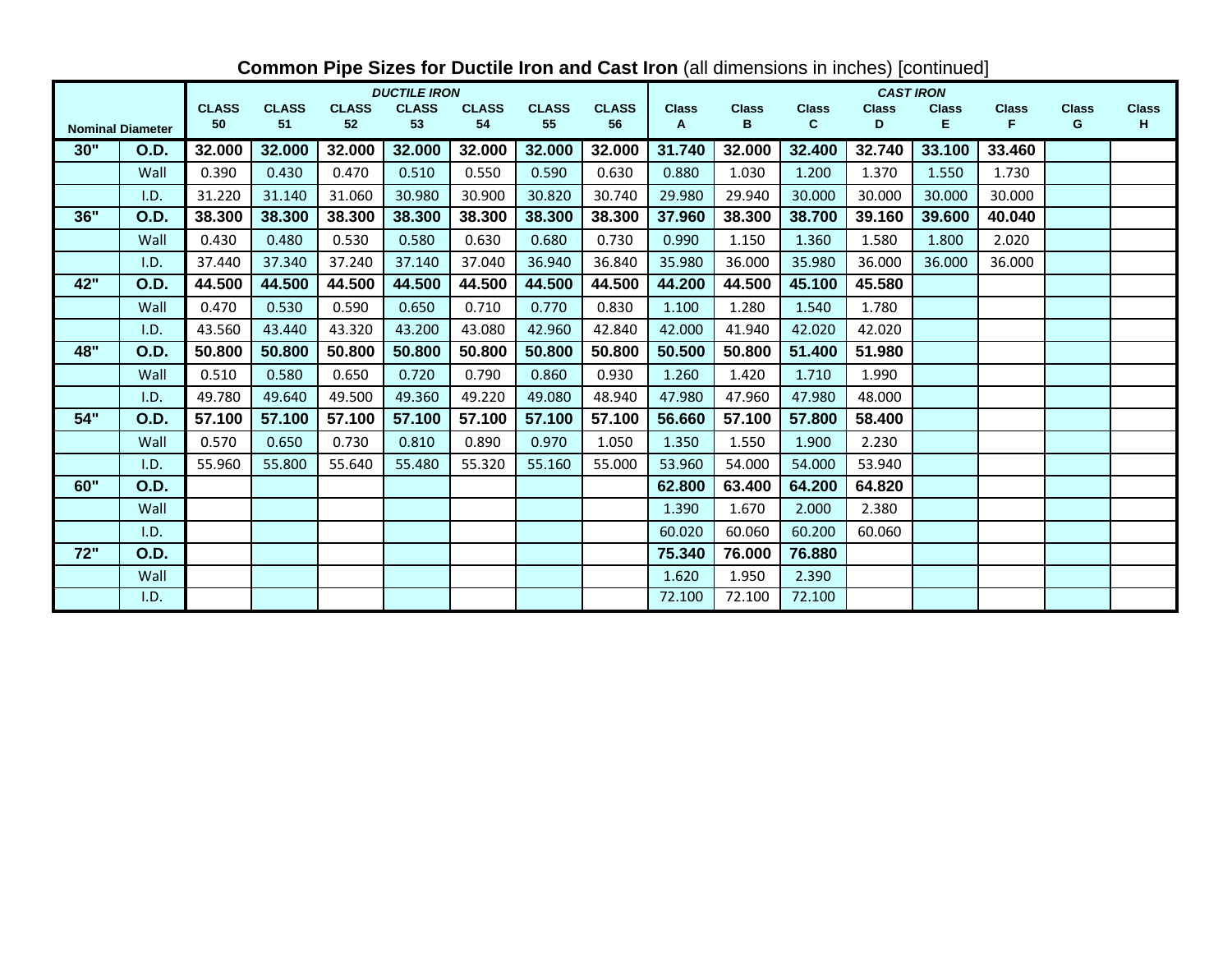| <b>Nominal Diameter</b> |             | Sch 5  | <b>Sch 10</b> | <b>Sch 20</b> | <b>Sch 30</b> | <b>Sch 40</b> | Std. | Sch 60 | <b>Sch 80</b> | E.H. | <b>Sch 100</b> | <b>Sch 120</b> | <b>Sch 140</b> | <b>Sch 160</b> | Double<br>E.H. |
|-------------------------|-------------|--------|---------------|---------------|---------------|---------------|------|--------|---------------|------|----------------|----------------|----------------|----------------|----------------|
| 0.375                   |             |        |               |               |               |               |      |        |               |      |                |                |                |                |                |
| (3/8")                  | <b>O.D.</b> | 0.6750 | 0.6750        |               |               | 0.6750        |      |        | 0.6750        |      |                |                |                |                |                |
|                         | Wall        | 0.0490 | 0.0650        |               |               | 0.0910        |      |        | 0.1260        |      |                |                |                |                |                |
|                         | I.D.        | 0.5770 | 0.5450        |               |               | 0.4930        |      |        | 0.4230        |      |                |                |                |                |                |
| 0.500                   |             |        |               |               |               |               |      |        |               |      |                |                |                |                |                |
| (1/2")                  | <b>O.D.</b> | 0.8400 | 0.8400        |               |               | 0.8400        |      |        | 0.8400        |      |                |                |                |                |                |
|                         | Wall        | 0.0490 | 0.0650        |               |               | 0.0880        |      |        | 0.1190        |      |                |                |                |                |                |
|                         | I.D.        | 0.7420 | 0.7100        |               |               | 0.6640        |      |        | 0.6020        |      |                |                |                |                |                |
| 0.750                   |             |        |               |               |               |               |      |        |               |      |                |                |                |                |                |
| (3/4")                  | <b>O.D.</b> | 1.0500 | 1.0500        |               |               | 1.0500        |      |        | 1.0500        |      |                |                |                |                |                |
|                         | Wall        | 0.0650 | 0.0830        |               |               | 0.1130        |      |        | 0.1540        |      |                |                |                |                |                |
|                         | I.D.        | 0.9200 | 0.8840        |               |               | 0.8240        |      |        | 0.7420        |      |                |                |                |                |                |
|                         |             |        | 1.3150        |               |               |               |      |        |               |      |                |                |                |                |                |
| 1.000                   | <b>O.D.</b> | 1.3150 |               |               |               | 1.3150        |      |        | 1.3150        |      |                |                |                | 1.3150         | 1.3150         |
|                         | Wall        | 0.0650 | 0.0830        |               |               | 0.1090        |      |        | 0.1790        |      |                |                |                | 0.2500         | 0.4000         |
| 1.250                   | I.D.        | 1.1850 | 1.1490        |               |               | 1.0970        |      |        | 0.9570        |      |                |                |                | 0.8150         | 0.5150         |
| (11/4")                 |             |        | 1.6600        |               |               | 1.6600        |      |        | 1.6600        |      |                |                |                |                | 1.6600         |
|                         | <u>O.D.</u> | 1.6600 |               |               |               |               |      |        |               |      |                |                |                | 1.6600         |                |
|                         | Wall        | 0.0650 | 0.1090        |               |               | 0.1400        |      |        | 0.1910        |      |                |                |                | 0.2500         | 0.3820         |
| 1.500                   | I.D.        | 1.5300 | 1.4420        |               |               | 1.3800        |      |        | 1.2780        |      |                |                |                | 1.1600         | 0.8960         |
| (11/2")                 | O.D.        | 1.9000 | 1.9000        |               |               | 1.9000        |      |        | 1.9000        |      |                |                |                | 1.9000         | 1.9000         |
|                         |             |        |               |               |               |               |      |        |               |      |                |                |                |                |                |
|                         | Wall        | 0.0650 | 0.1090        |               |               | 0.1450        |      |        | 0.2000        |      |                |                |                | 0.2810         | 0.4000         |
|                         | I.D.        | 1.7700 | 1.6820        |               |               | 1.6100        |      |        | 1.5000        |      |                |                |                | 1.3380         | 1.1000         |
| 2.000                   | <b>O.D.</b> | 2.3750 | 2.3750        |               |               | 2.3750        |      |        | 2.3750        |      |                |                |                | 2.3750         | 2.3750         |
|                         | Wall        | 0.0650 | 0.1090        |               |               | 0.1540        |      |        | 0.2180        |      |                |                |                | 0.3430         | 0.4360         |
|                         | I.D.        | 2.2450 | 2.1570        |               |               | 2.0670        |      |        | 1.9390        |      |                |                |                | 1.6890         | 1.5030         |
| 2.500                   |             |        |               |               |               |               |      |        |               |      |                |                |                |                |                |
| (21/2")                 | <b>O.D.</b> | 2.8750 | 2.8750        |               |               | 2.8750        |      |        | 2.8750        |      |                |                |                | 2.8750         | 2.8750         |
|                         | Wall        | 0.0830 | 0.1200        |               |               | 0.2030        |      |        | 0.2760        |      |                |                |                | 0.3750         | 0.5520         |
|                         | I.D.        | 2.7090 | 2.6350        |               |               | 2.4690        |      |        | 2.3230        |      |                |                |                | 2.1250         | 1.7710         |
|                         |             |        |               |               |               |               |      |        |               |      |                |                |                |                |                |
| 3.000                   | <b>O.D.</b> | 3.5000 | 3.5000        |               |               | 3.5000        |      |        | 3.5000        |      |                |                |                | 3.5000         | 3.5000         |
|                         | Wall        | 0.0830 | 0.1200        |               |               | 0.2160        |      |        | 0.3000        |      |                |                |                | 0.4370         | 0.6000         |
|                         | I.D.        | 3.3340 | 3.2600        |               |               | 3.0680        |      |        | 2.9000        |      |                |                |                | 2.6260         | 2.3000         |
| 3.500                   |             |        |               |               |               |               |      |        |               |      |                |                |                |                |                |
| (31/2")                 | <b>O.D.</b> | 4.0000 | 4.0000        |               |               | 4.0000        |      |        | 4.0000        |      |                |                |                |                | 4.0000         |
|                         | Wall        | 0.0830 | 0.1200        |               |               | 0.2260        |      |        | 0.3180        |      |                |                |                |                | 0.6360         |
|                         | I.D.        | 3.8340 | 3.7600        |               |               | 3.5480        |      |        | 3.3640        |      |                |                |                |                | 2.7280         |
| 4.000                   | <b>O.D.</b> | 4.5000 | 4.5000        |               |               | 4.5000        |      | 4.5000 | 4.5000        |      |                | 4.5000         |                | 4.5000         | 4.5000         |
|                         | Wall        | 0.0830 | 0.1200        |               |               | 0.2370        |      | 0.2810 | 0.3370        |      |                | 0.4370         |                | 0.5310         | 0.6740         |
|                         | I.D.        | 4.3340 | 4.2600        |               |               | 4.0260        |      | 3.9380 | 3.8260        |      |                | 3.6260         |                | 3.4380         | 3.1520         |

**Common Pipe Sizes for Galvanized Steel Tubing and Pipe (all dimensions in inches)**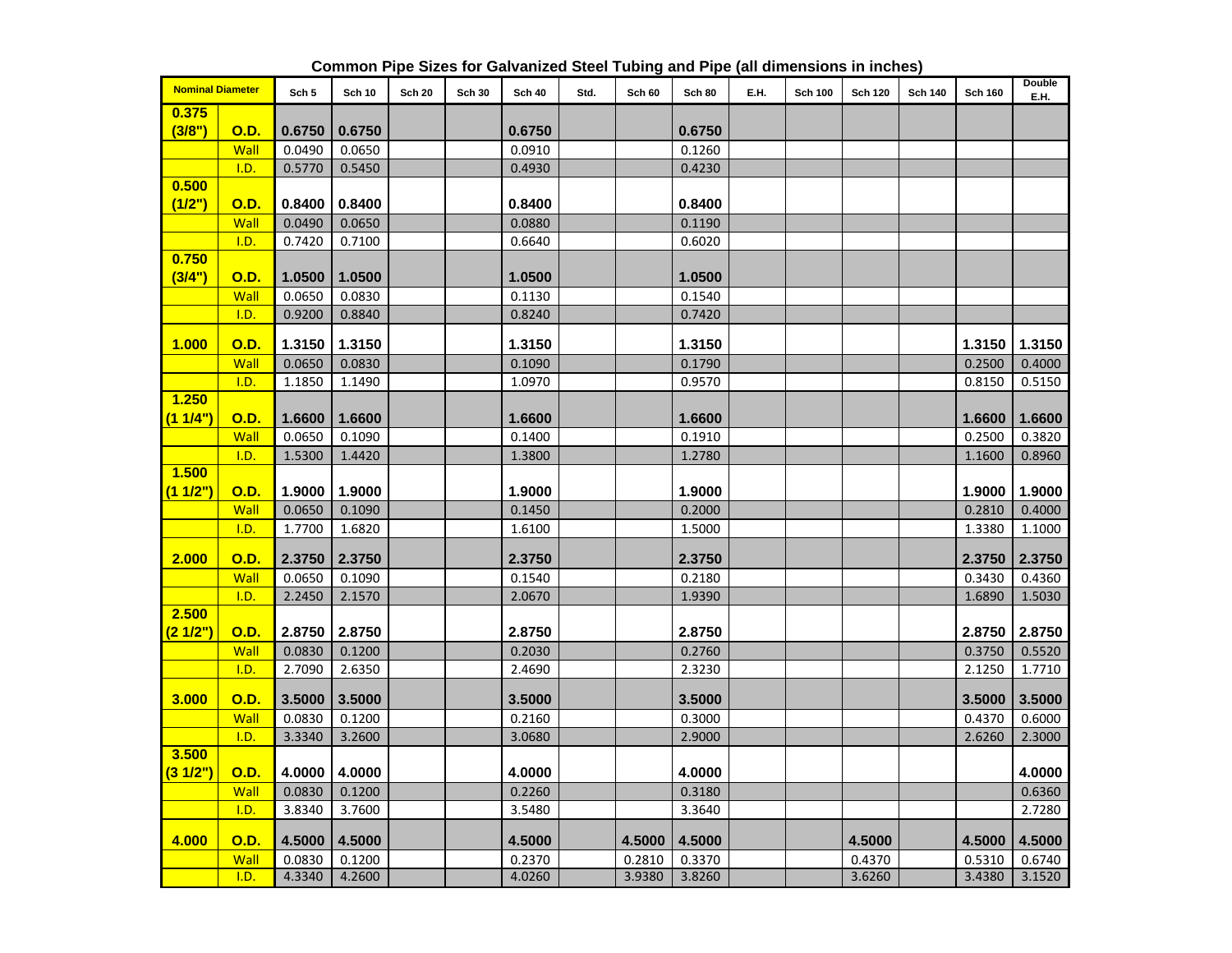| <b>Nominal</b>           |      | Sch <sub>5</sub> | <b>Sch 10</b> | <b>Sch 20</b> | <b>Sch 30</b>   | <b>Sch 40</b> | Std.    | <b>Sch 60</b> | <b>Sch 80</b> | E.H.    | <b>Sch 100</b> | <b>Sch 120</b> | <b>Sch 140</b> | <b>Sch 160</b> | Double E.H. |
|--------------------------|------|------------------|---------------|---------------|-----------------|---------------|---------|---------------|---------------|---------|----------------|----------------|----------------|----------------|-------------|
| <b>Diameter</b><br>4.500 |      |                  |               |               |                 |               | 5.0000  |               |               | 5.0000  |                |                |                |                | 5.0000      |
| (41/2")                  | O.D. |                  |               |               |                 |               |         |               |               |         |                |                |                |                |             |
|                          | Wall |                  |               |               |                 |               | 0.2470  |               |               | 0.3550  |                |                |                |                | 0.7100      |
|                          | I.D. |                  |               |               |                 |               | 4.5060  |               |               | 4.2900  |                |                |                |                | 3.5800      |
| 5.000                    | O.D  | 5.5630           | 5.5630        |               |                 | 5.5630        |         |               | 5.5630        |         |                | 5.5630         |                | 5.5630         | 5.5630      |
|                          | Wall | 0.1090           | 0.1340        |               |                 | 0.2580        |         |               | 0.3750        |         |                | 0.5000         |                | 0.6250         | 0.7500      |
|                          | I.D. | 5.3450           | 5.2950        |               |                 | 5.0470        |         |               | 4.8130        |         |                | 4.5630         |                | 4.3130         | 4.0630      |
| 6.000                    | O.D  | 6.6250           | 6.6250        |               |                 | 6.6250        |         |               | 6.6250        |         |                | 6.6250         |                | 6.6250         | 6.6250      |
|                          | Wall | 0.1090           | 0.1340        |               |                 | 0.2800        |         |               | 0.4320        |         |                | 0.5620         |                | 0.7180         | 0.8640      |
|                          | I.D. | 6.4070           | 6.3570        |               |                 | 6.0650        |         |               | 5.7610        |         |                | 5.5010         |                | 5.1890         | 4.8970      |
| 7.000                    | O.D. |                  |               |               |                 |               | 7.6250  |               |               | 7.6250  |                |                |                |                | 7.6250      |
|                          | Wall |                  |               |               |                 |               | 0.3010  |               |               | 0.5000  |                |                |                |                | 0.8750      |
|                          | I.D. |                  |               |               |                 |               | 7.0230  |               |               | 6.6250  |                |                |                |                | 5.8750      |
| 8.000                    | O.D  | 8.6250           | 8.6250        | 8.6250        | 8.6250          | 8.6250        |         | 8.6250        | 8.6250        |         | 8.6250         | 8.6250         | 8.6250         | 8.6250         | 8.6250      |
|                          | Wall | 0.1090           | 0.1480        | 0.2500        | 0.2770          | 0.3220        |         | 0.4060        | 0.5000        |         | 0.5930         | 0.7180         | 0.8120         | 0.9060         | 0.8750      |
|                          | I.D. | 8.4070           | 8.3290        | 8.1250        | 8.0710          | 7.9810        |         | 7.8130        | 7.6250        |         | 7.4390         | 7.1890         | 7.0010         | 6.8130         | 6.8750      |
| 9.000                    | O.D. |                  |               |               |                 |               | 9.6250  |               |               | 9.6250  |                |                |                |                |             |
|                          | Wall |                  |               |               |                 |               | 0.3420  |               |               | 0.5000  |                |                |                |                |             |
|                          | I.D. |                  |               |               |                 |               | 8.9410  |               |               | 8.6250  |                |                |                |                |             |
| 10.000                   | O.D  | 10.7500          | 10.7500       | 10.7500       | 10.7500         | 10.7500       |         | 10.7500       | 10.7500       | 10.7500 | 10.7500        | 10.7500        | 10.7500        | 10.7500        |             |
|                          | Wall | 0.1340           | 0.1650        | 0.2500        | 0.3070          | 0.3650        |         | 0.5000        | 0.5930        | 0.5000  | 0.7180         | 0.8430         | 1.0000         | 1.1250         |             |
|                          | I.D. | 10.4820          | 10.4200       | 10.2500       | 10.1360         | 10.0200       |         | 9.7500        | 9.5640        | 9.7500  | 9.3140         | 9.0640         | 8.7500         | 8.5000         |             |
| 11.000                   | O.D  |                  |               |               |                 |               | 11.7500 |               |               | 11.7500 |                |                |                |                |             |
|                          | Wall |                  |               |               |                 |               | 0.3750  |               |               | 0.5000  |                |                |                |                |             |
|                          | I.D. |                  |               |               |                 |               | 11.0000 |               |               | 10.7500 |                |                |                |                |             |
| 12.000                   | O.D. | 12.7500          | 12.7500       | 12.7500       | 12.7500         | 12.7500       | 12.7500 | 12.7500       | 12.7500       | 12.7500 | 12.7500        | 12.7500        | 12.7500        | 12.7500        |             |
|                          | Wall | 0.1650           | 0.1800        | 0.2500        | 0.3300          | 0.4060        | 0.3750  | 0.5620        | 0.6870        | 0.5000  | 0.8430         | 1.0000         | 1.1250         | 1.3120         |             |
|                          | 1.D  | 12.4200          | 12.3900       | 12.2500       | 12.0900         | 11.9380       | 12.0000 | 11.6260       | 11.3760       | 11.7500 | 11.0640        | 10.7500        | 10.5000        | 10.1260        |             |
| 14.000                   | O.D  |                  | 14.0000       | 14.0000       | 14.0000         | 14.0000       | 14.0000 | 14.0000       | 14.0000       | 14.0000 | 14.0000        | 14.0000        | 14.0000        | 14.0000        |             |
|                          | Wall |                  | 0.2500        | 0.3120        | 0.3750          | 0.4370        | 0.3750  | 0.5930        | 0.7500        | 0.5000  | 0.9370         | 1.0930         | 1.2500         | 1.4060         |             |
|                          | I.D. |                  | 13.5000       | 13.3760       | 13.2500         | 13.1260       | 13.2500 | 12.8140       | 12.5000       | 13.0000 | 12.1260        | 11.8140        | 11.5000        | 11.1880        |             |
| 16.000                   | O.D. |                  | 16.0000       | 16.0000       | 16.0000         | 16.0000       | 16.0000 | 16.0000       | 16.0000       | 16.0000 |                |                |                |                |             |
|                          | Wall |                  | 0.2500        | 0.3120        | 0.3750          | 0.5000        | 0.3750  | 0.6560        | 0.8430        | 0.5000  |                |                |                |                |             |
|                          | I.D. |                  | 15.5000       |               | 15.3760 15.2500 | 15.0000       | 15.2500 | 14.6880       | 14.3140       | 15.0000 |                |                |                |                |             |

# **Common Pipe Sizes for Galvanized Steel Tubing and Pipe** (all dimensions in inches)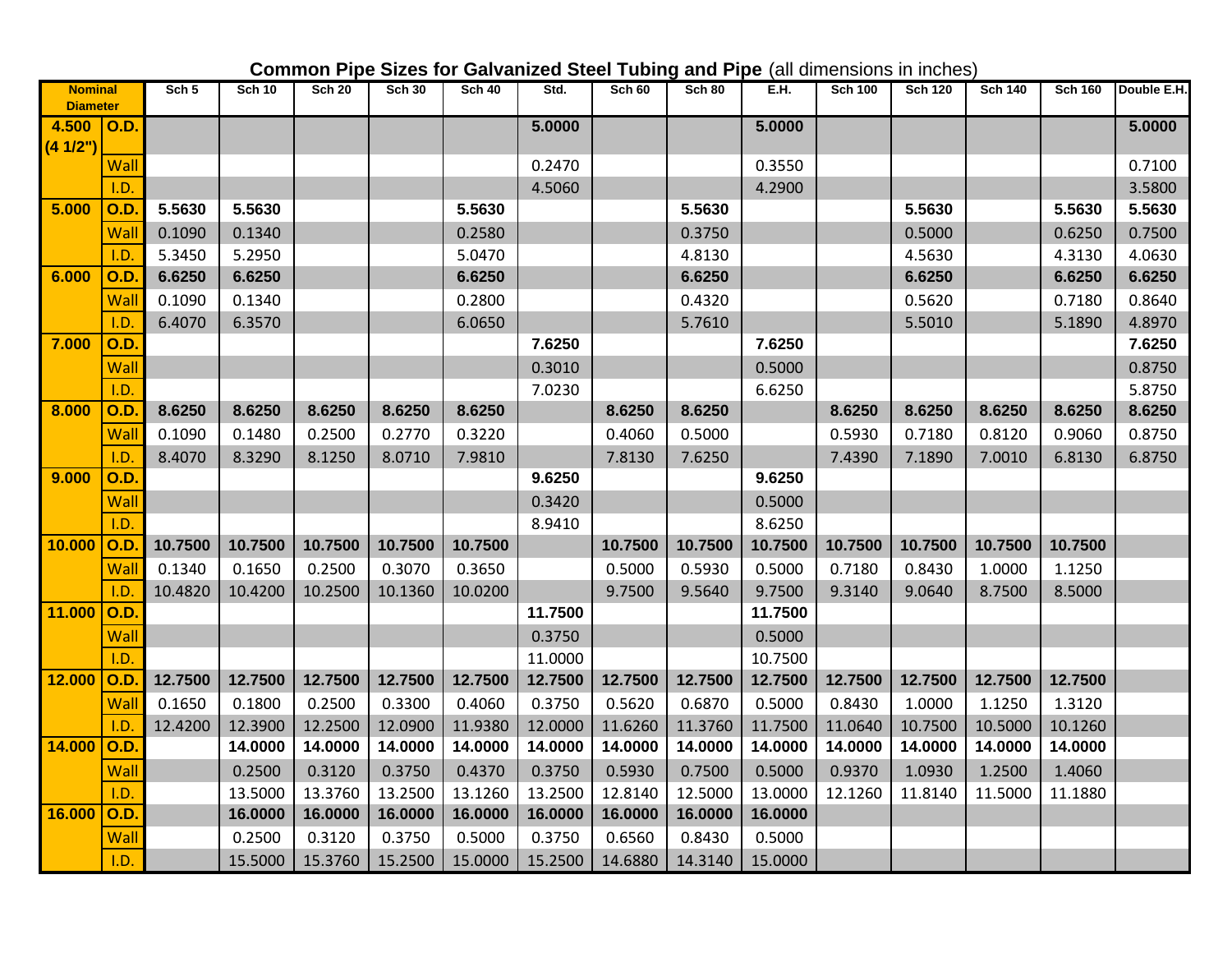# **HDPE PIPE High Density Polyethylene Pipe**

|                            | <b>SIZE</b> |         | <b>DR 26 CLASS 65</b> |         | <b>DR 21 CLASS 80</b> |           |           |         | DR 17 CLASS 100 DR 13.5 CLASS 128 |           | <b>DR 11 CLASS 160</b> |         | DR 9 CLASS 200 |           | DR 7 CLASS 267 |
|----------------------------|-------------|---------|-----------------------|---------|-----------------------|-----------|-----------|---------|-----------------------------------|-----------|------------------------|---------|----------------|-----------|----------------|
| <b>Pipe</b><br><b>Size</b> | OD (in)     | ID (in) | Wall (in)             | ID (in) | Wall (in)             | $ID$ (in) | Wall (in) | ID (in) | Wall (in)                         | $ID$ (in) | Wall (in)              | ID (in) | Wall (in)      | $ID$ (in) | Wall (in)      |
| 2"                         | 2.375       |         |                       |         |                       | 2.078     | 0.140     | 2.002   | 0.176                             | 1.917     | 0.216                  | 1.815   | 0.264          | 1.656     | 0.339          |
| 3"                         | 3.500       |         |                       |         |                       | 3.063     | 0.206     | 2.951   | 0.259                             | 2.826     | 0.318                  | 2.675   | 0.389          | 2.440     | 0.500          |
| 4"                         | 4.500       |         |                       | 4.046   | 0.214                 | 3.938     | 0.265     | 3.794   | 0.333                             | 3.633     | 0.409                  | 3.440   | 0.500          | 3.137     | 0.643          |
| 5"                         | 5.563       | 5.109   | 0.214                 | 5.001   | 0.265                 | 4.870     | 0.327     | 4.690   | 0.412                             | 4.490     | 0.506                  | 4.253   | 0.618          | 3.877     | 0.795          |
| 6"                         | 6.625       | 6.084   | 0.255                 | 5.957   | 0.315                 | 5.798     | 0.390     | 5.584   | 0.491                             | 5.349     | 0.602                  | 5.065   | 0.736          | 4.619     | 0.946          |
| 8"                         | 8.625       | 7.921   | 0.332                 | 7.754   | 0.411                 | 7.550     | 0.507     | 7.270   | 0.639                             | 6.963     | 0.784                  | 6.594   | 0.958          | 6.013     | 1.232          |
| 10"                        | 10.750      | 9.874   | 0.413                 | 9.665   | 0.512                 | 9.410     | 0.632     | 9.062   | 0.796                             | 8.679     | 0.977                  | 8.219   | 1.194          | 7.494     | 1.536          |
| 12"                        | 12.750      | 11.711  | 0.490                 | 11.463  | 0.607                 | 11.160    | 0.750     | 10.749  | 0.994                             | 10.293    | 1.159                  | 9.746   | 1.417          | 8.889     | 1.821          |
| 14"                        | 14.000      | 12.859  | 0.538                 | 12.586  | 0.667                 | 12.253    | 0.824     | 11.802  | 1.037                             | 11.301    | 1.273                  | 10.701  | 1.556          | 9.760     | 2.000          |
| 16"                        | 16.000      | 14.696  | 0.615                 | 14.385  | 0.762                 | 14.005    | 0.941     | 13.488  | 1.185                             | 12.915    | 1.455                  | 12.231  | 1.778          | 11.154    | 2.286          |
| 18"                        | 18.000      | 16.533  | 0.692                 | 16.183  | 0.857                 | 15.755    | 1.059     | 15.174  | 1.333                             | 14.532    | 1.636                  | 13.760  | 2.000          | 12.549    | 2.571          |
| 20"                        | 20.000      | 18.370  | 0.769                 | 17.982  | 0.952                 | 17.507    | 1.176     | 16.860  | 1.481                             | 16.146    | 1.818                  | 15.289  | 2.222          | 13.943    | 2.857          |
| 22"                        | 22.000      | 20.206  | 0.846                 | 19.778  | 1.048                 | 19.257    | 1.294     | 18.544  | 1.630                             | 17.760    | 2.000                  | 16.819  | 2.444          | 15.337    | 3.143          |
| 24"                        | 24.000      | 22.043  | 0.923                 | 21.577  | 1.143                 | 21.007    | 1.412     | 20.231  | 1.778                             | 19.374    | 2.182                  | 18.346  | 2.667          | 16.731    | 3.429          |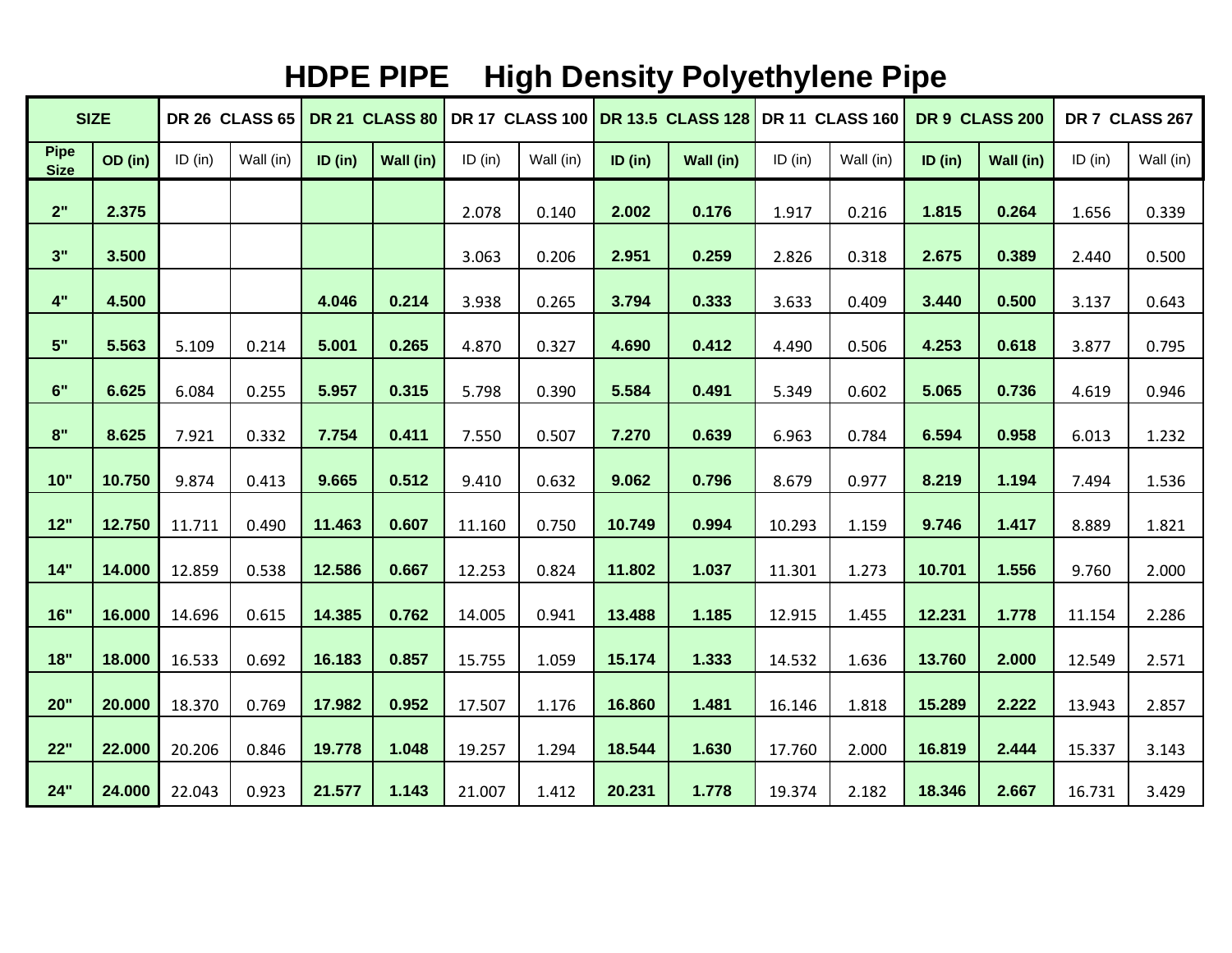| <b>Nominal Pipe Size</b><br>(inches) | <b>DR</b> | <b>Average Pipe OD</b><br>(inches) | <b>Approx Pipe ID</b><br>(inches) | <b>Min Wall</b><br>Thickness (t)<br>(inches) |
|--------------------------------------|-----------|------------------------------------|-----------------------------------|----------------------------------------------|
| $\overline{4}$                       | 25        | 4.80                               | 4.42                              | 0.192                                        |
| $\overline{\mathbf{4}}$              | 18        | 4.80                               | 4.27                              | 0.267                                        |
| $\overline{4}$                       | 14        | 4.80                               | 4.11                              | 0.343                                        |
| 6                                    | 25        | 6.90                               | 6.35                              | 0.276                                        |
| $6\overline{6}$                      | 18        | 6.90                               | 6.13                              | 0.383                                        |
| 6                                    | 14        | 6.90                               | 5.91                              | 0.493                                        |
| $\overline{8}$                       | 25        | 9.05                               | 8.33                              | 0.362                                        |
| 8                                    | 18        | 9.05                               | 8.04                              | 0.503                                        |
| $\overline{8}$                       | 14        | 9.05                               | 7.76                              | 0.646                                        |
| 10                                   | 25        | 11.10                              | 10.21                             | 0.444                                        |
| 10                                   | 18        | 11.10                              | 9.87                              | 0.617                                        |
| 10                                   | 14        | 11.10                              | 9.51                              | 0.793                                        |
| 12                                   | 25        | 13.20                              | 12.14                             | 0.528                                        |
| 12                                   | 18        | 13.20                              | 11.73                             | 0.733                                        |
| 12                                   | 14        | 13.20                              | 11.31                             | 0.943                                        |
| 14                                   | 25        | 15.30                              | 14.08                             | 0.612                                        |
| 14                                   | 18        | 15.30                              | 13.6                              | 0.850                                        |
| 16                                   | 25        | 17.40                              | 16.01                             | 0.696                                        |
| 16                                   | 18        | 17.40                              | 15.47                             | 0.967                                        |
| 18                                   | 25        | 19.50                              | 17.83                             | 0.780                                        |
| 18                                   | 18        | 19.50                              | 17.18                             | 1.083                                        |
| 20                                   | 25        | 21.60                              | 19.75                             | 0.864                                        |
| 20                                   | 18        | 21.60                              | 19.03                             | 1.200                                        |
| 24                                   | 25        | 25.80                              | 23.59                             | 1.032                                        |

**C900 (BLUE PVC)**